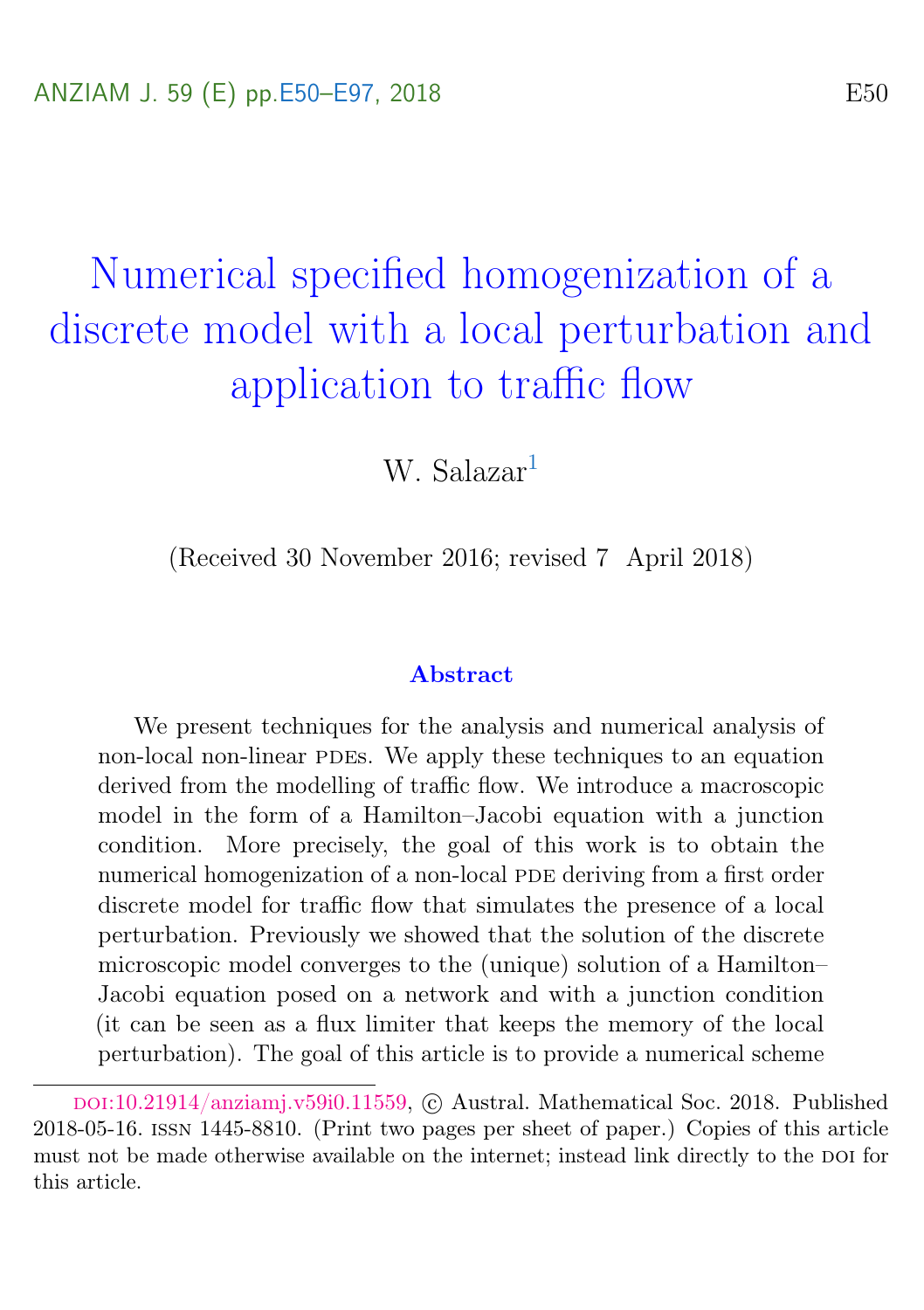able to obtain an approximation of this flux-limiter. We prove the convergence of this scheme and we give some numerical results.

Subject class: 35D40, 90B20, 35B27, 35F20, 45K05, 65M06

Keywords: numerical specified homogenization, Hamilton–Jacobi equations, viscosity solutions, traffic flow, microscopic models, macroscopic models, convergence of numerical scheme

## **Contents**

| $\mathbf{1}$ | Introduction                                                                   | E52        |
|--------------|--------------------------------------------------------------------------------|------------|
|              | General model: first order model with a local perturbation<br>1.1              | E54        |
|              | Injecting the system of ODEs into a single PDE $\dots$ .<br>1.2                | E55        |
|              | 1.3                                                                            | E56        |
| $\bf{2}$     | Construction of the flux-limiter                                               | <b>E59</b> |
| $\bf{3}$     | Numerical scheme for $(9)$                                                     | <b>E60</b> |
|              |                                                                                | E60        |
|              | Viscosity solution for the numerical scheme for the approxi-<br>$3.2\,$        |            |
|              |                                                                                | E63        |
|              | 4 Viscosity solutions for the approximated cell problem                        | <b>E64</b> |
|              | 4.1 Viscosity solution for the continuous approximated cell problem            | E64        |
|              |                                                                                |            |
| $\bf{5}$     | Convergence of the numerical scheme for the approximated                       |            |
|              | cell problem                                                                   | <b>E69</b> |
| 6            | <b>Numerical simulations</b>                                                   | E73        |
|              | The algorithm $\ldots \ldots \ldots \ldots \ldots \ldots \ldots \ldots$<br>6.1 | E73        |
|              | 6.2                                                                            | E74        |
|              | Qualitative properties of $A \dots \dots \dots \dots \dots$<br>6.3             | E76        |
|              | 6.4                                                                            | E76        |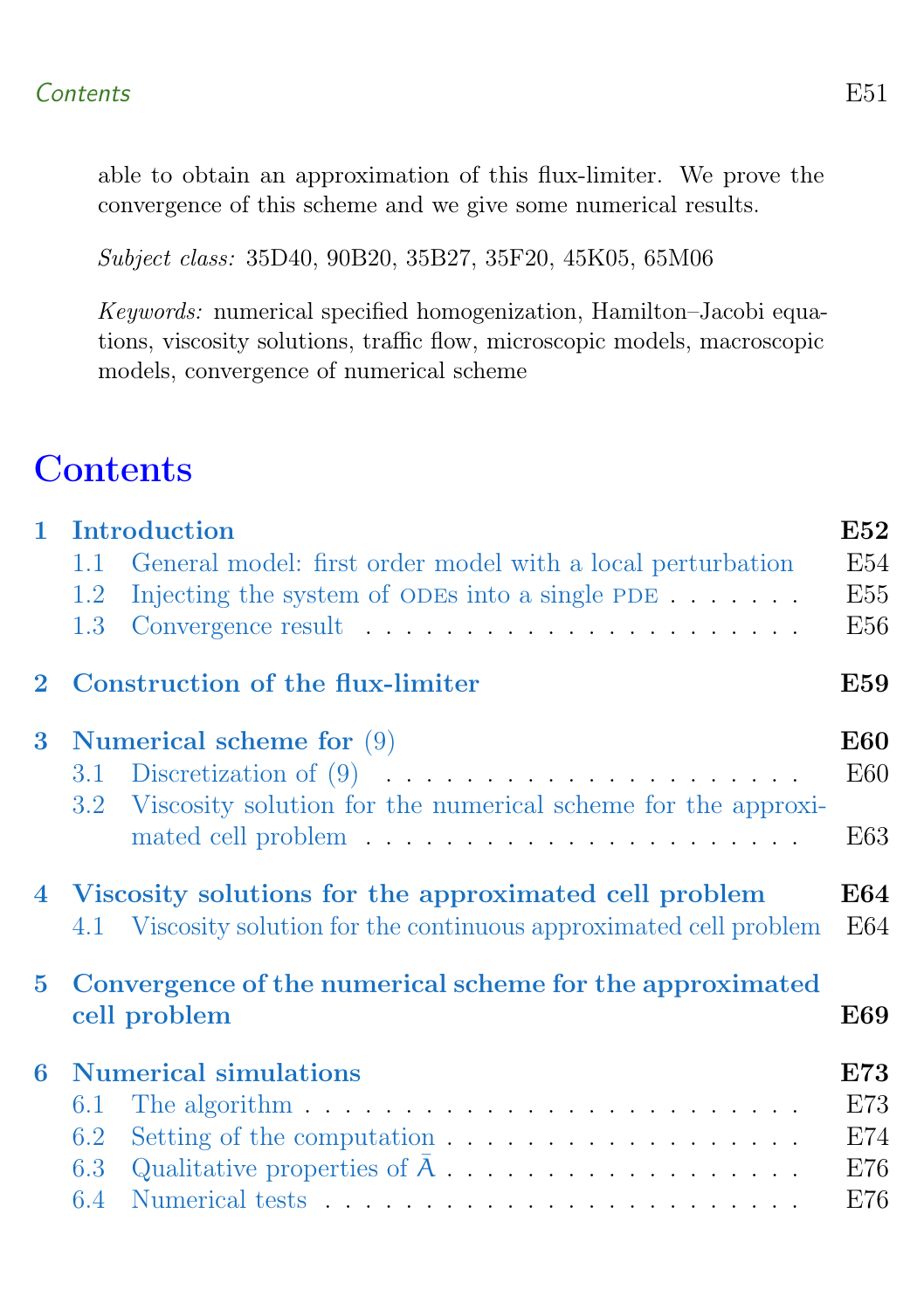#### <span id="page-2-1"></span>1 Introduction E52

|  | A Discrete approximated cell problem                  | <b>E88</b> |
|--|-------------------------------------------------------|------------|
|  | A.1 Comparisons for the numerical scheme              | – E88      |
|  | A.2 Construction of minimal and maximal solutions E90 |            |

## <span id="page-2-0"></span>1 Introduction

The problem of simulating traffic flow is very important, particularly because it allows us to know how the traffic would react to a change in the infrastructure of the road. Traffic flow can be simulated at different scales: the microscopic scale (which describes the dynamics of all the vehicles); the macroscopic scale (which describes macroscopic quantities such as the vehicle density, the average speed,  $\dots$ ); and the mesoscopic scale (between the microscopic and the macroscopic scale). We only consider the microscopic and the macroscopic scales.

Classic microscopic models describe how each vehicle behaves (in a single road). Moreover, they are very precise, intuitive, and based on solid assumptions. However, if we wish to simulate the traffic at large scales (like an entire city), then we cannot use microscopic models because it would be too expensive from a computational point of view. On the other hand, classic macroscopic models simulate traffic using quantities such as the density of vehicles, and the average velocity. These models are more adapted to simulate traffic at larger scales. However, they often are very hard to manipulate and based on assumptions difficult to verify. This is why it is interesting to rigorously obtain the macroscopic equivalent of microscopic models.

We introduce a new macroscopic model for traffic flow. The difference of this model with the classical Bando model [\[2\]](#page-44-0) or the ones by Batista and Twrdy [\[5\]](#page-44-1) is that it takes into account the effect of a local perturbation. To obtain such a model we use in [Section 2](#page-9-0) the result from Forcadel et al. [\[13\]](#page-45-0) which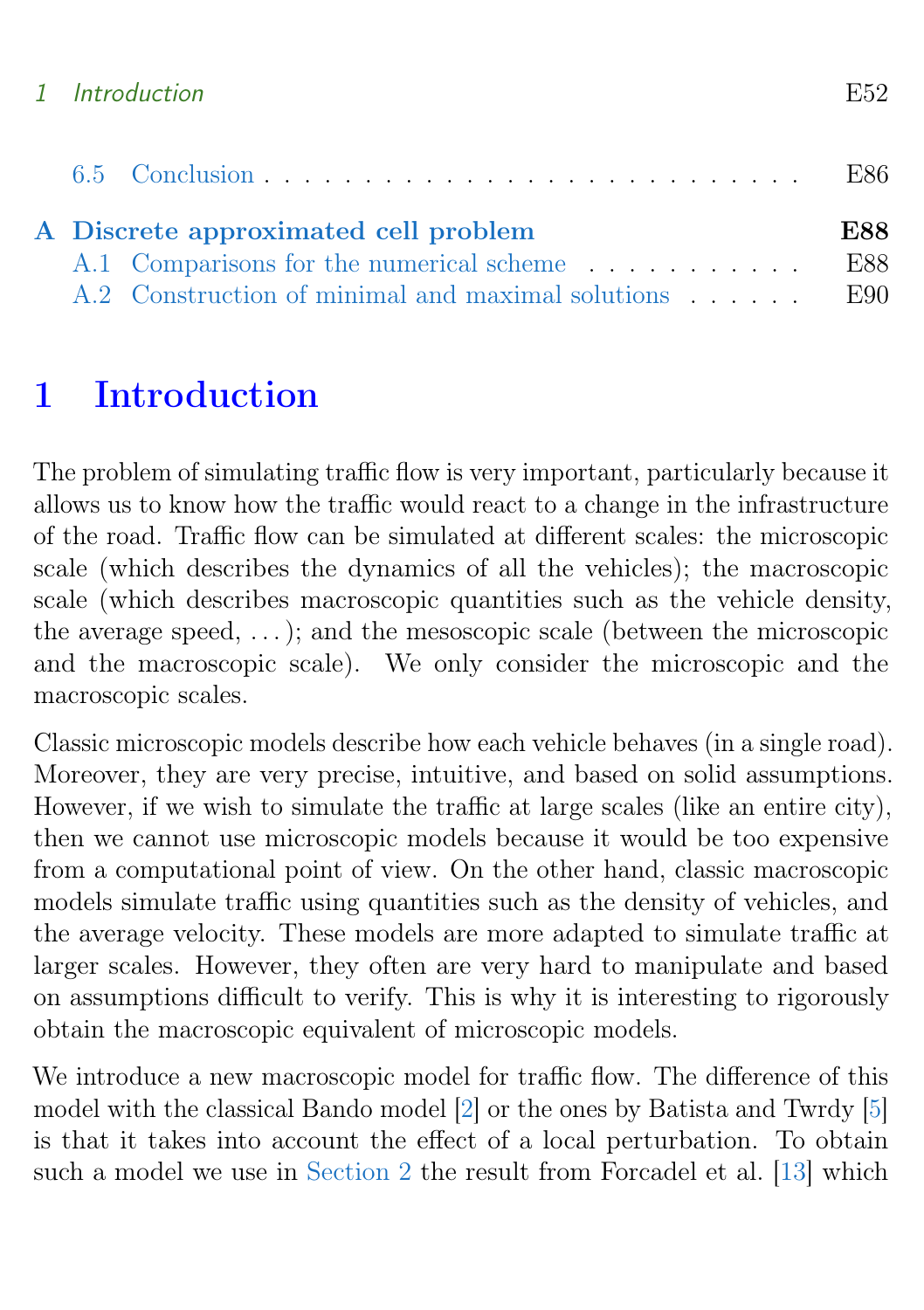#### <span id="page-3-1"></span>1 Introduction E53

is an homogenization result of a non-local non-linear PDE and we combine it with the numerical analysis of a non-local non-linear PDE. The numerical scheme we use in [Section 3](#page-10-0) was inspired by the ones presented by Cacace et al. [\[6\]](#page-45-1), Costeseque et al. [\[7\]](#page-45-2), and Forcadel [\[11\]](#page-45-3) and can be adapted for other non-local non-linear PDEs. Similarly, the algorithm we provide in this article can be adapted (provided the numerical scheme satisfies certain monotonicity conditions) for other non-local non-linear PDEs.

Previously [\[13\]](#page-45-0) we obtained an incomplete macroscopic model (in the form of a Hamilton–Jacobi equation) equivalent to a microscopic model that simulates the presence of local perturbation that does not depend on time (for instance a school zone, or a moderator). In order to obtain the complete model we need to approximate a constant, called the flux-limiter, that contains the information from the local perturbation but at the macroscopic scale. To be more specific, we are interested in the numerical homogenization of a non-local PDE that derives from a microscopic first order model for traffic flow of the type "follow-the-leader" (see  $(1)$ ) that simulates the presence of a local perturbation. In [Section 6,](#page-23-0) we present an algorithm that allows us to compute an approximation of the flux-limiter.

<span id="page-3-0"></span>Forcadel et al. [\[13,](#page-45-0) Theorem 2.8] obtained the homogenization of the PDE and the homogenized system is defined by a function call the effective Hamiltonian and by a constant call the flux limiter. The effective Hamiltonian describes the dynamics of the traffic flow and the flux-limiter defines how the local perturbation affects the macroscopic (homogenized) model. The effective Hamiltonian has been explicitly determined [\[13,](#page-45-0) Theorem 2.8]; however, the flux-limiter constant is only implicitly determined. [Section 3](#page-10-0) provides a numerical scheme for the computation of an approximation of the flux-limiter.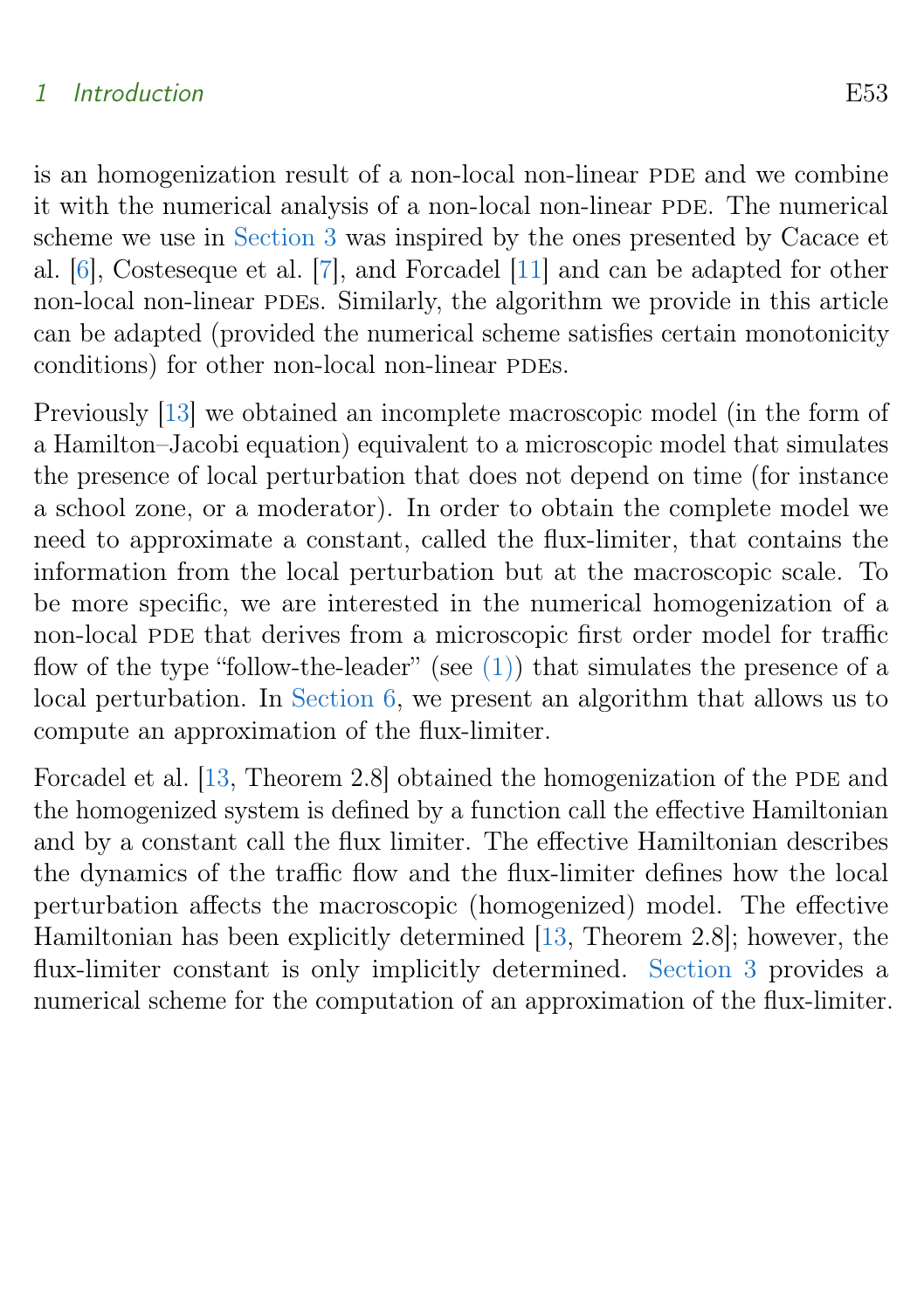## <span id="page-4-5"></span>1.1 General model: first order model with a local perturbation

We detail the microscopic model from which derives the PDE we study throughout this article. We consider the following model where all the vehicles are considered as points placed in the real line, for all  $t > 0$ ,

<span id="page-4-0"></span>
$$
\dot{U}_j(t) = V(U_{j+1}(t) - U_j(t)) \cdot \phi(U_j(t)) \quad \text{with } j \in \mathbb{Z}, \tag{1}
$$

where  $U_j : [0, +\infty) \to \mathbb{R}$  denotes the position of the jth vehicle and  $U_j$  is<br>its substitute. The function  $\uparrow \downarrow \mathbb{R}$  is  $[0, 1]$  simulates the presence of a lazal its velocity. The function  $\phi : \mathbb{R} \to [0, 1]$  simulates the presence of a local perturbation around the origin. We denote by r the radius of influence of the perturbation.

The function V is called the optimal velocity function and we make the following assumptions on  $V$  and  $\phi$ .

<span id="page-4-1"></span>Assumption 1.  $1. \quad V : \mathbb{R} \to \mathbb{R}^+$  is Lipschitz continuous, non-negative.

- 2. V is non-decreasing on R.
- <span id="page-4-2"></span>3. There exists  $h_0 \in (0, +\infty)$  such that for all  $h \leq h_0$ ,  $V(h) = 0$ .
- <span id="page-4-4"></span>4. There exists  $h_{\text{max}} \in (h_0, +\infty)$  such that for all  $h \ge h_{\text{max}}$ ,  $V(h) =$  $V(h_{\text{max}}) =: V_{\text{max}}$ .
- <span id="page-4-3"></span>5. There exists a real  $p_0 \in [-1/h_0, 0]$  such that the function  $p \mapsto$  $pV(-1/p)$  is decreasing on  $[-1/h_0, p_0]$  and increasing on  $[p_0, 0]$ .
- 6. The function  $\phi : \mathbb{R} \to [0, 1]$  is Lipschitz continuous and  $\phi(x) = 1$  for  $|x| \geqslant r$ .

Remark 2. [Assumption 1.1](#page-4-1) to [Assumption 1.3](#page-4-2) and [Assumption 1.5](#page-4-3) are satisfied by several classical optimal velocity functions. We add [Assumption 1.4](#page-4-4) to work with  $V'$  with a bounded support. But by modifying slightly the classical optimal velocity functions, we obtain a function that satisfies all the assumptions. For instance, in the case of the Greenshields based models [\[16\]](#page-46-0)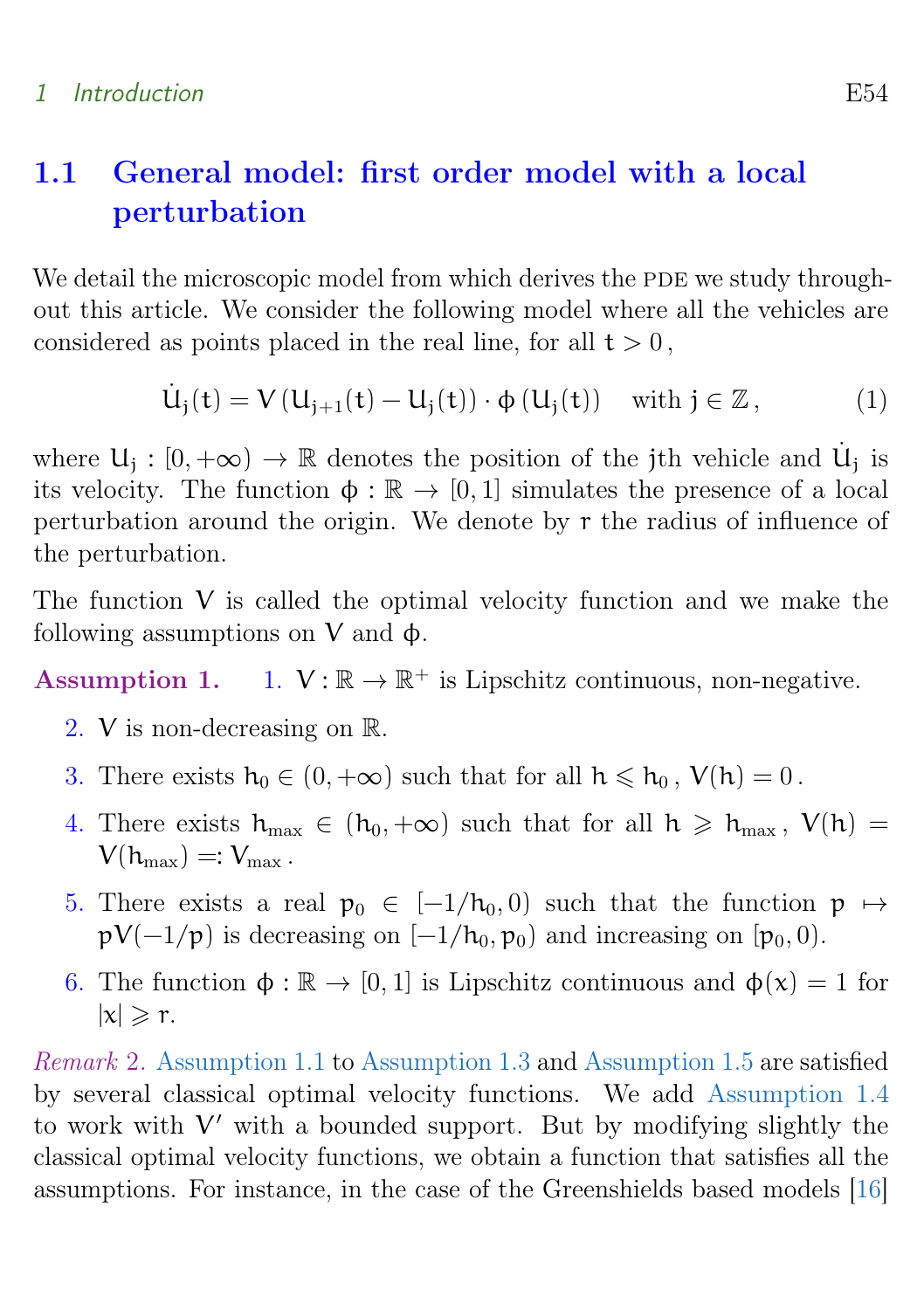#### <span id="page-5-3"></span>1 Introduction E55

<span id="page-5-1"></span>

(see also the works of Batista et al. [\[5\]](#page-44-1), Edie [\[10\]](#page-45-4), Newell [\[20\]](#page-46-1) and Garavello et al. [\[15\]](#page-46-2) for other classical optimal velocity functions):

<span id="page-5-2"></span>
$$
V(h)=\begin{cases} 0 & \text{for } h \leqslant h_0\,,\\ V_{\max}\begin{bmatrix} 1-\left( h_0/h \right)^2 \end{bmatrix} & \text{for } h_0 < h \leqslant h_{\max}\,,\\ V_{\max}\begin{bmatrix} 1-\left( h_0/h_{\max} \right)^2 \end{bmatrix} & \text{for } h > h_{\max}\,. \end{cases}
$$

[Figure 1](#page-5-1) schematically represents an optimal velocity function satisfying [Assumption 1.](#page-4-1)

### <span id="page-5-0"></span>1.2 Injecting the system of ODEs into a single PDE

In order to obtain an homogenization result, I borrowed the idea from Forcadel et al.  $[12]$  and injected the system of ODE  $(1)$  into a single PDE. To do this, Forcadel et al. [\[13\]](#page-45-0) introduced the following "cumulative distribution function"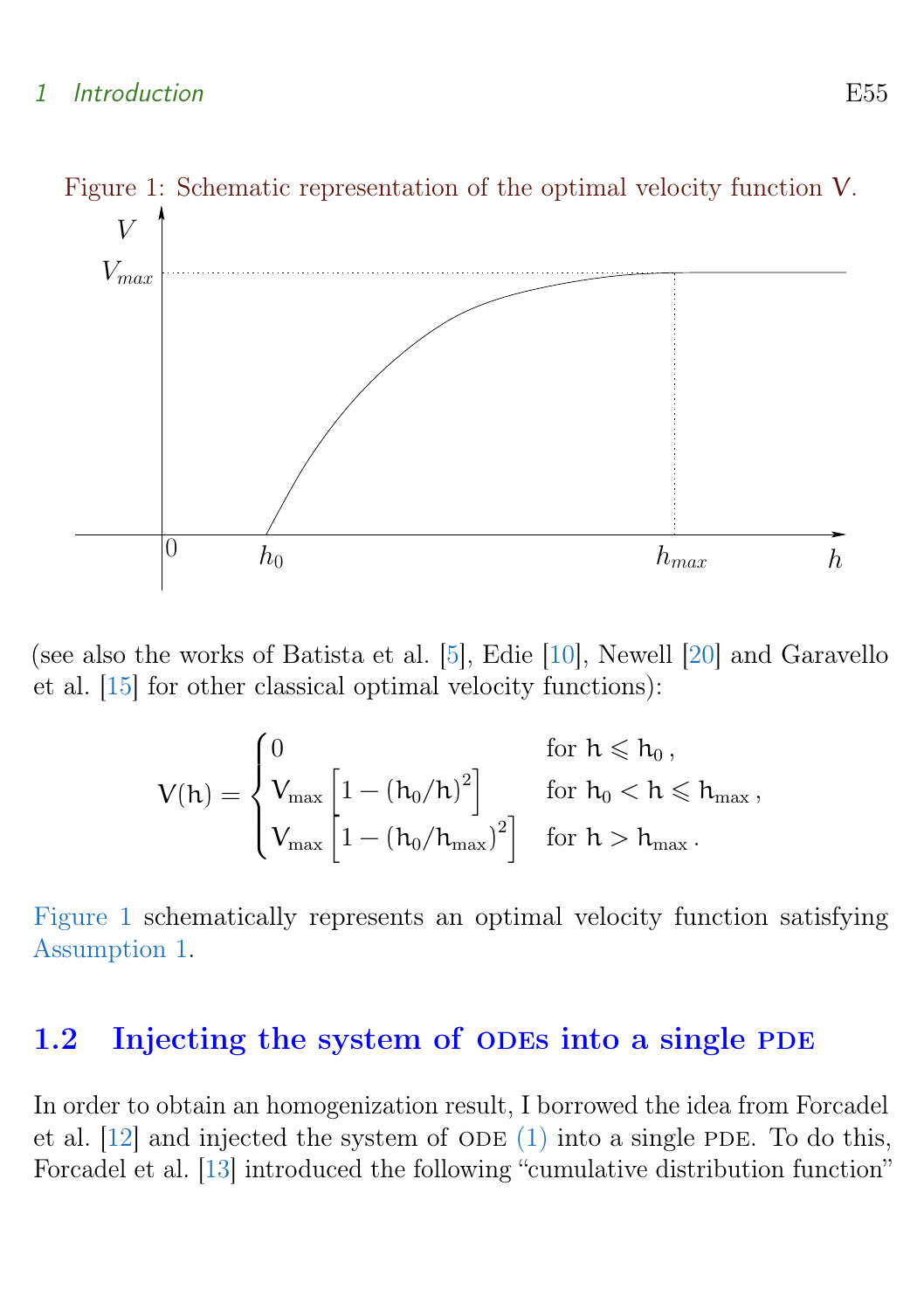#### <span id="page-6-3"></span>1 Introduction E56

of vehicles

$$
\rho^{\varepsilon}(t,y) = -\varepsilon \left\{ \sum_{i \geqslant 0} H\left[y - \varepsilon U_{i}(t/\varepsilon)\right] + \sum_{i < 0} \left[-1 + H\left(y - \varepsilon U_{i}(t/\varepsilon)\right)\right] \right\}, \tag{2}
$$

with

$$
H(x) = \begin{cases} 1 & \text{if } x \geqslant 0, \\ 0 & \text{if } x < 0. \end{cases}
$$

Forcadel et al. [\[13\]](#page-45-0) proved that under [Assumption 1](#page-4-1) the function  $\rho^{\varepsilon}$  satisfies in the viscosity sense (it is a weak solution [\[13\]](#page-45-0)) the following non-local equation for  $\mathfrak{u}^{\varepsilon}$ :

$$
\mathfrak{u}_t^{\varepsilon} + \mathsf{M}^{\varepsilon} \left[ \frac{\mathfrak{u}^{\varepsilon}(t, \cdot)}{\varepsilon} \right] (x) \cdot \varphi \left( \frac{x}{\varepsilon} \right) \cdot |\mathfrak{u}_x^{\varepsilon}| = 0 \quad \text{on } (0, +\infty) \times \mathbb{R},
$$

where  $M^{\varepsilon}$  is a non-local operator defined by

<span id="page-6-1"></span>
$$
M^{\varepsilon}[G](x) = \int_{-\infty}^{+\infty} J(z)E\left[G(x + \varepsilon z) - G(x)\right]dz - \frac{3}{2}V_{\max}
$$
(3)

with

<span id="page-6-2"></span>
$$
E(z) = \begin{cases} 0 & \text{if } z \ge 0, \\ 1/2 & \text{if } -1 \le z < 0, \\ 3/2 & \text{if } z < -1, \end{cases} \quad \text{and} \quad J = V' \text{ on } \mathbb{R}.
$$
 (4)

We denote by M the operator  $M^{\epsilon}$  with  $\epsilon = 1$ .

### <span id="page-6-0"></span>1.3 Convergence result

We define  $k_0 = 1/h_0$  and  $\bar{H} : \mathbb{R} \to \mathbb{R}$ , by

$$
\bar{H}(p)=\begin{cases}-p-k_0&\text{for }p<-k_0\,,\\-V\left(-1/p\right)|p|&\text{for }-k_0\leqslant p\leqslant 0\,,\\p&\text{for }p>0\,.\end{cases}
$$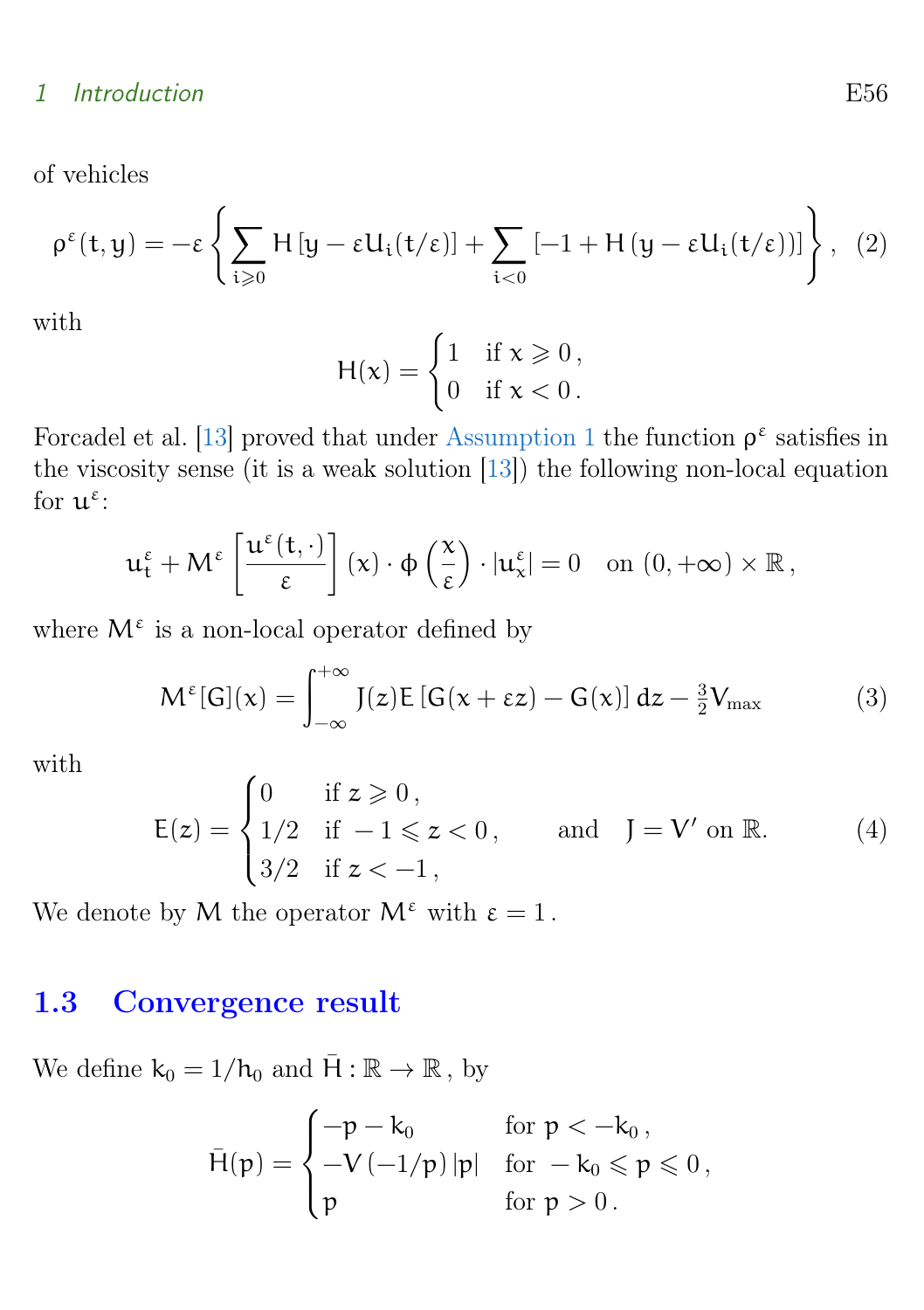<span id="page-7-2"></span><span id="page-7-0"></span>

Such an  $\bar{H}$  is continuous, coercive  $(\lim_{|p| \to +\infty} \bar{H}(p) = +\infty)$  and because of [Assumption 1.5,](#page-4-3) there exists a unique point  $p_0 \in [-k_0, 0]$  such that

$$
\begin{cases} \bar{H} \text{ is decreasing on } (-\infty, p_0), \\ \bar{H} \text{ is increasing on } (p_0, +\infty). \end{cases}
$$

We denote by  $H_0 = \min_{p \in \mathbb{R}} \bar{H}(p) = \bar{H}(p_0)$  and [Figure 2](#page-7-0) shows an schematic representation of  $\bar{H}$ .

Forcadel et al. [\[13\]](#page-45-0) established the following homogenization result.

<span id="page-7-1"></span>**Theorem 3** (Junction condition by homogenisation). Given [Assumption 1,](#page-4-1) and that at the initial time for all  $i \in \mathbb{Z}$ ,  $U_i(0) \le U_{i+1}(0) - h_0$ . We also assume that there exists a constant  $\mathbb{R} > 0$  such that, for all  $i \in \mathbb{Z}$ , if  $|U_i(0)| \ge R$ , then  $U_{i+1}(0) - U_i(0) = h$ , with  $h \ge h_0$ . Then there exists  $\bar{A} \in [H_0, 0]$  such that the function  $\rho^{\varepsilon}$  defined by [\(2\)](#page-5-2) converges towards the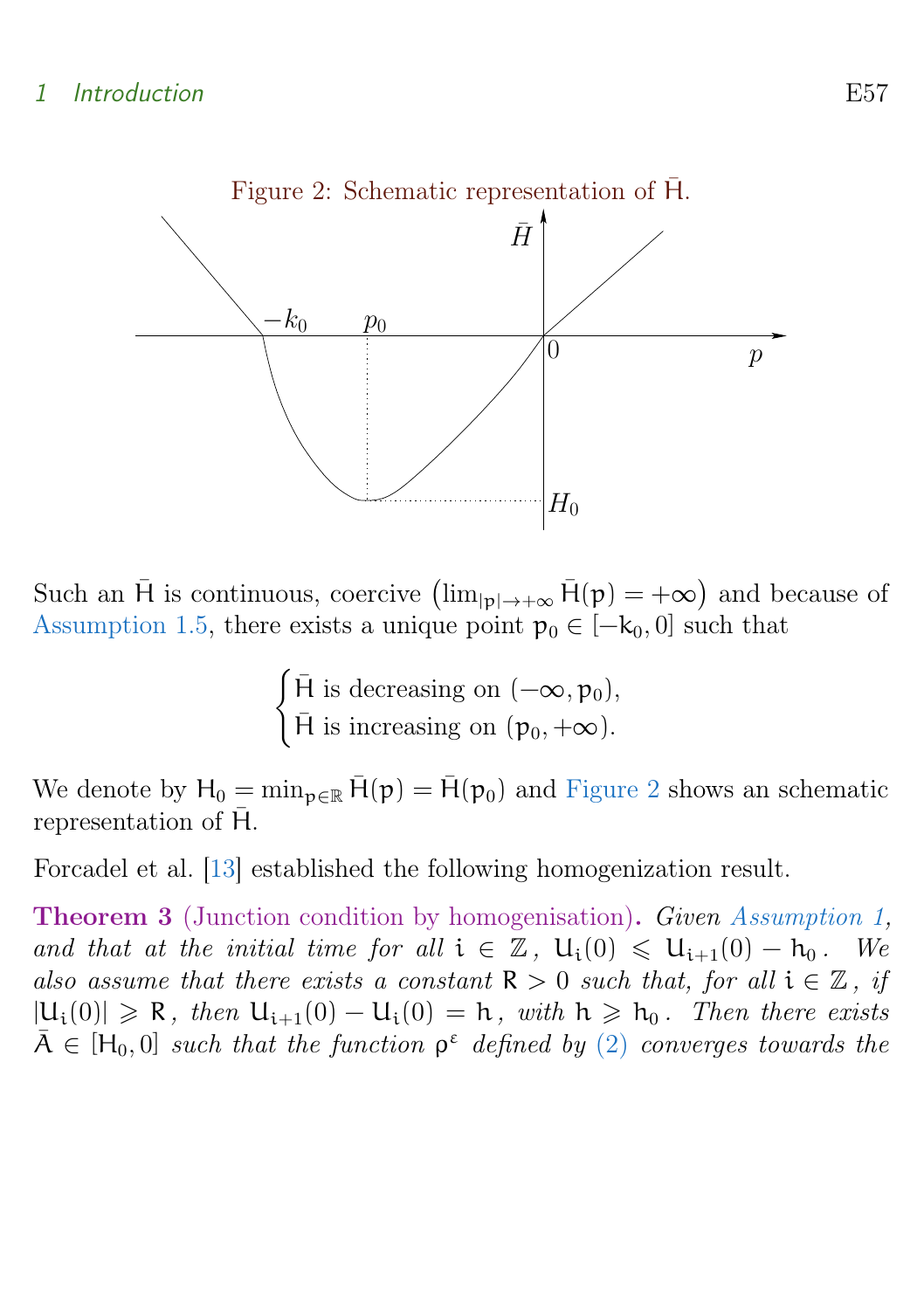#### <span id="page-8-4"></span>1 Introduction E58

unique solution  $\mathfrak{u}^0$  of

<span id="page-8-1"></span>
$$
\begin{cases}\n\mathbf{u}_{t}^{0} + \bar{H}(\mathbf{u}_{x}^{0}) = 0 & \text{for } (t, x) \in (0, +\infty) \times (-\infty, 0), \\
\mathbf{u}_{t}^{0} + \bar{H}(\mathbf{u}_{x}^{0}) = 0 & \text{for } (t, x) \in (0, +\infty) \times (0, +\infty), \\
\mathbf{u}_{t}^{0} + F_{\bar{A}}(\mathbf{u}_{x}^{0}(t, 0^{-}), \mathbf{u}_{x}^{0}(t, 0^{+})) = 0 & \text{for } (t, x) \in (0, +\infty) \times \{0\}, \\
\mathbf{u}^{0}(0, x) = -x/h & \text{for } x \in \mathbb{R},\n\end{cases}
$$
\n(5)

where  $\bar{A}$  has to be determined, and

<span id="page-8-3"></span>
$$
F_{\bar{A}}(p_-, p_+) = \max \{ \bar{A}, \bar{H}^+(p_-), \bar{H}^-(p_+) \}, \qquad (6)
$$

with

<span id="page-8-2"></span>
$$
\bar{H}^-(p) = \begin{cases} \bar{H}(p) & \text{if } p \leq p_0, \\ \bar{H}(p_0) & \text{if } p \geq p_0, \end{cases} \quad \text{and} \quad \bar{H}^+(p) = \begin{cases} \bar{H}(p_0) & \text{if } p \leq p_0, \\ \bar{H}(p) & \text{if } p \geq p_0. \end{cases} (7)
$$

Moreover,  $\mathbf{u}^0$  satisfies  $-\mathbf{k}_0 \leq \mathbf{u}^0_{\mathbf{x}} \leq 0$ .

Link with the macroscopic model LWR There are different types of established macroscopic models. But we focus on the first order model lwr (the Lighthill–Whitham–Richards model [\[18,](#page-46-3) [22,](#page-46-4) e.g.]), which is defined by the following PDE for  $\rho$ :

<span id="page-8-0"></span>
$$
\partial_t \rho + \partial_x [\rho v(\rho)] = 0, \qquad (8)
$$

where  $\rho(t, x)$  is the density of vehicles at the point  $x \in \mathbb{R}$  (physical point on the road) at time  $t \in (0, +\infty)$ , and  $v(\rho)$  is the average speed of vehicles. We call the function  $f(\rho) = \rho v(\rho)$  the traffic flux, which is also called the fundamental diagram. The fundamental diagram completely defines equation [\(8\).](#page-8-0) Different authors have presented fundamental diagrams trying to best adapt the lwr model to real life observations. The book of Garavello and Piccoli [\[15\]](#page-46-2) gave more details on those models.

Let us formally consider  $\rho^0 = \partial_x u^0$  where  $u^0$  is the unique solution of [\(5\).](#page-8-1) We can see that  $\rho^0$  formally satisfies the PDE  $\partial_t \rho^0 + \partial_x [\bar{H}(\rho^0)] = 0$  for  $x \neq 0$ .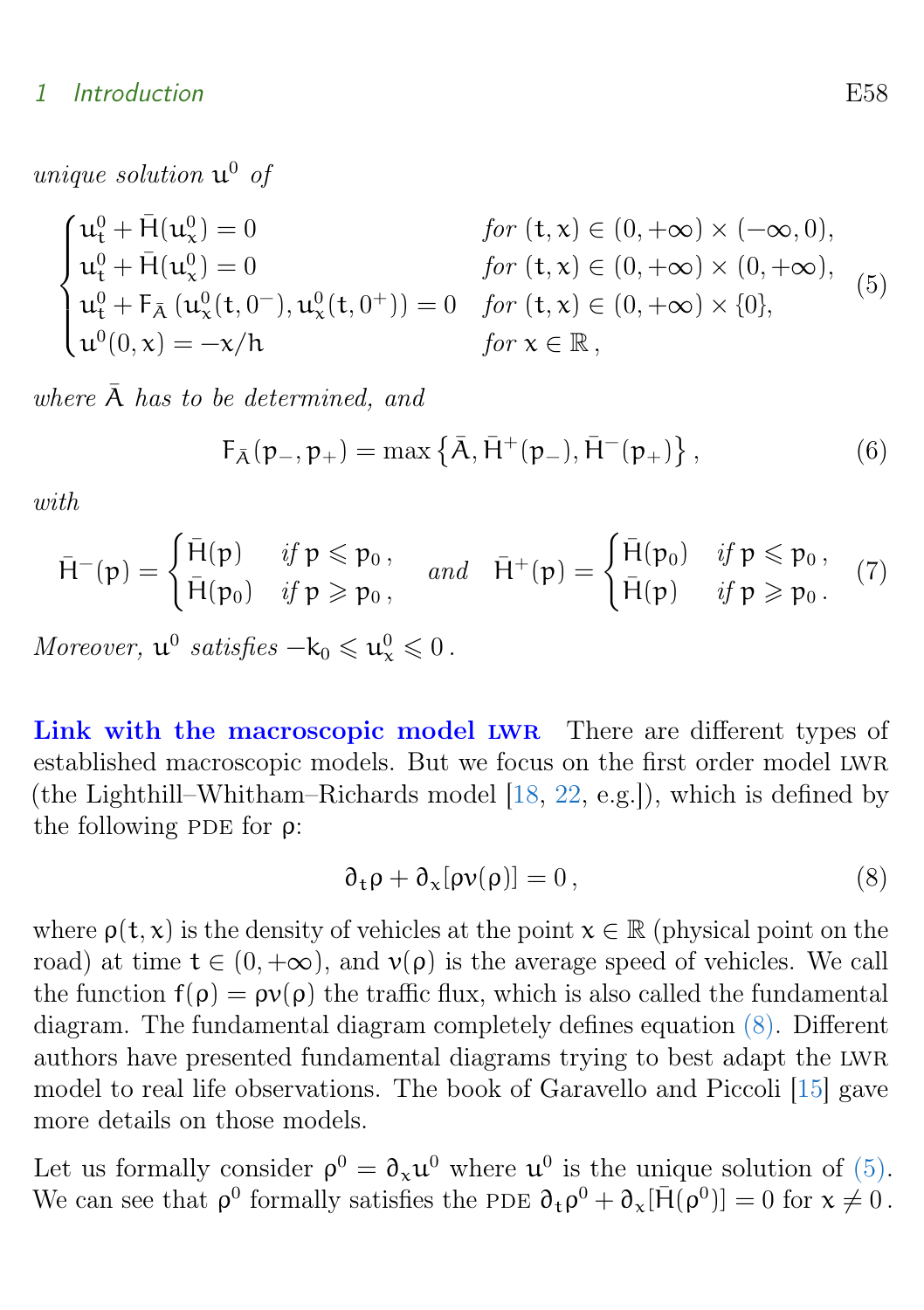<span id="page-9-1"></span>This PDE is equivalent to an LWR model with the fundamental diagram  $pV(1/p) =: \bar{H}(p)$  and  $\rho^0 = \partial_x u^0$  corresponds to the density of vehicles. The interest in the formulation [\(5\)](#page-8-1) is that we have a well defined equation at the junction for all times  $t \in (0, +\infty)$ . Model [\(5\)](#page-8-1) is an extension on the LWR model since it provides a rigorous junction condition that simulates a local perturbation. Only using the classical lwr model one is forced to use the initial condition to simulate a local perturbation but the effect of the initial condition does not remain over time. Model [\(5\)](#page-8-1) provides a way to analyse at the macroscopic scale the influence of local perturbations on traffic flow and this is why it is important to have a complete result and to have (at least) a numerical approximation of the flux-limiter  $\overline{A}$  that defines the junction conditions in [\(5\).](#page-8-1)

## <span id="page-9-0"></span>2 Construction of the flux-limiter

[Theorem 3](#page-7-1) shows that in order to have a complete homogenization result we only need to determine the flux limiter  $\overline{A}$ . In the rest of the article we focus on obtaining a numerical approximation of the flux limiter. [Section 6](#page-23-0) gives a few characterizations of  $\bar{A}$  described by Forcadel et al. [\[13\]](#page-45-0).

The flux limiter is the unique constant  $\lambda$  such that there exists a solution w of the Hamilton–Jacobi equation  $M[w](x) \cdot \phi(x) \cdot |w_x| = \lambda$  for  $x \in \mathbb{R}$ , with the right slopes at infinity. Forcadel et al. [\[14,](#page-46-5) [13\]](#page-45-0) explained these slopes in detail.

In order to construct the corrector for the junction w and  $\overline{A}$ , Forcadel, Salazar and Zaydan [\[13\]](#page-45-0) used the idea from Galise, Imbert and Monneau [\[14\]](#page-46-5), and from Achdou and Tchou [\[1\]](#page-44-2) and from the lectures of Lions at "College de France" [\[19\]](#page-46-6), which is to construct the correctors in a truncated domain with good boundary conditions and then to expand the domain.

The effective flux limiter is then obtained in the limit as  $l \to +\infty$ , and then  $R \to +\infty$  of  $\lambda_{LR}$  which is the unique constant for which the following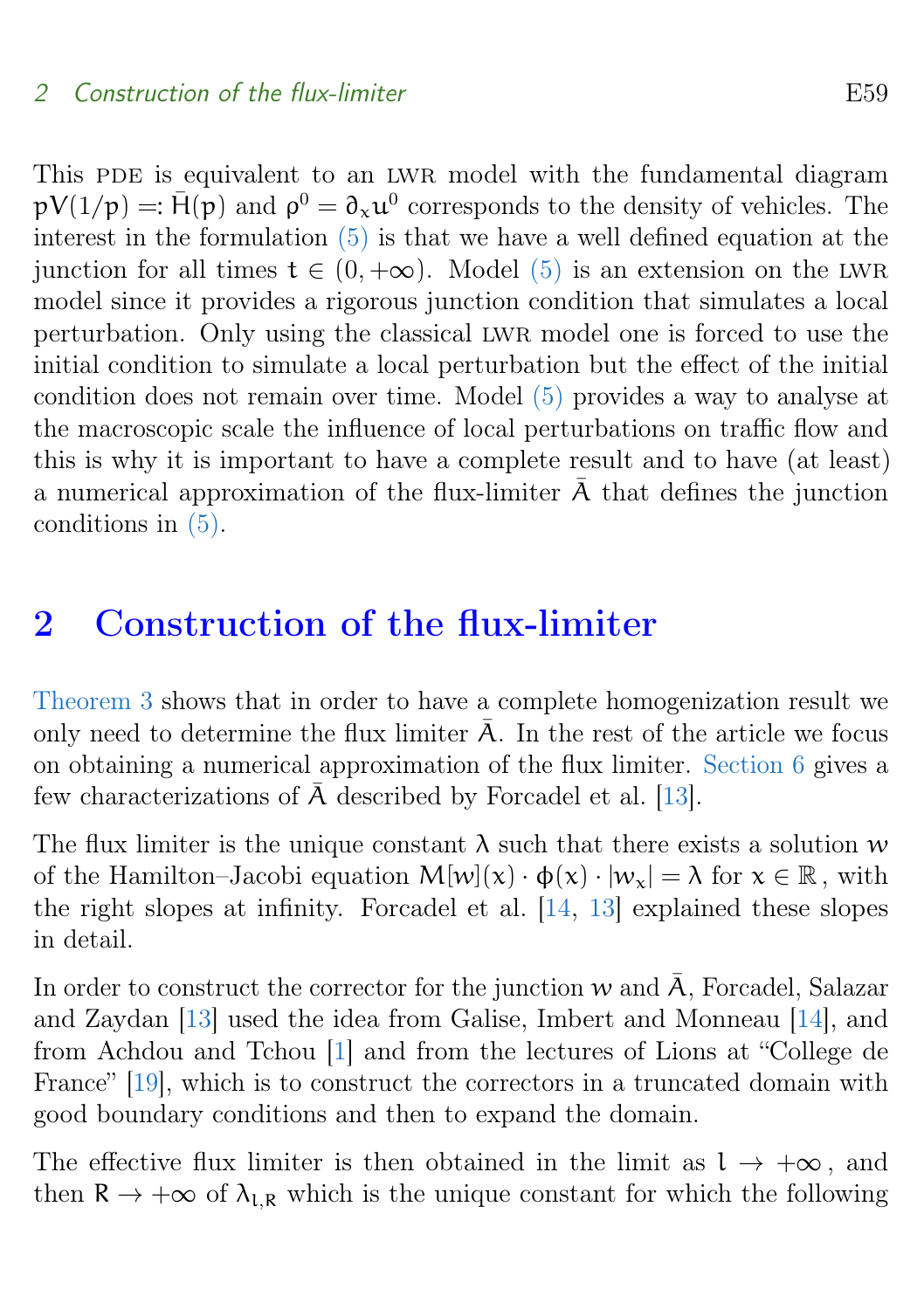#### <span id="page-10-3"></span>3 Numerical scheme for [\(9\)](#page-10-1) Services and the set of the set of the set of the set of the set of the set of the set of the set of the set of the set of the set of the set of the set of the set of the set of the set of the se

truncated cell problem admits a solution [\[13,](#page-45-0) Prop. 6.4] for  $l \in (r, +\infty)$ ,  $r \ll l$ and  $r \le R \ll l$ , find  $\lambda_{LR}$ , such that there exists a solution  $w^{l,R}$  of

$$
\begin{cases} G_R\left(x,[w^{l,R}],w^{l,R}_x\right)=\lambda_{l,R} & \text{if } x\in(-l,l),\\ \bar{H}^-(w^{l,R}_x)=\lambda_{l,R} & \text{if } x=-l\,,\\ \bar{H}^+(w^{l,R}_x)=\lambda_{l,R} & \text{if } x=l\,, \end{cases}
$$

with  $G_R(x, [U], q) = \psi_R(x)\phi(x) \cdot M[U](x) \cdot |q| + (1 - \psi_R(x)) \cdot \bar{H}(q)$ , and  $\psi_R \in C^{\infty}$ ,  $\psi_R : \mathbb{R} \to [0, 1]$ , with  $\psi_R(x) < 1$  for all  $x \notin [-R, R]$  and

$$
\psi_R \equiv \begin{cases} 1 & \text{on } [-R,R], \\ 0 & \text{outside } [-R-10,R+10]. \end{cases}
$$

*Remark* 4. The operator  $G_R$  is used to have a local operator near the boundary and then to well define the boundary conditions.

To obtain an approximation of  $\lambda_{LR}$  we follow the construction of Forcadel et al. [\[13\]](#page-45-0) and consider the approximated truncated cell problem, for all  $\delta > 0$ :

<span id="page-10-1"></span>
$$
\begin{cases}\n\delta v^{\delta} + \psi_{R}(\mathbf{x})M[v^{\delta}](\mathbf{x}) \cdot \phi(\mathbf{x}) \cdot |v_{\mathbf{x}}^{\delta}| \\
+ (1 - \psi_{R}(\mathbf{x}))\overline{H}(v_{\mathbf{x}}^{\delta}) = 0 \qquad \text{for } \mathbf{x} \in (-1, 1), \\
\delta v^{\delta} + \overline{H}^{-}(v_{\mathbf{x}}^{\delta}) = 0 \qquad \text{for } \mathbf{x} = -1, \\
\delta v^{\delta} + \overline{H}^{+}(v_{\mathbf{x}}^{\delta}) = 0 \qquad \text{for } \mathbf{x} = 1.\n\end{cases}
$$
\n(9)

Forcadel, Salazar and Zaydan [\[13\]](#page-45-0) proved that  $-\delta v^{\delta}(0) \to \lambda_{l,R}$  as  $\delta \to 0$ .

### <span id="page-10-0"></span>3 Numerical scheme for [\(9\)](#page-10-1)

#### <span id="page-10-2"></span>3.1 Discretization of [\(9\)](#page-10-1)

The numerical scheme we use was inspired by one from Cacace et al. [\[6\]](#page-45-1), and from Forcadel [\[11\]](#page-45-3) for the non-local operator, and by Costeseque et al. [\[7\]](#page-45-2)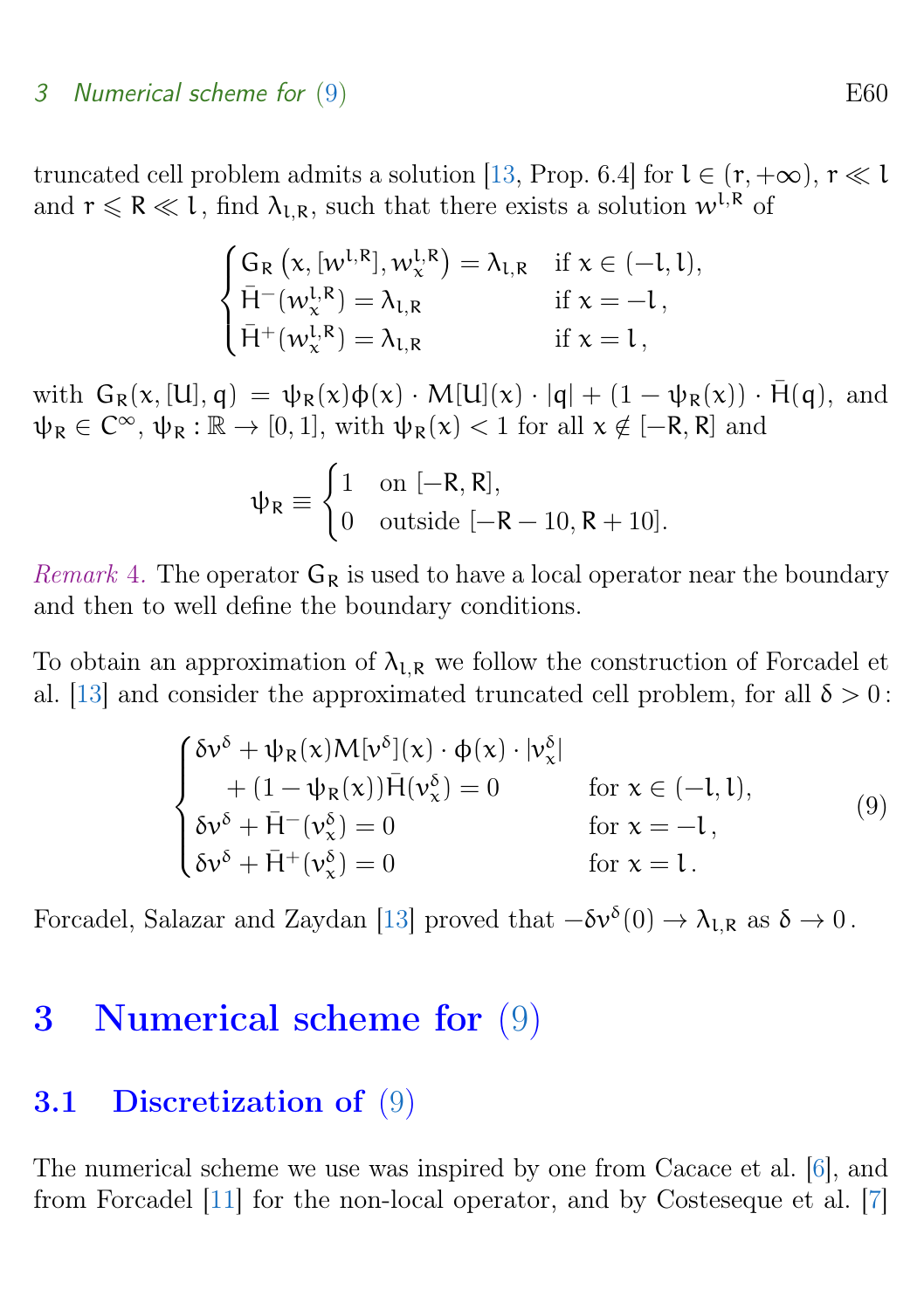#### 3 Numerical scheme for  $(9)$  E61

for the local operator. We consider a uniform grid of the interval [−l,l] with  $2n + 1$  points,  $n \in \mathbb{N}\backslash\{0\}$ , and we denote by  $\Delta x = 1/n$  the discretization step. For all  $i \in \{-n, \ldots, n\}$ , we denote by  $x_i = \Delta x \cdot i$  the nodes of the grid. In particular  $x_0 = 0$ ,  $x_{-n} = -1$  and  $x_n = 1$ .

For every discrete function  $v : \{-n, \ldots, n\} \to \mathbb{R}$ , we denote by  $v_{\sharp}$  its piecewise constant extension to R, defined by

<span id="page-11-0"></span>
$$
\nu_{\sharp}(x) = \sum_{i=1}^{n} \nu_i \cdot \chi_{Q_i}(x) \tag{10}
$$

with

$$
Q_i=\begin{cases} [-l,-l+\Delta x/2) &\text{if } i=-n\,,\\ [x_i-\Delta x/2,x_i+\Delta x/2) &\text{if } i\in\{-n+1,\ldots,n-1\}\\ [l-\Delta x/2,l] &\text{if } i=n\,. \end{cases}
$$

Discretization of the non-local operator For all discrete function  $\nu$ :  $\{-n, \ldots, n\} \rightarrow \mathbb{R}$ , we define the discrete non-local operators  $M_i^d[\nu] :=$  $M[\nu_{\sharp}](x_i)$  and  $\tilde{M}_i^d[\nu] := \tilde{M}[\nu_{\sharp}](x_i)$ , where  $\tilde{M}$  is defined like M, [\(3\)](#page-6-1) with  $\epsilon = 1$ , but replacing E with

<span id="page-11-1"></span>
$$
\tilde{E}(z) = \begin{cases}\n0 & \text{if } z > 0, \\
1/2 & \text{if } -1 < z \le 0, \\
3/2 & \text{if } z \le -1.\n\end{cases}
$$
\n(11)

Discretization of the gradient We consider the standard forward and backward first order differences:

$$
D^+\nu(x_i) = \frac{\nu(x_{i+1}) - \nu(x_i)}{\Delta x} \quad \text{and} \quad D^-\nu(x_i) = \frac{\nu(x_i) - \nu(x_{i-1})}{\Delta x}.
$$

Finally, we consider the two component vector  $Dv_i = (D^-v(x_i), D^+v(x_i)).$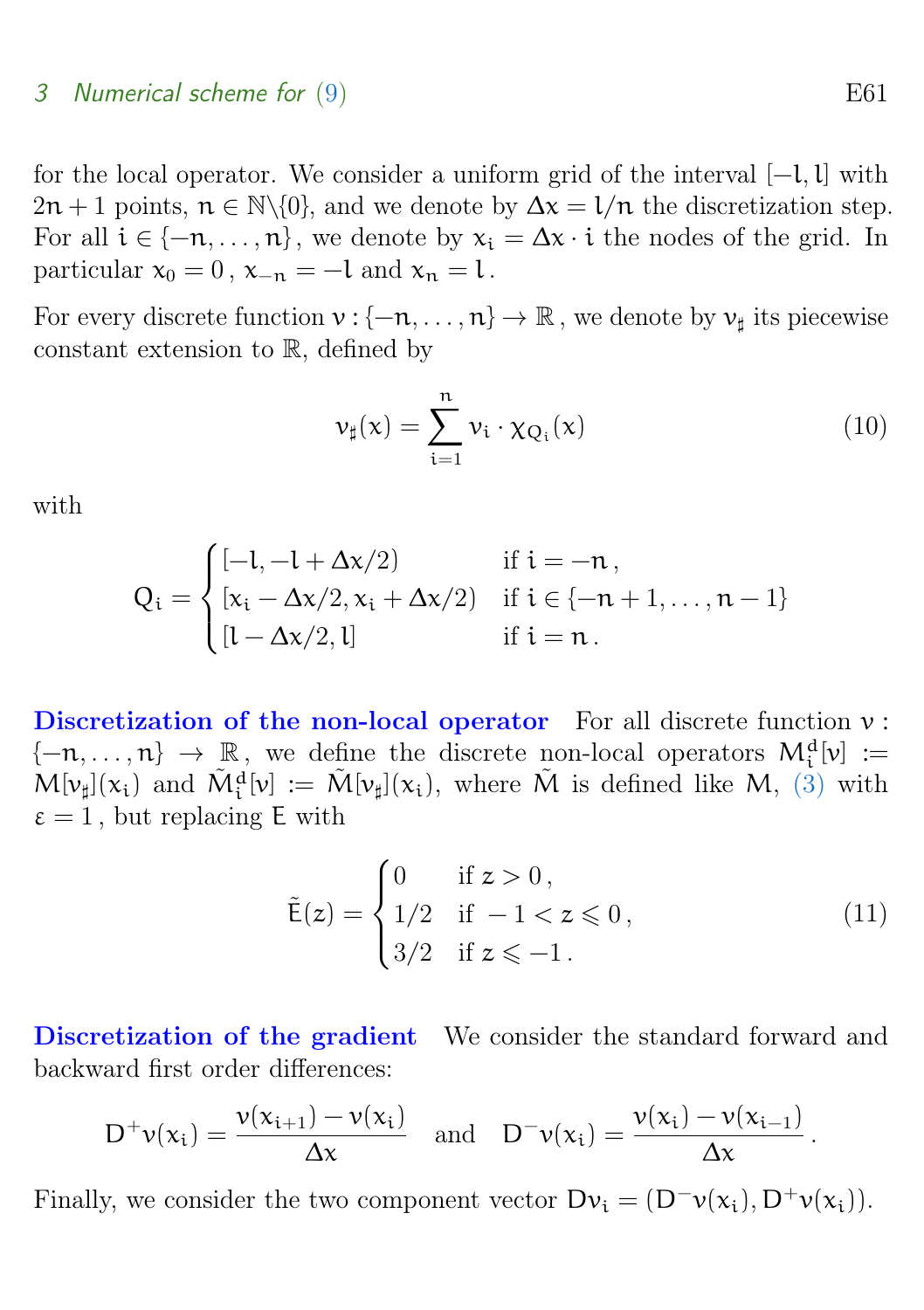#### <span id="page-12-2"></span>3 Numerical scheme for  $(9)$  E62

Similarly to Cacace et al. [\[6\]](#page-45-1), we consider the following Osher–Sethian [\[21\]](#page-46-7) upwind discretization of the modulus of the gradient. Let  $S = (p, q) \in \mathbb{R}^2$ , we define the following function, that we use for the discretization of the gradient  $G^+(S) = [\max(p, 0)^2 + \min(q, 0)^2]^{1/2}$ .

Discretization of the local operator Concerning the local operator  $\bar{H}(\cdot)$ , as in Costeseque et al. [\[7\]](#page-45-2) we consider the discretization

$$
\bar{H}_d(D\nu_i)=\max\left\{\bar{H}^+(D^-\nu_i),\bar{H}^-(D^+\nu_i)\right\},
$$

where  $\bar{H}^-$  and  $\bar{H}^+$  are defined in [\(7\).](#page-8-2)

Finally, we introduce for any discrete function  $v : \{-n, \ldots, n\} \to \mathbb{R}$ ,

$$
R_i[\nu] := \mathcal{R}_i([\nu], D\nu_i) = \psi_R(x_i) \cdot M_i^d[\nu] \cdot \phi(x_i) \cdot G^+(\nu_i) + (1 - \psi_R(x_i)) \cdot \bar{H}_d(D\nu_i).
$$

Similarly, we define  $\tilde{\mathsf{R}}$  and  $\tilde{\mathcal{R}}$  by replacing  $\mathsf{M}^{\mathbf{d}}$  with  $\tilde{\mathsf{M}}^{\mathbf{d}}.$ 

To summarize, in the rest of the article, for all discrete function  $v : \{-n, \ldots, n\} \rightarrow$ R , we consider the following numerical scheme:

<span id="page-12-0"></span>
$$
\begin{cases}\n\delta v_{i} + R_{i}[v] = 0 & \text{for } i \in \{-n+1, ..., n-1\}, \\
\delta v_{i} + \bar{H}^{-}(D^{+}v_{i}) = 0 & \text{for } i = -n, \\
\delta v_{i} + \bar{H}^{+}(D^{-}v_{i}) = 0 & \text{for } i = n.\n\end{cases}
$$
\n(12)

<span id="page-12-1"></span>Remark 5 (Notation for the discretization of the non-local operator). Since the function J inside the non-local operator is of bounded support, we introduce the following notations, which are the discrete equivalents of  $h_0$  and  $h_{\text{max}}$ ,

$$
\begin{aligned} j_0 &= \max\{j \in \{-n, \dots, n\} \text{ s.t. } x_j - \Delta x/2 < h_0\}, \\ j_{\text{max}} &= \min\{j \in \{-n, \dots, n\} \text{ s.t. } x_j + \Delta x/2 > h_{\text{max}}\}. \end{aligned}
$$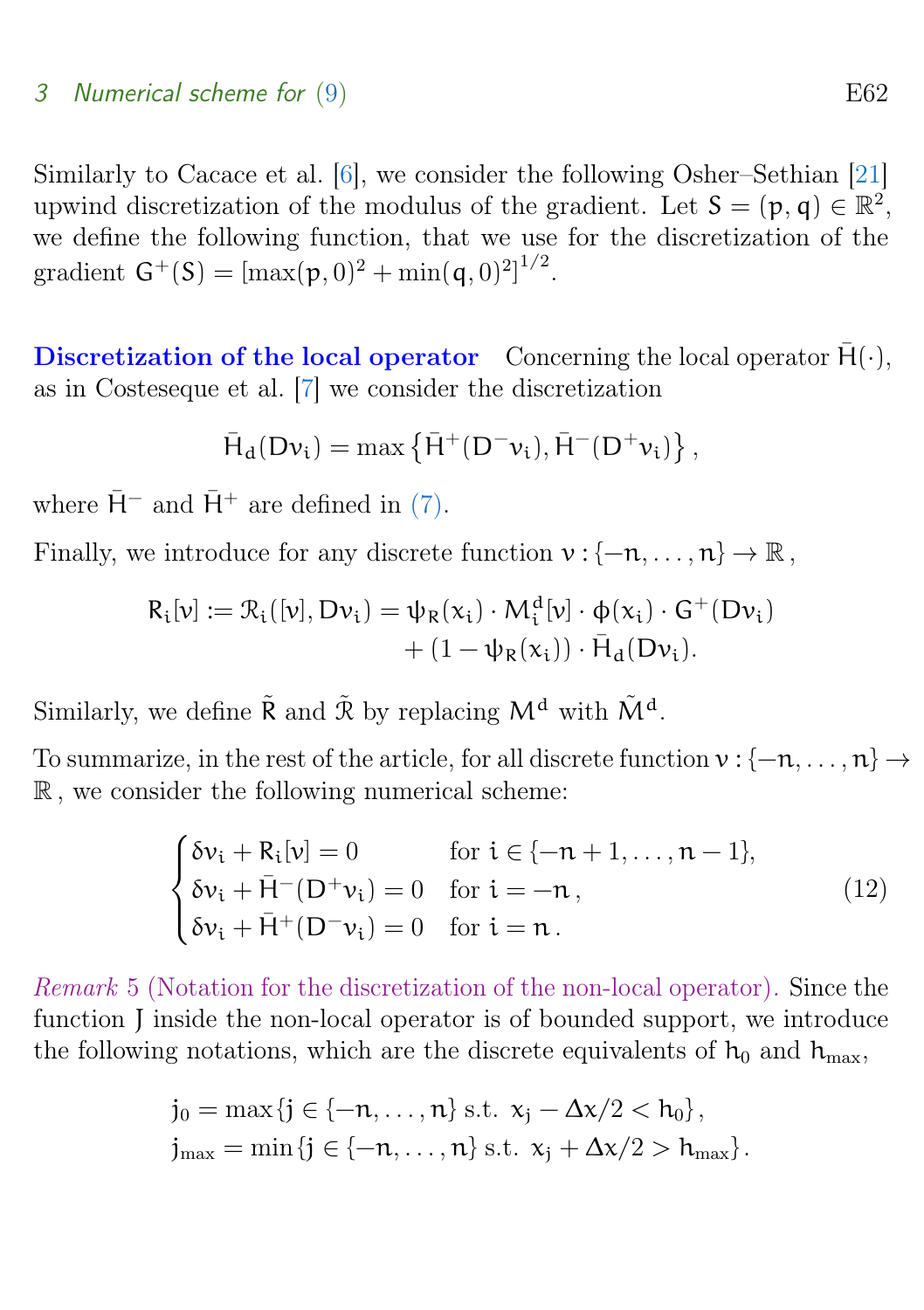## <span id="page-13-0"></span>3.2 Viscosity solution for the numerical scheme for the approximated cell problem

To simplify the notation, we introduce

$$
F_i([v],D\nu_i)=\begin{cases}\mathfrak{R}_i([v],D\nu_i)&\text{if }x_i\in(-l,l),\\ \bar{H}^-(D^+\nu_i)&\text{if }x_i=-l,\\ \bar{H}^+(D^-\nu_i)&\text{if }x_i=l.\end{cases}
$$

Similarly, we define  $\tilde{F}$  by replacing R with  $\tilde{\mathcal{R}}$ . We introduce the following definition of viscosity solution for [\(12\).](#page-12-0)

<span id="page-13-2"></span>Definition 6 (Viscosity solution for the approximated cell problem scheme). Let us consider a function  $v : \{-n, \ldots, n\} \to \mathbb{R}$ . We say that v is a sub-solution (respectively a super-solution) of [\(12\)](#page-12-0) if for all  $i \in \{-n, \ldots, n\}$  $\delta v_i + F_i([v], Dv_i) \leq 0$  (respectively  $\delta v_i + \tilde{F}_i([v], Dv_i) \geq 0$ ). Then we say that  $\nu$  is a *solution* of [\(12\)](#page-12-0) if and only if it is a sub- and a super-solution.

Remark 7. The notion of discrete viscosity solutions is necessary here because of the discontinuity inside the non-local operator. We could not work with a regularised version of E because we do not have a stability result with respect to E. Moreover, in [Section 5](#page-19-0) and [Appendix A](#page-38-0) (which contain mathematical proofs) the interest of such a definition becomes evident. [Appendix A](#page-38-0) proves the existence of solutions for [\(12\).](#page-12-0)

The main result of this article is the following convergence result whose proof is postponed until [Section 5.](#page-19-0)

<span id="page-13-1"></span>Theorem 8 (Convergence). Using the same notations as in [\(10\)](#page-11-0). Let  $(v_i^{\Delta x})_{i \in \{-n,\dots,n\}}$  be a solution of  $(12)$ , then the function  $v_{\sharp}^{\Delta x}$  (defined as in  $(10)$ ) converges locally uniformly as  $\Delta x \rightarrow 0$  to the unique continuous viscosity solution of  $(13)$ .

Remark 9 (Condition on the discretization step). In the rest of the article, we consider that the integer  $\pi$  is big enough ( $\Delta x$  is small enough) so that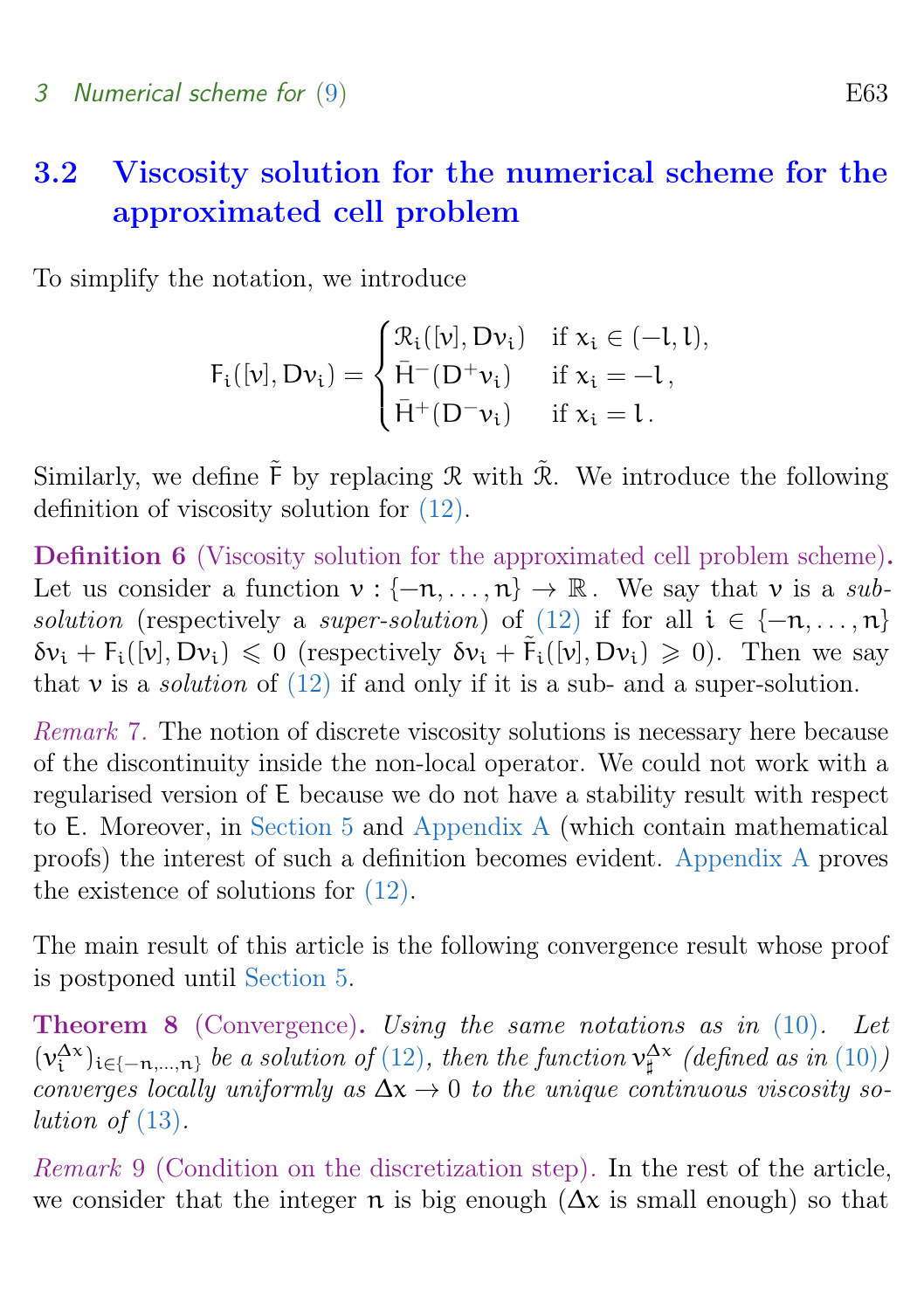<span id="page-14-4"></span> $j_0 > 1$ . Given the standard values of  $h_0$  (> 2 metres), this is not a very restrictive condition but it helps to simplify the computations (regarding the monotonicity of the scheme) since for any  $i \in \{-n, \ldots, n\}$  the term  $v_{i+1}$ appears only on the gradient in  $F_i([v], Dv_i)$ .

## <span id="page-14-0"></span>4 Viscosity solutions for the approximated cell problem

In this section, we study  $(9)$ . In order to simplify the notation, we drop the index  $\delta$  in  $v^{\delta}$ . We also present the definition of viscosity solutions for [\(9\).](#page-10-1) The user's guide of Crandall, Ishii, Lions [\[8\]](#page-45-6) and the book of Barles [\[3\]](#page-44-3) give a good introduction to viscosity solutions.

## <span id="page-14-1"></span>4.1 Viscosity solution for the continuous approximated cell problem

For  $l \in (r, +\infty)$ ,  $r \ll l$  and  $r \le R \ll l$ , we consider the problem

<span id="page-14-2"></span>
$$
\begin{cases}\n\delta v + \psi_{R}(x)M[v](x) \cdot \phi(x) \cdot |v_{x}| \\
+ (1 - \psi_{R}(x))\overline{H}(v_{x}) = 0 \quad \text{for } x \in (-1, 1), \\
\delta v + \overline{H}^{-}(v_{x}) = 0 \quad \text{for } x = -1, \\
\delta v + \overline{H}^{+}(v_{x}) = 0 \quad \text{for } x = 1,\n\end{cases}
$$
\n(13)

with  $\mathsf{M}[\mathsf{G}](\mathsf{x}) = \int_{\mathsf{h}_0}^{\mathsf{h}_{\max}} \mathrm{J}(z) \mathsf{E}\left(\mathsf{G}(\mathsf{x}+z) - \mathsf{G}(\mathsf{x})\right) \mathrm{d}z - \frac{3}{2}$  $\frac{3}{2}V_{\text{max}}$  ,

<span id="page-14-3"></span>
$$
\mathsf{E}(z) = \begin{cases} 0 & \text{if } z \geqslant 0\,, \\ 1/2 & \text{if } -1 \leqslant z < 0\,, \qquad \text{and} \quad J = V' \text{ on } \mathbb{R}. \\ 3/2 & \text{if } z < -1\,, \end{cases}
$$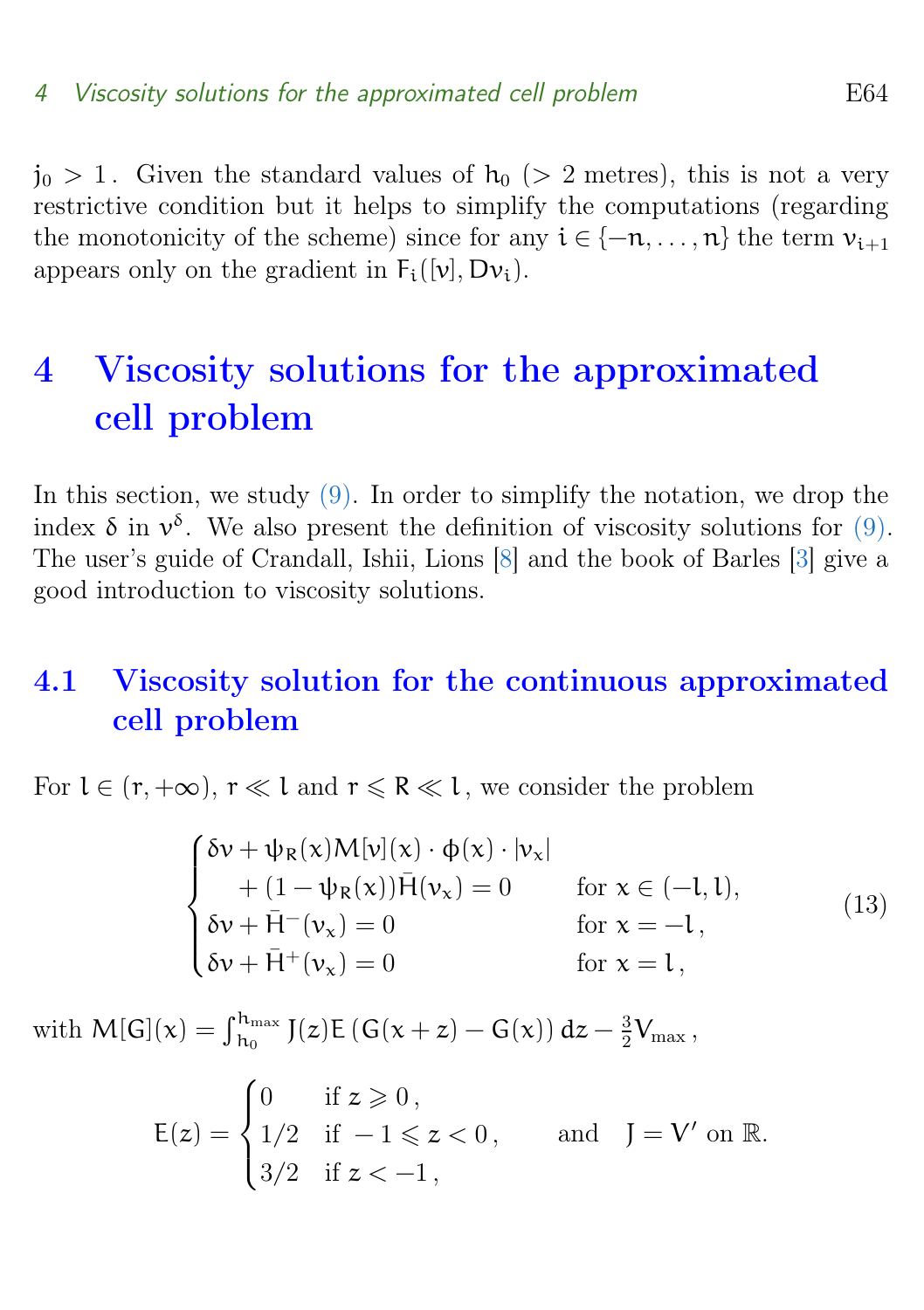#### 4 Viscosity solutions for the approximated cell problem E65

Similarly, we define  $\tilde{M}[G](x) = \int_{h_0}^{h_{\text{max}}} J(z)\tilde{E}(G(x+z) - G(x)) dz - \frac{3}{2}$  $\frac{3}{2}V_{\text{max}}$  , with  $\tilde{E}$  defined in [\(11\).](#page-11-1)

In order to simplify the notations, we introduce the function

$$
F(x,[\nu],\nu_x)=\begin{cases} \psi_R(x)M[\nu](x)\cdot\varphi(x)\cdot|\nu_x|\\ \qquad+(1-\psi_R(x))\bar H(\nu_x) &\text{if } x\in(-l,l),\\ \bar H^-(\nu_x) &\text{if } x=-l,\\ \bar H^+(\nu_x) &\text{if } x=l\,.\end{cases}
$$

Similarly, we define  $\tilde{F}$  by replacing M by  $\tilde{M}$ .

We work with viscosity solutions, and the boundary conditions of [\(13\)](#page-14-2) be interpreted in the classical sense of viscosity solutions with Neumann boundary conditions. That is why we introduce

$$
\mathbb{J}(\mathsf{x},[\nu],\nu_\mathsf{x}) = \begin{cases} \psi_\mathsf{R}(\mathsf{x})M[\nu](\mathsf{x})\cdot\varphi(\mathsf{x})\cdot|\nu_\mathsf{x}| \\ \quad + (1-\psi_\mathsf{R}(\mathsf{x}))\bar{H}(\nu_\mathsf{x}) & \text{if } \mathsf{x} \in (-\mathsf{l},\mathsf{l}) , \\ \min(\bar{H}(\nu_\mathsf{x}),\bar{H}^-(\nu_\mathsf{x})) & \text{if } \mathsf{x} = -\mathsf{l} , \\ \min(\bar{H}(\nu_\mathsf{x}),\bar{H}^+(\nu_\mathsf{x})) & \text{if } \mathsf{x} = \mathsf{l} , \end{cases}
$$

and

$$
\tilde{\mathcal{I}}(\mathsf{x},[\nu],\nu_\mathsf{x}) = \begin{cases} \psi_\mathsf{R}(\mathsf{x})\tilde{M}[\nu](\mathsf{x})\cdot\varphi(\mathsf{x})\cdot|\nu_\mathsf{x}| \\ \quad + (1-\psi_\mathsf{R}(\mathsf{x}))\bar{H}(\nu_\mathsf{x}) & \text{if } \mathsf{x} \in (-\mathsf{l},\mathsf{l}) , \\ \max(\bar{H}(\nu_\mathsf{x}),\bar{H}^-(\nu_\mathsf{x})) & \text{if } \mathsf{x} = -\mathsf{l} , \\ \max(\bar{H}(\nu_\mathsf{x}),\bar{H}^+(\nu_\mathsf{x})) & \text{if } \mathsf{x} = \mathsf{l} . \end{cases}
$$

<span id="page-15-0"></span>Definition 10 (Viscosity solution for the continuous approximated cell problem). An upper semi-continuous function (respectively lower semi-continuous)  $v : [-l, l] \rightarrow \mathbb{R}$  is a viscosity sub-solution (respectively a super-solution) of [\(13\)](#page-14-2) in  $[-l, l]$ , if for all  $x \in [-l, l]$  and all  $\varphi \in C^1([-l, l])$  such that  $u - \varphi$  reaches a maximum (respectively a minimum) at the point  $x$ ,

$$
\delta \nu(x) + \mathcal{I}(x, [\nu], \varphi') \leq 0 \quad \text{(respectively } \delta \nu(x) + \tilde{\mathcal{I}}(x, [\nu], \varphi') \geq 0\text{)}
$$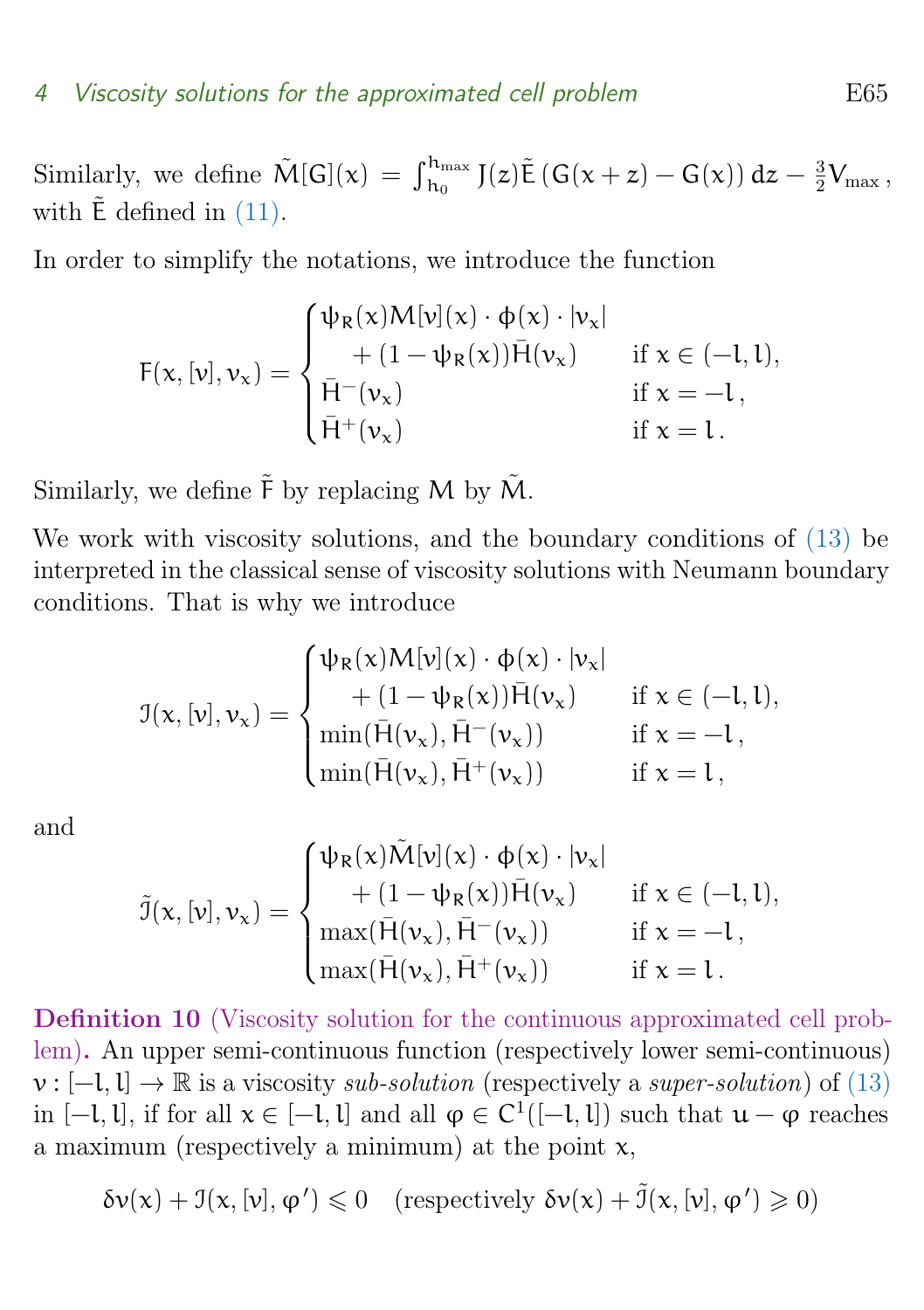#### <span id="page-16-2"></span>4 Viscosity solutions for the approximated cell problem E66

We say that a function  $\nu$  is a *solution* of [\(13\)](#page-14-2) if  $\nu^*$  and  $\nu_*$  are respectively a sub and a super-solution of [\(13\).](#page-14-2)

Remark 11. As in Forcadel et al. [\[13\]](#page-45-0), we use this type of definition in order to have a stability result for the non-local term. Da Lio et al. [\[9\]](#page-45-7) and Slepčev [\[23\]](#page-47-1) gave such a definition.

We now give a slightly stronger result than a stability result for the sub and super-solutions of [\(13\)](#page-14-2) that I use to prove the convergence in [Section 5](#page-19-0) of the numerical scheme.

<span id="page-16-0"></span>**Proposition 12** (Stability for [\(13\)\)](#page-14-2). Let  $(\mathfrak{u}_{\mathfrak{m}})_{\mathfrak{m}}$  be a sequence of measurable functions and let  $\overline{u}$  denote lim sup<sup>\*</sup>u<sub>m</sub> (respectively  $u = \liminf_{\alpha \to \infty} u$ ). Let  $(x_m, p_m) \rightarrow (x_0, p)$  in  $[-l, l] \times \mathbb{R}$  be such that  $u_m(x_m) \rightarrow \overline{u}(x_0)$  (respectively  $u_m(x_m) \rightarrow u(x_0)$ . Then

$$
\liminf_{m \to +\infty} F(x_m, [u_m], p_m) \geq \mathcal{I}(x_0, [\overline{u}], p)
$$
\n
$$
\left(\text{respectively } \limsup_{m \to +\infty} \tilde{F}(x_m, [u_m], p_m) \leq \tilde{\mathcal{I}}(x_0, [\underline{u}], p)\right).
$$
\n(14)

In order to prove [Proposition 12,](#page-16-0) we use the following lemma proved by Slepčev [\[23\]](#page-47-1).

<span id="page-16-1"></span>**Lemma 13.** Let  $(f_m)_m$  be a sequence of measurable functions on  $\mathbb{R}$ , and consider  $\bar{f} = \limsup^* f_m$  and  $\underline{f} = \liminf_* f_m$ . Let  $(a_m)_m$  be a sequence of  $\mathbb R$ converging to zero. Then

$$
\mathcal{L}\left(\{f_m \ge a_m\}\backslash \{\overline{f} \ge 0\}\right) \to 0 \quad \text{as } m \to +\infty
$$
  
and 
$$
\mathcal{L}\left(\{\underline{f} > 0\}\backslash \{f_m > a_m\}\right) \to 0 \quad \text{as } m \to +\infty,
$$

where  $\mathcal{L}(A)$  denotes the Lesbegue measure of measurable set A.

**Proof of [Proposition 12:](#page-16-0)** We just do the proof for  $\overline{u}$ . We distinguish two cases.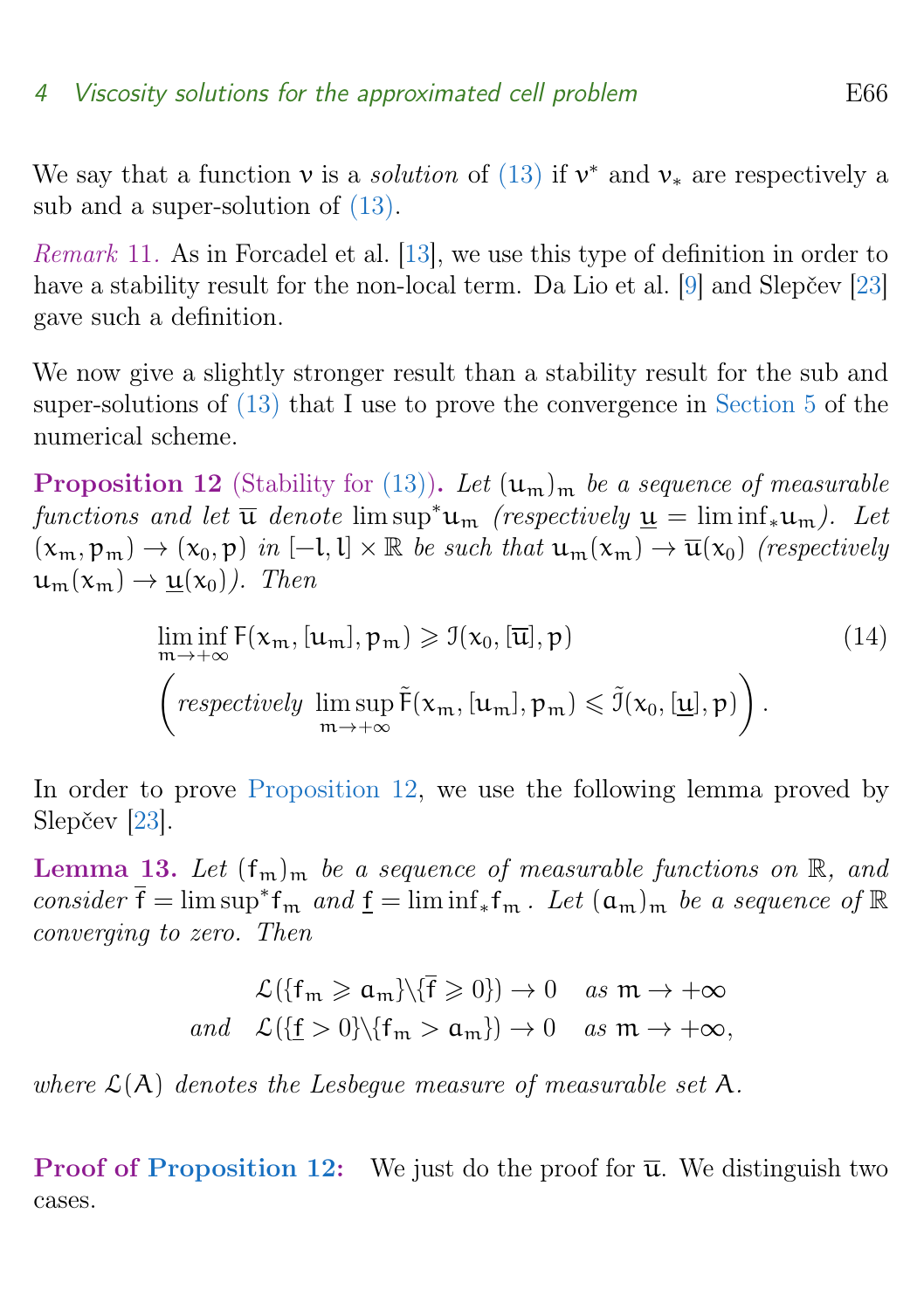#### 4 Viscosity solutions for the approximated cell problem E67

**Case 1:**  $x_0 \in (-1,1)$ . From the definition of F, the only problem we have is the non-local operator. We claim that for m big enough

<span id="page-17-2"></span><span id="page-17-0"></span>
$$
M[\mathfrak{u}_{\mathfrak{m}}](x_{\mathfrak{m}}) \geqslant M[\overline{\mathfrak{u}}](x_0) - \varepsilon_{\mathfrak{m}} \quad \text{with} \quad \lim_{\mathfrak{m} \to +\infty} \varepsilon_{\mathfrak{m}} = 0. \tag{15}
$$

Using [\(4\),](#page-6-2)  $E(\beta) = \frac{1}{2} 1_{\{\beta \in [-1,0)\}} + \frac{3}{2}$  $\frac{3}{2}1_{\{\beta<-1\}}=\frac{1}{2}$  $\frac{1}{2}1_{\{\beta<0\}}+1_{\{\beta<-1\}}$ . We get that

$$
\int_{\mathbb{R}} J(z)E(u_{m}(x_{m}+z)-u_{m}(x_{m}))dz - \int_{\mathbb{R}} J(z)E(\overline{u}(x_{0}+z)-\overline{u}(x_{0}))dz
$$
\n
$$
= \int_{\mathbb{R}} J(z)\left\{1_{\{u_{m}(x_{m}+z)-u_{m}(x_{m})<-1\}}-1_{\{\overline{u}(x_{0}+z)-\overline{u}(x_{0})<-1\}}\right\} dz
$$
\n
$$
+ \int_{\mathbb{R}} \frac{1}{2} J(z)\left\{1_{\{u_{m}(x_{m}+z)-u_{m}(x_{m})<0\}}-1_{\{\overline{u}(x_{0}+z)-\overline{u}(x_{0})<0\}}\right\} dz.
$$
\n(16)

Using [Lemma 13,](#page-16-1) for n big enough,

<span id="page-17-1"></span>
$$
\int_{\mathbb{R}} J(z) \left\{ 1_{\{\overline{u}(x_0+z) - \overline{u}(x_0) \ge -1\}} - 1_{\{u_m(x_m+z) - u_m(x_m) \ge -1\}} \right\} dz
$$
\n
$$
\ge - \int_{\mathbb{R}} J(z) 1_{\{A_m(z) \setminus A(z)\}} \ge -\frac{\varepsilon_m}{2},
$$
\n
$$
\int_{\mathbb{R}} \frac{1}{2} J(z) \left\{ 1_{\{\overline{u}(x_0+z) - \overline{u}(x_0) \ge 0\}} - 1_{\{u_m(x_m+z) - u_m(x_m) \ge 0\}} \right\} dz
$$
\n
$$
\ge -\frac{1}{2} \int_{\mathbb{R}} J(z) 1_{\{B_m(z) \setminus B(z)\}} \ge -\frac{\varepsilon_m}{2},
$$
\n(17)

with

$$
\begin{cases} A_m(z)=\{u_m(x_m+z)-u_m(x_m)\geqslant -1\}\cup \{\overline{u}(x_0+z)-\overline{u}(x_0)\geqslant -1\},\\ A(z)=\{\overline{u}(x_0+z)-\overline{u}(x_0)\geqslant -1\} \end{cases}
$$

and

$$
\begin{cases} B_m(z) = \{u_m(x_m + z) - u_m(x_m) \geqslant 0\} \cup \{\overline{u}(x_0 + z) - \overline{u}(x_0) \geqslant 0\}, \\ B(z) = \{\overline{u}(x_0 + z) - \overline{u}(x_0) \geqslant 0\}. \end{cases}
$$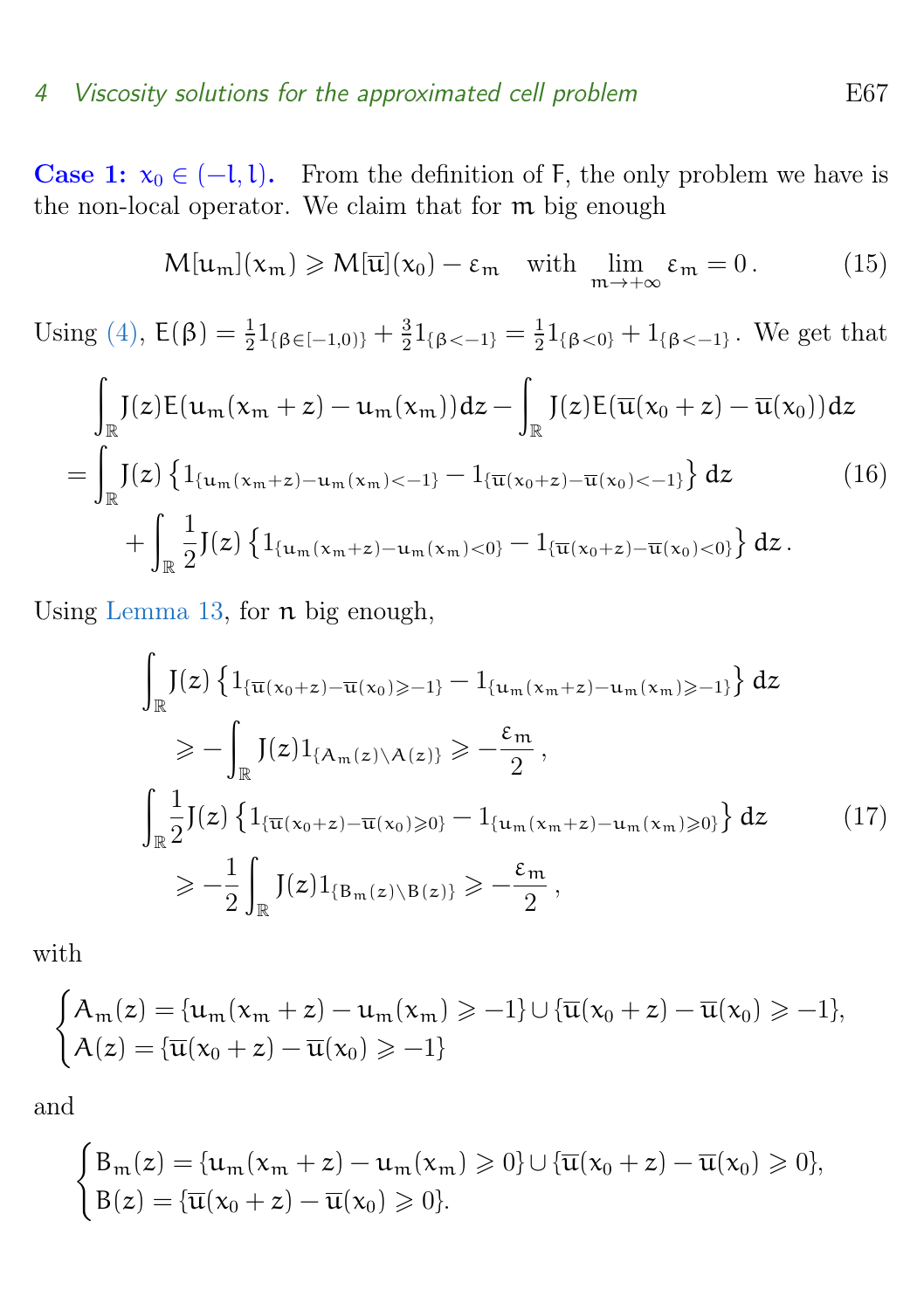<span id="page-18-0"></span>Using [\(16\)](#page-17-0) and [\(17\),](#page-17-1) we prove [\(15\).](#page-17-2) Given that  $x_0 \in (-1,1)$ , for m big enough we have  $x_m \in (-1,1)$ . Using the definition of F and [\(15\),](#page-17-2)

$$
\psi_{R}(x_{m})M[u_{m}](x_{m})\cdot\phi(x_{m})\cdot|p_{m}|+(1-\psi_{R}(x_{m}))\overline{H}(p_{m})\geq \psi_{R}(x_{m})M[\overline{u}](x_{0})\cdot\phi(x_{m})\cdot|p_{m}|+(1-\psi_{R}(x_{m}))\overline{H}(p_{m})-\varepsilon_{m}\psi_{R}(x_{m})\cdot\phi(x_{m})\cdot|p_{m}|.
$$

Using that the terms on the right are continuous, we pass to the limit as m goes to infinity to obtain [\(14\).](#page-14-3)

**Case 2:**  $x_0 = -1$  or  $x_0 = 1$ . In this case, using [Definition 10](#page-15-0) and the continuity of  $\bar{H}$ , we obtain [\(14\).](#page-14-3) This ends the proof of [Proposition 12.](#page-16-0)

**Theorem 14** (Comparison principle). Let  $u$  and  $v$  be respectively a sub and a super-solution of [\(13\)](#page-14-2), then for all  $x \in [-1,1]$ ,  $u(x) \leq v(x)$ .

Proof: The proof of this theorem comes from the comparison principle [\[12,](#page-45-5) Thm 4.4] for the non-local term. The only remaining difficulty is proving this result at the boundaries. However, for  $x$  close to  $l_2$  the function  $G_R$  is the effective Hamiltonian  $\overline{H}$ . Therefore, we proceed as in the proof of Galise et al. [\[14,](#page-46-5) Prop. 4.1] and consider the boundaries as a network composed of a single lane and a junction point then we use the results from Imbert and Monneau [\[17\]](#page-46-8) and so we skip the rest of the proof. Notice that [Definition 10](#page-15-0) is equivalent at the boundaries to the definition of relaxed viscosity solution [\[17,](#page-46-8) Defn 2.1 $\vert$  in the case of a single lane with a junction point.

Theorem 15 (Existence and uniqueness). Given [Assumption 1,](#page-4-1) there exists a unique solution  $v^{\delta}$  of [\(13\)](#page-14-2). Moreover, this solution is continuous and for all  $x \in [-1, 1], 0 \leqslant \nu^{\delta}(x) \leqslant C_0/\delta$ .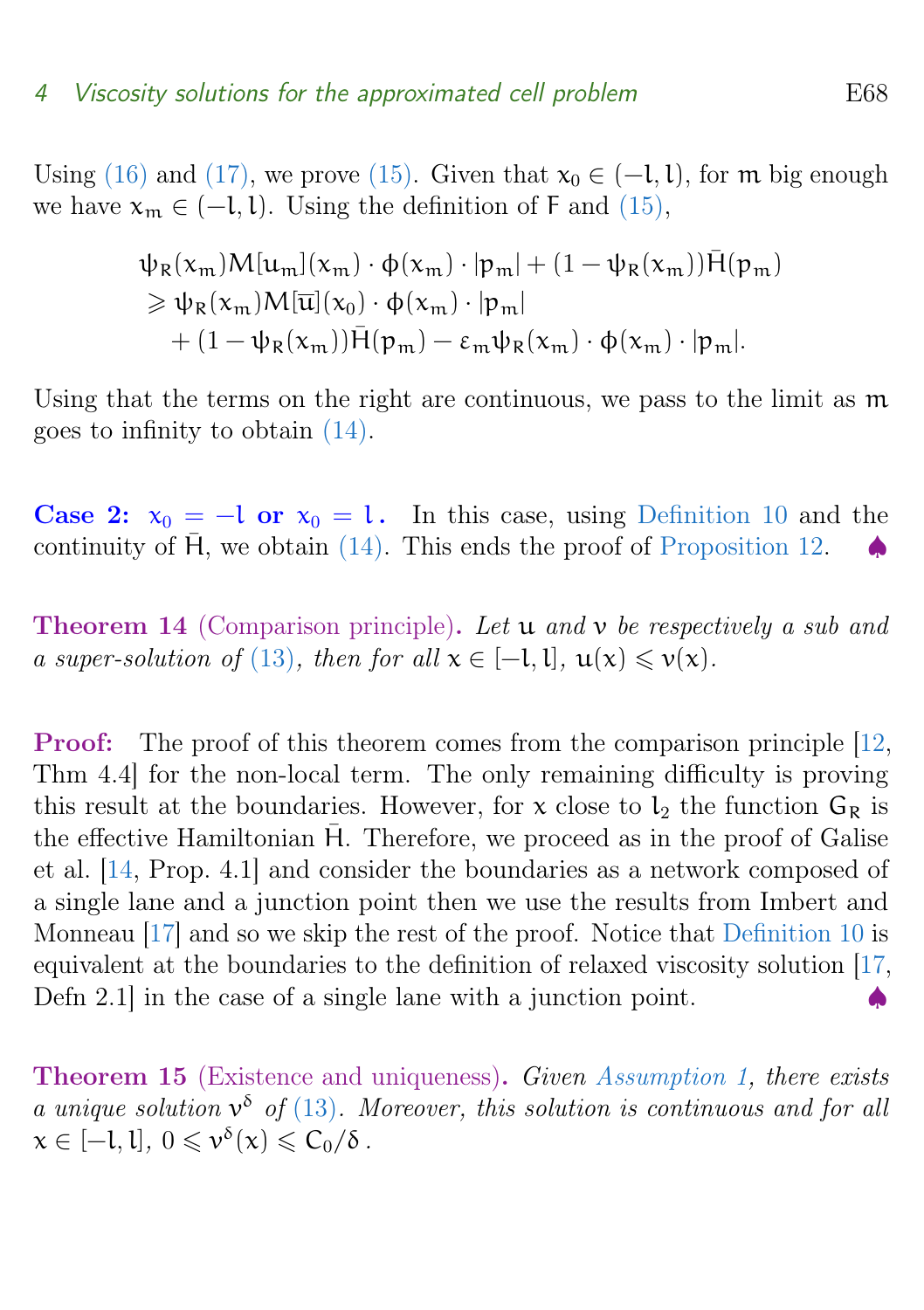<span id="page-19-4"></span>Finally, the following result from Forcadel et al. [\[13,](#page-45-0) Proof of Prop. 6.4] justifies considering [\(13\)](#page-14-2) and looking for a numerical approximation of  $v^{\delta}$ .

Proposition 16. Up to a subsequence,  $\lim_{\delta \to 0} -\delta v^{\delta}(0) = \lambda_{l,R}$ .

<span id="page-19-2"></span>Remark 17 (Bounds on the non-local operator). Given the definition of the non-local operators M and  $\tilde{M}$ , for any function  $G : \mathbb{R} \to \mathbb{R}$  and any  $x \in \mathbb{R}$ ,  $-\frac{3}{2}$  $\frac{3}{2}V_{\text{max}} \leqslant M[G](x) \leqslant \tilde{M}[G](x) \leqslant 0.$  Given the definition of  $M^d$  and  $\tilde{M}^d$ , this inequality hold for the discrete non-local operators.

## <span id="page-19-0"></span>5 Convergence of the numerical scheme for the approximated cell problem

This section is devoted to the proof of [Theorem 8](#page-13-1) which is an adaptation of the proof of convergence from Barles and Souganidis  $[4]$  to a non-local PDE. Before passing to the proof of [Theorem 8,](#page-13-1) we give some preliminary results concerning the monotonicity of the numerical scheme [\(12\)](#page-12-0) and the discrete barriers of the solutions of [\(12\).](#page-12-0)

<span id="page-19-3"></span>**Lemma 18** (Monotonicity of  $\tilde{F}$  and  $F$ ). Consider [Assumption 1.](#page-4-1) Let  $v, w$  be two discrete functions such that

<span id="page-19-1"></span>
$$
\nu_j \leqslant \nu_j \quad \text{for all } j \in \mathbb{Z} \,.
$$

Also assume that there exists an index  $i \in \mathbb{Z}$  such that  $v_i = w_i$ . Then  $F_i([v], Dv_i) \geq F_i([w], Dw_i)$  and  $\tilde{F}_i([v], Dv_i) \geq F_i([w], Dw_i)$ .

**Proof:** We present the proof for  $\tilde{F}_i$  and we skip it for  $F_i$  since the proof is similar. Let us begin by proving the monotonicity for the non-local term, first we want to prove that  $\tilde{M}_i^d[v] \geqslant \tilde{M}_i^d[w]$ . Using the notations from [Remark 5](#page-12-1)

$$
\tilde{M}^d[\nu_\sharp](x_i)=\int_{h_0}^{h_{\max}}J(z)E^*\left(\nu_\sharp(x_i+z)-\nu_\sharp(x_i)\right)dz-\frac{3}{2}V_{\max}
$$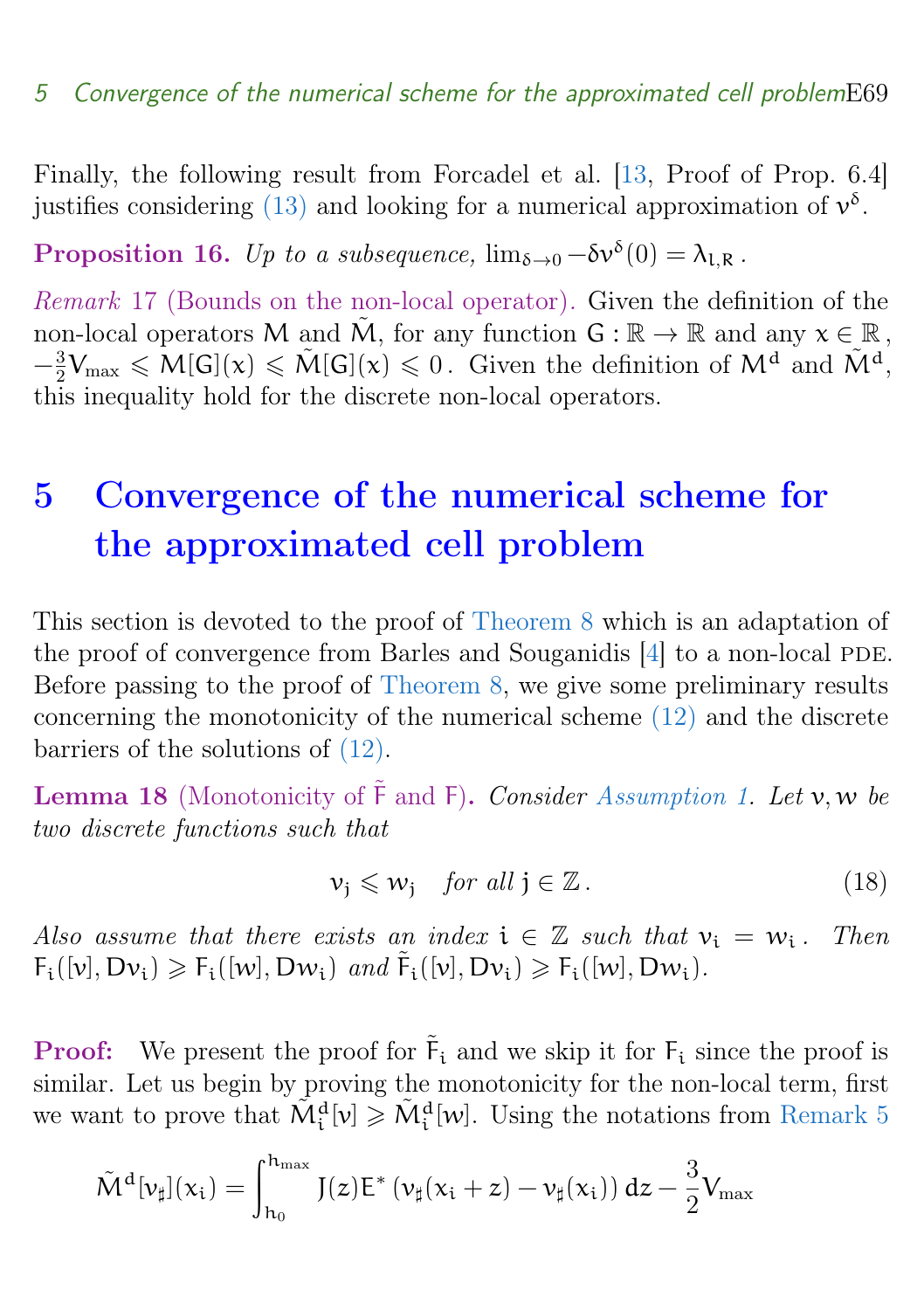#### 5 Convergence of the numerical scheme for the approximated cell problemE70

$$
= \sum_{j=j_0}^{j_{\text{max}}} \int_{x_j - \Delta x/2}^{x_i + \Delta x/2} J(z) E^* (\nu_\sharp(x_i + z) - \nu_\sharp(x_j)) dz - \frac{3}{2} V_{\text{max}} = \sum_{j=j_0}^{j_{\text{max}}} \int_{\Omega_j} J(z) dz \{E^* (\nu_{i+j} - \nu_i) \} - \frac{3}{2} V_{\text{max}} \geqslant \sum_{j=j_0}^{j_{\text{max}}} \int_{\Omega_j} J(z) dz \{E^* (\nu_{i+j} - \nu_i) \} - \frac{3}{2} V_{\text{max}} = \tilde{M}_i^d [\nu],
$$

where we used for the last line that  $\tilde{E}$  is non-increasing, with [\(18\)](#page-19-1) and that J is non-negative.

Moreover, using [\(18\)](#page-19-1)  $D^+\nu_i \leq D^+\nu_i$  and  $D^-\nu_i \geq D^-\nu_i$ . These imply in particular that both  $\max(D^+\nu_i, 0)^2 \leq \max(D^+\nu_i, 0)^2$  and  $\min(D^-\nu_i, 0)^2 \leq$  $\min(D^{\dagger}w_i, 0)^2$ . Combining the previous inequalities gives the inequality  $G^+(Dv_i) \leq G^+(Dw_i)$ . Recall that  $\tilde{M}^d$  is non-positive [\(Remark 17\)](#page-19-2) and therefore,

<span id="page-20-0"></span>
$$
\tilde{M}_i^d[v] \cdot G^+(Dv_i) \geq \tilde{M}_i^d[v] \cdot G^+(Dw_i) \geq \tilde{M}_i^d[w] \cdot G^+(Dw_i). \tag{19}
$$

Let us now prove the monotonicity for the local term, using that  $\bar{H}^+$  is nondecreasing and that  $\bar{H}^-$  is non-increasing, since both  $\bar{H}^+ (D^- \nu_i) \geq \bar{H}^+ (D^- \nu_i)$ and  $\bar{H}^{-}(D^{+}v_{i}) \ge \bar{H}^{-}(D^{+}w_{i})$ , this implies in particular that

<span id="page-20-1"></span>
$$
\bar{H}^{d}(Dv_{i}) = \max(\bar{H}^{-}(D^{+}v_{i}), \bar{H}^{+}(D^{-}v_{i}))
$$
\n
$$
\geq \max(\bar{H}^{-}(D^{+}w_{i}), \bar{H}^{+}(D^{-}w_{i})) = \bar{H}(Dw_{i}).
$$
\n(20)

Combining [\(19\)](#page-20-0) and [\(20\),](#page-20-1) we get  $\tilde{F}_i([v], Dv_i) \ge \tilde{F}_i([w], Dw_i)$ .

<span id="page-20-2"></span>Lemma 19 (Existence of discrete barriers for [\(13\)\)](#page-14-2). Consider [Assumption 1.](#page-4-1) The discrete functions defined by  $v_i^- = 0$  and  $v_i^+ = C_0/\delta$  for all  $i \in \{-n, \ldots, n\}$ with  $C_0 = |H_0| = |\min_{p \in \mathbb{R}} \bar{H}(p)|$  are respectively a sub and a super-solution of [\(13\)](#page-14-2).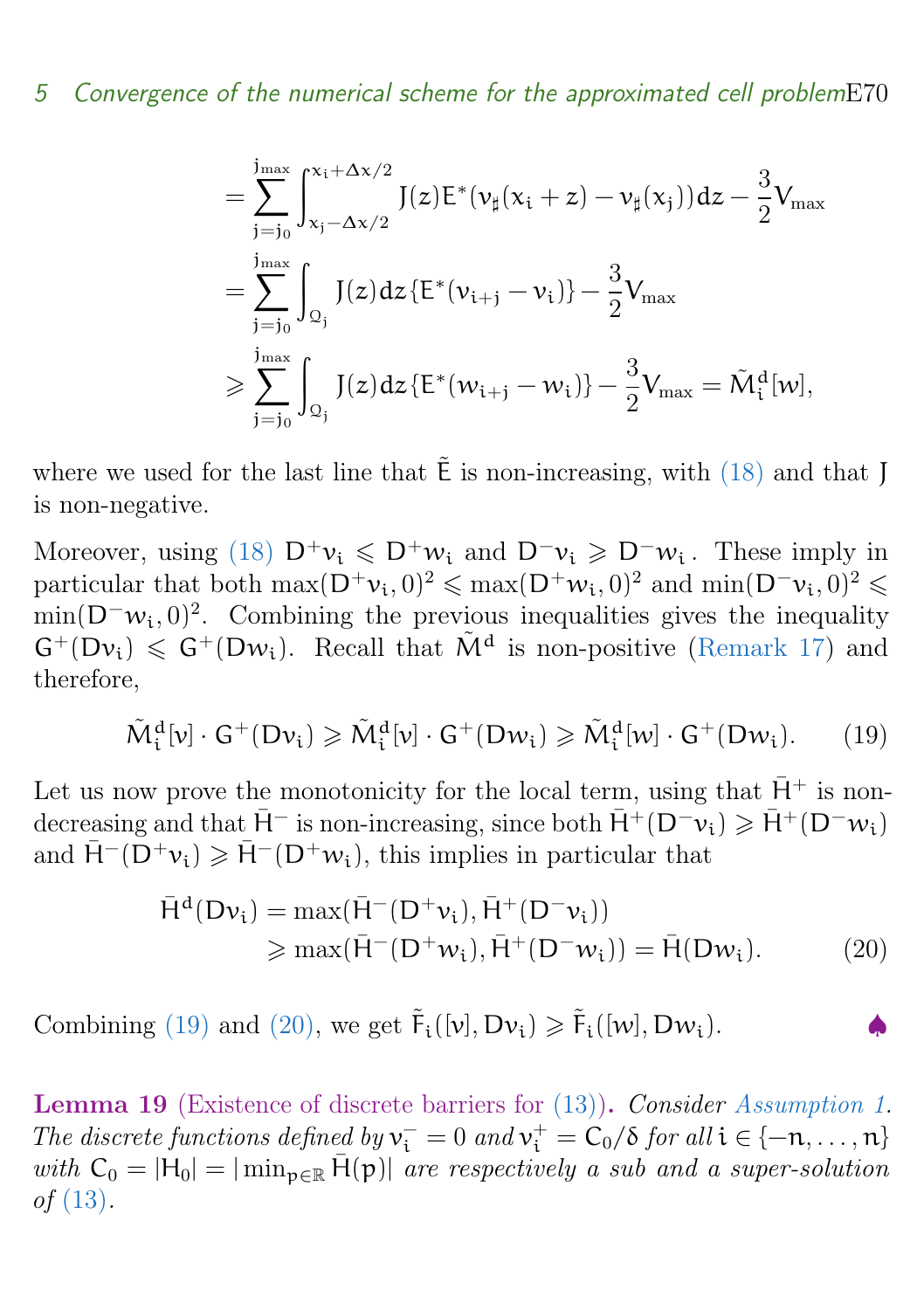#### 5 Convergence of the numerical scheme for the approximated cell problemE71

**Proof:** We only prove that  $v^+$  is a super-solution, since the sub-solution case is similar and even simpler. Using the form of [\(13\),](#page-14-2) for all  $i \in \{-n, \ldots, n\}$  $\delta v_i^+ + \tilde{F}_i (v^+), (0,0) \ge \delta v_i^+ + H_0 = |H_0| + H_0 = 0$ . Therefore,  $v^+$  is a supersolution of  $(13)$ .

<span id="page-21-1"></span>**Proposition 20** (Discrete barriers). Let  $\mathbf{u}_i^-=0$  and  $\mathbf{v}_i^+=\mathbf{C}_0/\delta$  for all  $i \in \{-n, \ldots, n\}$  with  $C_0 = |H_0|$ . Then every solution v of [\(12\)](#page-12-0) satisfies  $u^{-} \leqslant v \leqslant v^{+}.$ 

**Proof:** First prove  $v - v^+ \leq 0$ . We introduce  $M = \max_{i \in \{-n, ..., n\}} \{v_i - v_i^+ \}$  $\begin{matrix} + \\ 1 \end{matrix}$ and we assume the maximum is reached for an index  $i_0 \in \{-n, \ldots, n\}$ . Therefore

<span id="page-21-0"></span>
$$
\nu_{i_0} - M = \nu_{i_0}^+ \quad \text{and} \quad \tilde{\nu}_i := \nu_i - M \leqslant \nu_i^+ \text{ for all } i \in \{-n, \dots, n\}. \tag{21}
$$

Notice that  $F_i([v], Dv_i)$  is invariant by addition of constant to v and therefore,  $F_i([\tilde{v}], D\tilde{v}_i) = F_i([v], Dv_i)$ . Moreover, using [Lemma 18](#page-19-3) and [\(21\),](#page-21-0)  $F_{i_0}([\nu], D_{\mathcal{V}_{i_0}}) = F_{i_0}([\tilde{\nu}], D\tilde{\nu}_{i_0}) \geq F_{i_0}([\nu^+], D_{\mathcal{V}_{i_0}})$ . Using that  $\nu$  is a solu-tion of [\(12\)](#page-12-0) and in particular a sub-solution,  $0 \geq \delta v_{i_0} + F_{i_0}([v], Dv_{i_0}) \geq$  $\delta v_{i_0}^+ + \delta M + F_{i_0}([v^+], Dv_{i_0}^+).$  In particular, replacing  $v_{i_0}^+ = C_0/\delta$ 

$$
\delta M \leqslant -C_0-F_{i_0}([\nu^+],D\nu^+_{i_0})=\begin{cases} 0 & \text{if $i_0=-n$},\\ -C_0 & \text{if $i_0\in\{-n+1,\ldots,n\}$,}\end{cases}
$$

where we use for the equality the definition of  $\overline{F}$  and that  $Dv_{i_0}^+ = (0,0)$  (in this case the only term that is not equal to 0 is  $\bar{H}^-(0) = H_0 = -C_0$ . Therefore,  $M \leq 0$ . The proof that  $\nu^{-} - \nu \leq 0$  is similar to the previous one and we skip it.  $\bullet$ 

#### Proof of [Theorem 8:](#page-13-1) We introduce

$$
\overline{\nu}(\mathsf{x}) = \limsup_{\substack{\mathsf{y}\to\mathsf{x}\\ \Delta\mathsf{x}\to 0}} \nu_{\sharp}^{\Delta\mathsf{x}}(\mathsf{y}) \quad \text{and} \quad \underline{\nu}(\mathsf{x}) = \liminf_{\substack{\mathsf{y}\to\mathsf{x}\\ \Delta\mathsf{x}\to 0}} \nu_{\sharp}^{\Delta\mathsf{x}}(\mathsf{y}).
$$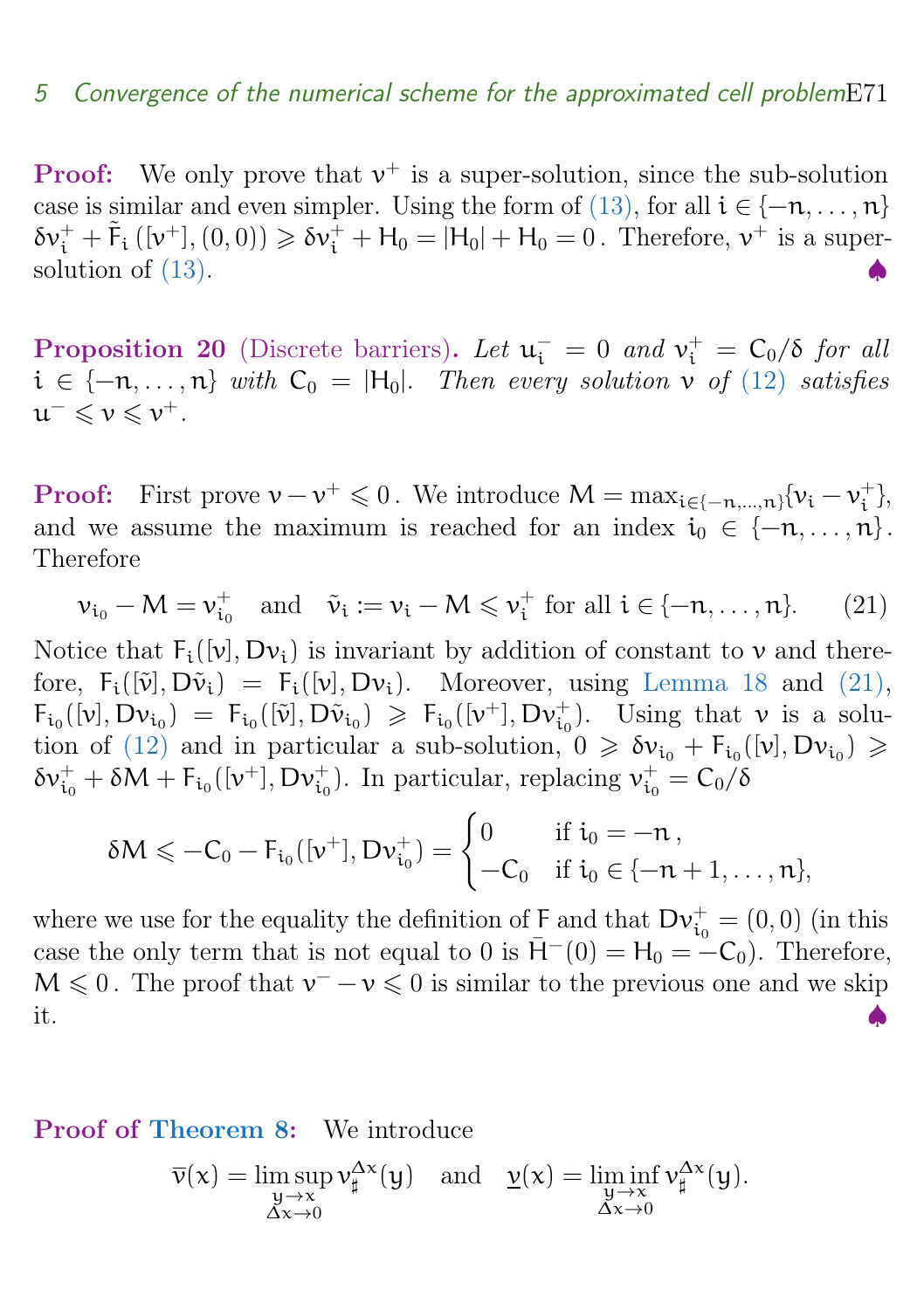Here we add the superscript  $\Delta x$  in order for the proof to be clearer. As in [\(10\)](#page-11-0) the function  $v_{\sharp}^{\Delta x}$  is the piecewise extension of a discrete function  $v^{\Delta x}$  which is a solution of  $(12)$  [\(Definition 6\)](#page-13-2).

We want to prove that  $\overline{v}$  and  $v$  are respectively a sub and a super-solution of [\(13\).](#page-14-2) If that is true, then the comparison principle for [\(13\)](#page-14-2) implies that  $\bar{\nu} \leq \nu$  on [−l, l]. However, by construction  $\nu \leq \bar{\nu}$ , which implies that  $\underline{v} = \overline{v} = v^{\delta}$  the unique continuous solution of [\(13\),](#page-14-2) this implies the local uniform convergence of  $v_{\sharp}^{\Delta x}$ .

Let us now prove that  $\bar{\nu}$  is a sub-solution of [\(13\).](#page-14-2) We only do the proof in the sub-solution case, since the super-solution case is very similar and we skip it. We argue by contradiction and assume that there exists a function  $\varphi \in C^1([-l, l])$  and a point  $\bar{x} \in [-l, l]$  such that  $\bar{u} - \varphi$  reaches a strict local maximum at  $\bar{x}$  and that  $\delta \bar{v}(\bar{x}) + \mathcal{I}(\bar{x}, [\bar{v}], \varphi_x(\bar{x})) = \theta > 0$ . Moreover, without any loss of generality, we assume that  $\overline{\mathfrak{u}}(\overline{x}) = \varphi(\overline{x})$  and that  $\varphi \geq$  $2 \sup_{\Delta x} ||v^{\Delta x}||_{\infty}$  outside the ball  $B(\bar{x}, r)$ , where  $r > 0$  is such that  $\overline{u}(x) - \varphi(x) \le$  $0 = \overline{\mathfrak{u}}(\overline{x}) - \varphi(\overline{x})$  in  $B(\overline{x}, r)$ . Then there exists sequences  $\Delta x_m \in [0, +\infty)$  and  $y_m \in [-l, l]$ , such that as  $m \to +\infty$ 

> $\Delta x_m \to 0$ ,  $y_m \to \bar{x}$ ,  $v_{\sharp}^{\Delta x_m}(y_m) \to \bar{v}(\bar{x})$ , and  $y_m$  is a global maximum point of  $\nu_{\sharp}^{\Delta x_m}(\cdot) - \varphi(\cdot)$ .

We denote by  $\xi_m = \nu_{\sharp}^{\Delta x_m}(\mathfrak{y}_m) - \varphi(\mathfrak{y}_m)$ , and we have that  $\xi_m \to 0$  as  $m \to \infty$  $+\infty$ . Moreover, for all  $x \in [-l, l]$   $\nu_{\sharp}^{\Delta x_m}(x) \leq \varphi(x) + \xi_m$  and  $\nu_{\sharp}^{\Delta x_m}(y_m) =$  $\varphi(y_m) + \xi_m$ . We denote by  $x_{i_m}$  the point in the grid such that  $y_m \in \Omega_{i_m}$ , therefore  $|x_{i_m} - y_m| \leq \Delta x_m$  and

$$
\begin{aligned} 0 &\geqslant \delta\nu_{i_m}^{\Delta x_m} + F_{i_m}\left(\left[\nu^{\Delta x_m}\right],D\nu_{i_m}^{\Delta x_m}\right) \\ &\geqslant \delta\nu_{i_m}^{\Delta x_m} + F_{i_m}\left(\left[\nu^{\Delta x_m}\right],D\phi(y_m)\right) \\ &\geqslant \delta\nu_{\sharp}^{\Delta x_m}(y_m) + F\left(x_{i_m},\left[\nu_{\sharp}^{\Delta x_m}\right],\phi'(x_0) + o(\Delta x_m)\right), \end{aligned}
$$

where we used that  $v^{\Delta x_m}$  is a sub-solution of [\(12\)](#page-12-0) for the first line. For the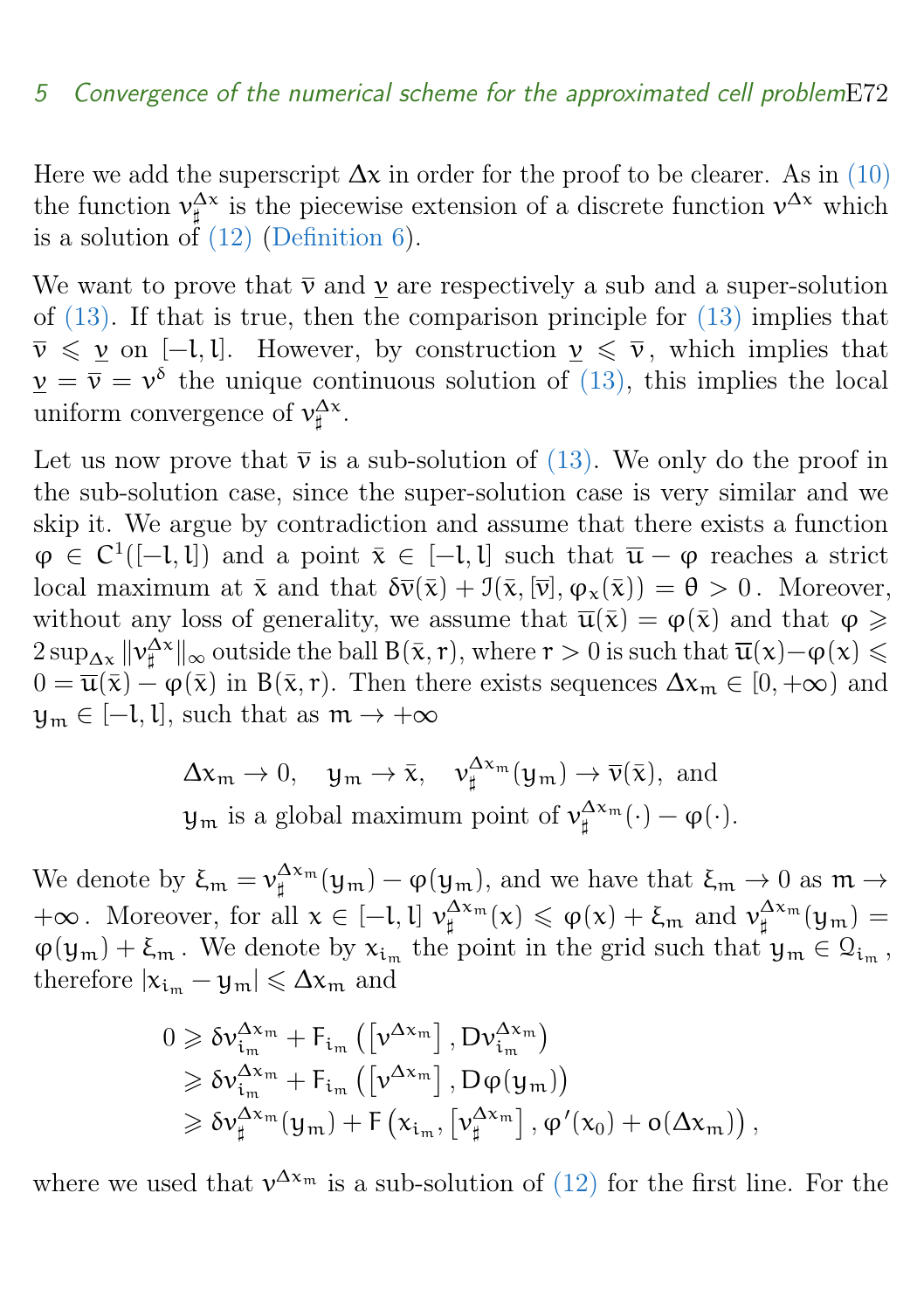<span id="page-23-2"></span>second line,

$$
D\varphi(y_m) = \left(\frac{\varphi(y_m) - \varphi(y_m - \Delta x_m)}{\Delta x_m}, \frac{\varphi(y_m + \Delta x_m) - \varphi(y_m)}{\Delta x_m}\right)
$$

and invoked the monotonicity of the discrete operator  $F_{i_m}$  [\(Lemma 18\)](#page-19-3). Finally, for the third line, we use that  $\varphi \in C^1$  and the definition of  $F_{i_m}$ . We now pass to the limit in the previous inequality

$$
\begin{aligned} 0 &\geqslant \liminf_{m\to+\infty}\big(\delta\nu_\sharp^{\Delta x_m}(i_m)+F(x_{i_m},[\nu_\sharp^{\Delta x_m}],\phi'(x_0)+o(\Delta x_m))\big)\\ &\geqslant \delta\overline{\nu}(\bar{x})+\mathfrak{I}(\bar{x},[\bar{\nu}],\phi'(\bar{x})), \end{aligned}
$$

where we use [Proposition 12](#page-16-0) with  $u_m = v_\sharp^{\Delta x_m}$ ,  $x_m := x_{i_m}$ ,  $p_m := \varphi'(\bar{x}) + \pi$  $o(\Delta x_m)$  and notice that  $v_{\sharp}^{\Delta x_m}(x_{i_m}) = v_{\sharp}^{\Delta x_m}(y_m)$ . The last inequality provides us with a contradiction which ends the proof of [Theorem 8.](#page-13-1)

## <span id="page-23-0"></span>6 Numerical simulations

In this section, we present an algorithm in [Section 6.1](#page-23-1) that provides and approximation of the solution of [\(9\)](#page-10-1) which in turn provides an approximation of the flux-limiter  $\overline{A}$ . This algorithm comes from the results in [Appendix A,](#page-38-0) and it is based on the properties of the non-local operator. We provide some numerical tests.

#### <span id="page-23-1"></span>6.1 The algorithm

The following algorithm is inspired by the one from Cacace et al. [\[6\]](#page-45-1), and by the results from [Appendix A.](#page-38-0) The idea of the algorithm is to build the extremal solutions from [Corollary 30,](#page-43-0) to build the biggest sub-solution and the smallest super-solution. Therefore obtaining an interval that contains all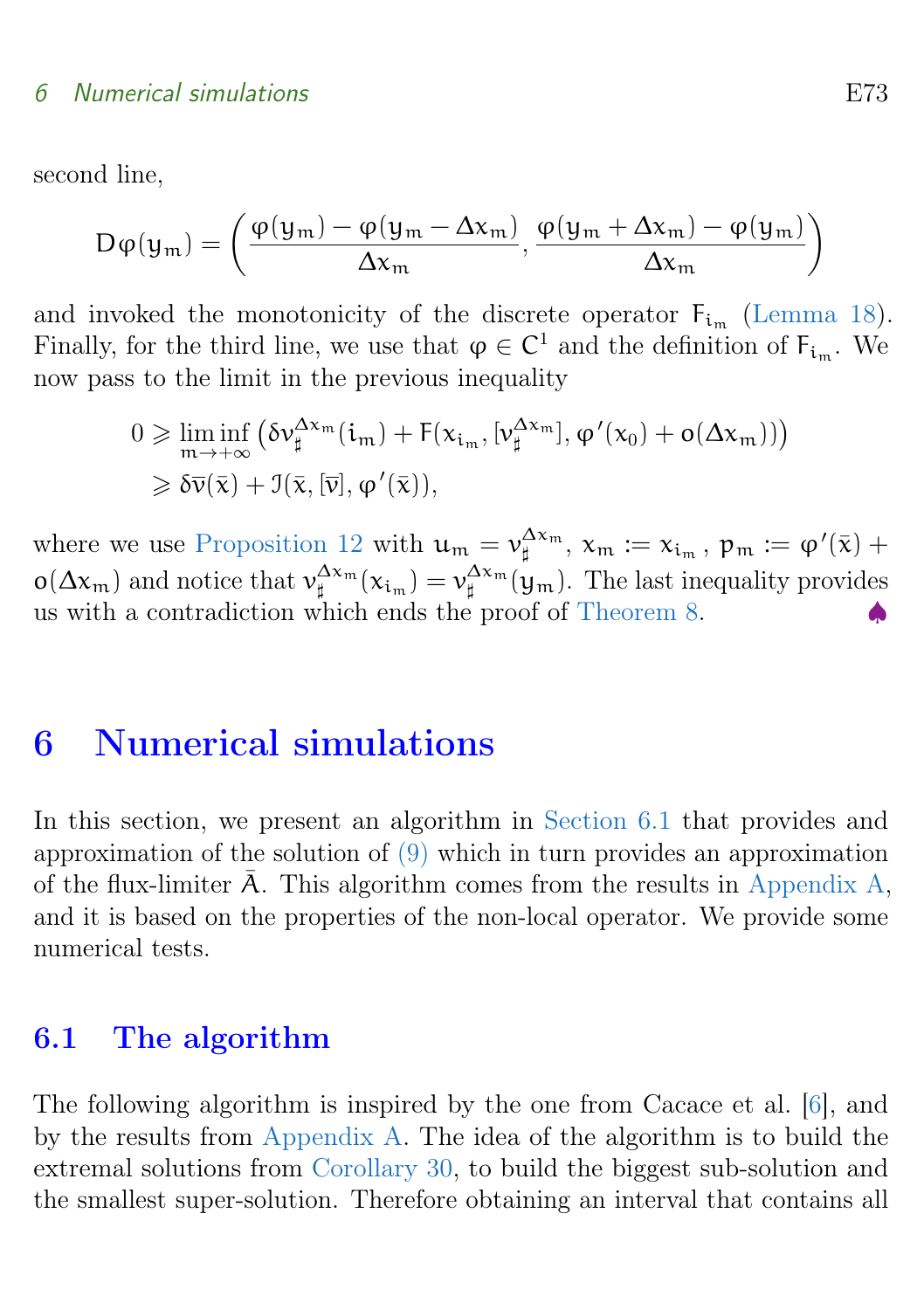the solutions of [\(12\)](#page-12-0) and therefore obtaining an approximation of the solution of [\(13\).](#page-14-2)

We introduce two parameters  $\varepsilon_d$  and  $\varepsilon_c$  respectively a tolerance to quit the dichotomy process updating the sub and super-solutions (numerical equivalent of [Proposition 28\)](#page-42-0) and a tolerance for the convergence of the numerical scheme.

- 1. Initialization: for  $i = -n, ..., n$ ,  $u_i^- = 0$  and  $v_i^+ = C_0/\delta$ .
- <span id="page-24-2"></span>2. Initialize dichotomy intervals: for  $i = -n, \ldots, n$ ,  $s_{\text{left},i}^- = u_i^ \bar{i}$  and  $s_{\text{right},i}^- = u_i^- + 0.1k_i^-$  with  $k_i^ \frac{1}{i}$  the first integer such that  $\delta s_{\text{right},i}^ F_i[u^{-}](s_{\text{right}}^{-})$  $\sigma_{\text{right},i}^{-}$  > 0, and  $s_{\text{left},i}^{-} = v_{i}^{+} - 0.1k_{i}^{+}$  $\mathbf{r}_i^+$  and  $\mathbf{s}_{\text{right},i}^+ = \mathbf{v}_i^+$  with  $\mathbf{k}_i^+$ i the first integer such that  $\delta s_{\text{left,i}}^- + \tilde{F}_i[\nu^+](s_{\text{le}}^+)$  $_{\rm left, i}^+$ )  $< 0$ .
- <span id="page-24-3"></span>3. Dichotomy process: for  $i = -n, ..., n$  optimize respectively in  $s_i^- \in$  $[s_{\text{le}}^-]$  $\frac{1}{\text{left}, i}$ ,  $s_{\text{right}}^{-}$  $\left[\begin{smallmatrix} -\ \mathop{\mathrm{right}}, \mathop{\mathrm{i}} \end{smallmatrix}\right]$  and  $s_i^+ \in [s_{\text{le}}^+]$  $_{\rm left,i}^+$ ,  $s_{\rm ri}^+$  $\frac{1}{\text{right},i}$ , the inequalities  $\delta s_i^- + F_i[\mathfrak{u}^-](s_i^-)$  $\frac{1}{i}$ )  $\leqslant$ 0 and  $\delta s_i^+ + \tilde{F}_i[\nu^+](s_i^+)$  $\sigma_i^+$  ) ≥ 0 until  $s_{\text{right,i}}^- - s_{\text{left,i}}^- < \varepsilon_d$  and  $s_{\text{right,i}}^+ - s_{\text{left,i}}^+ <$  $\epsilon_d$ .

If  $||u^- - s^-_{\text{left}}||_{\infty} \leq \varepsilon_c$  and  $||v^+ - s^+_{\text{left}}||_{\infty} \leq \varepsilon_c$  go to [Step 4](#page-24-1) else swap  $\mathfrak{u}^- \leftrightarrow s^-_{\text{left}}$  and  $v^+ \leftrightarrow s^+_{\text{right}}$  and go to [Step 2.](#page-24-2)

<span id="page-24-1"></span>4. The interval  $[\mathbf{u}^-, \mathbf{v}^+]$  contains all solutions of the numerical scheme [\(12\)](#page-12-0) and therefore gives an approximation of the solution of  $(13)$ . In particular, the value of  $\bar{A}$  is approximated by the interval  $[-\delta v_0^+, -\delta u_0^-]$ .

Remark 21. This algorithm can be extremely costly computationally. However, parallel programming of [Step 2](#page-24-2) and [Step 3](#page-24-3) accelerates the process.

#### <span id="page-24-0"></span>6.2 Setting of the computation

We consider an uniform grid of the interval [−l, l] with  $2n+1$  points,  $n \in \mathbb{N}\setminus\{0\}$ , and we denote by  $\Delta x = 1/n$  the discretization step. For all  $i \in \{-n, \ldots, n\}$ , we denote by  $x_i = \Delta x \cdot i$  the nodes of the grid.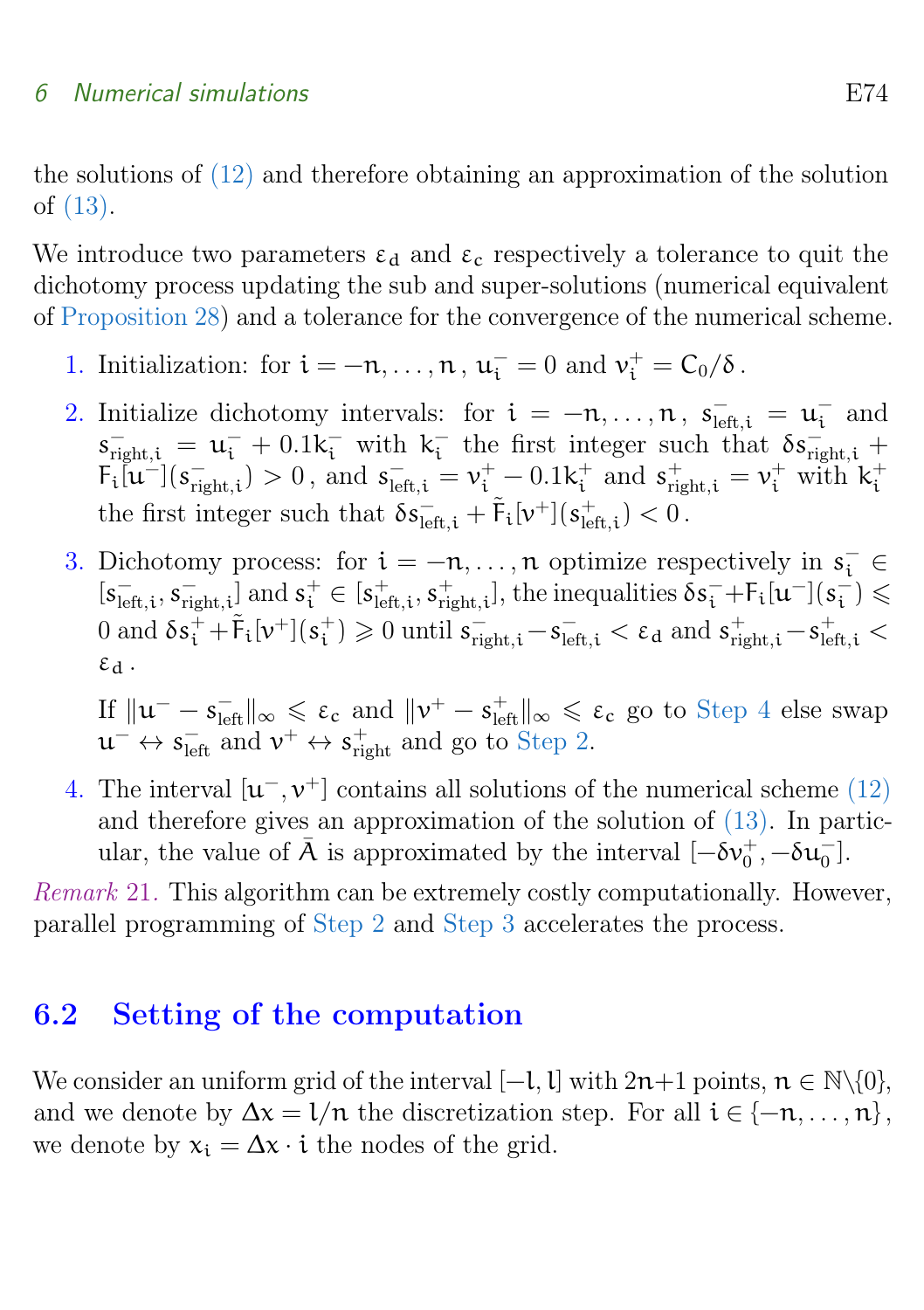For all the numerical computations, we consider for equation [\(13\),](#page-14-2) the following values for the different parameters.

<span id="page-25-0"></span>
$$
l = 200, \quad R = 100, \quad \varepsilon_c = \varepsilon_d = 0.001, \quad \text{and } \delta = 0.001. \tag{22}
$$

For all the numerical computations, regarding the values for the discretization, we consider  $n = 400$  and  $\Delta x = 0.5$ .

For the computation of the discrete non-local operator, we recall the following result, using the notations from [Remark 5](#page-12-1) and from [\(10\),](#page-11-0)

$$
M[\nu_{\sharp}](x_{i}) = \int_{j_{0}}^{h_{\max}} J(z)E(\nu_{\sharp}(x_{i} + z) - \nu_{\sharp}(x_{i})) dz - \frac{3}{2}V_{\max}
$$
  
\n
$$
= \sum_{j=j_{0}}^{j_{\max}} \int_{x_{j} - \Delta x/2}^{x_{j} + \Delta x/2} J(z)E(\nu_{\sharp}(x_{i} + z) - \nu_{\sharp}(x_{j})) dz - \frac{3}{2}V_{\max}
$$
  
\n
$$
= \sum_{j=j_{0}}^{j_{\max}} \int_{x_{j} - \Delta x/2}^{x_{j} + \Delta x/2} J(z)E(\nu_{i+j} - \nu_{i}) dz - \frac{3}{2}V_{\max}
$$
  
\n
$$
= \sum_{j=j_{0}}^{j_{\max}} E(\nu_{i+j} - \nu_{i}) \int_{x_{j} - \Delta x/2}^{x_{j} + \Delta x/2} J(z) dz - \frac{3}{2}V_{\max}
$$
  
\n
$$
= \sum_{j=j_{0}}^{j_{\max}} E(\nu_{i+j} - \nu_{i})J_{j} - \frac{3}{2}V_{\max},
$$

with  $J_i = V(x_i + \Delta x/2) - V(x_i - \Delta x/2)$ .

Remark 22. Recall that we want to obtain a numerical approximation of the constant called flux-limiter  $\bar{A}$  in order for the macroscopic model [\(5\)](#page-8-1) to be completely determined. Moreover, we recall that  $\overline{A}$  contains the memory of the effect of the microscopic perturbation (function  $\phi$  in [\(1\)\)](#page-4-0). In the numerical tests we study the influence of the form of the local perturbation (function φ) but also we study the influence of the parameters l, δ and R from  $(9)$  on the approximation of  $\overline{A}$ . Moreover, the previous algorithm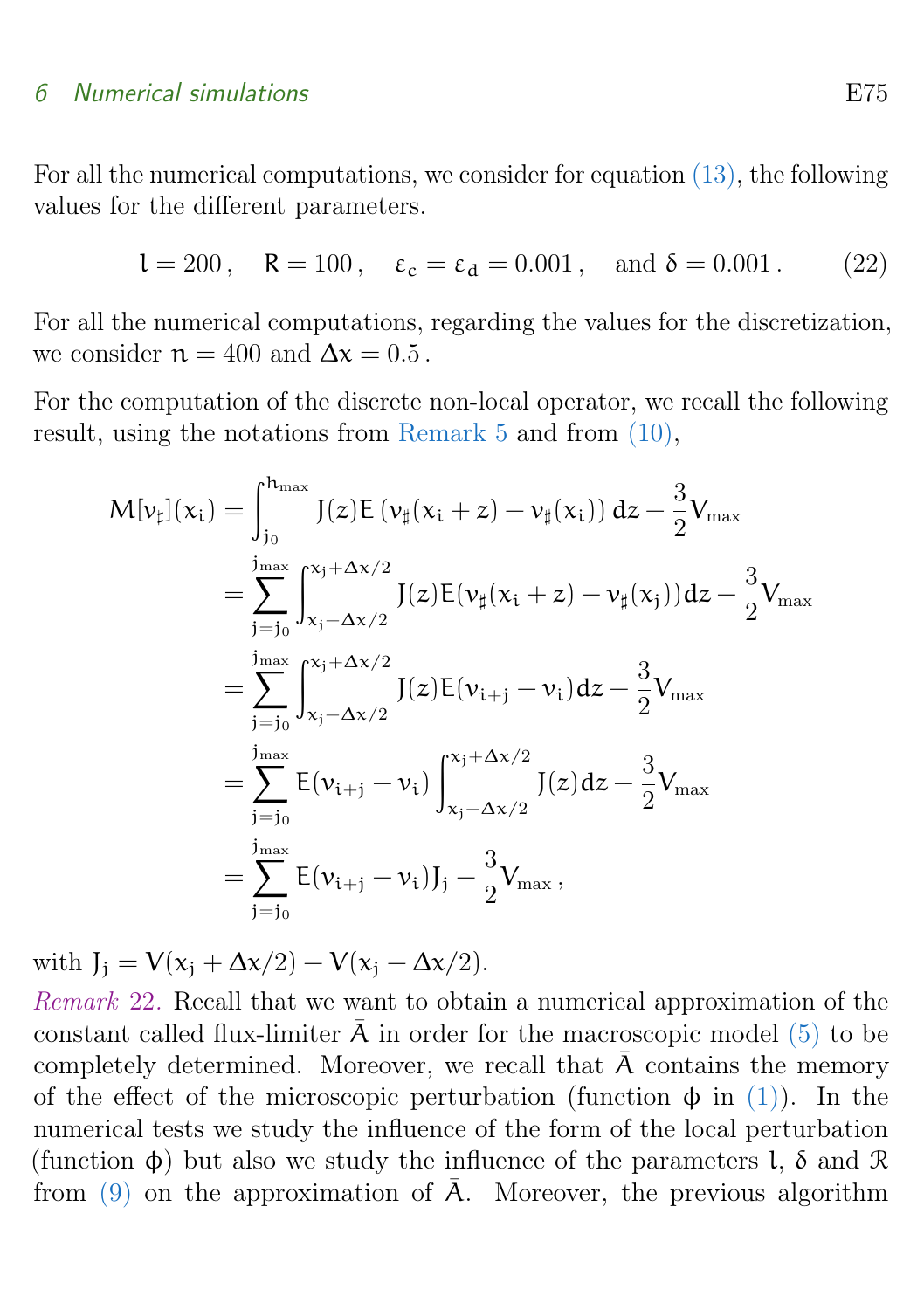<span id="page-26-6"></span>provides an approximation of the solution of [\(9\)](#page-10-1) but given that the goal of this article is to approximate  $\overline{A}$  we only use one point provided by the algorithm but an adaptation of this algorithm could be used to approximate solutions of non-local non-linear PDEs.

### <span id="page-26-0"></span>6.3 Qualitative properties of A¯

Before passing to the numerical tests, we recall a final result from Forcadel et al. [\[13\]](#page-45-0) regarding the qualitative properties of  $\overline{A}$ , which we numerically verify in the next section.

<span id="page-26-4"></span>**Proposition 23** (Qualitative properties of the flux limiter). Given [Assump](#page-4-1)[tion 1,](#page-4-1) the following qualitative properties on the flux limiter hold.

- <span id="page-26-2"></span>1. (Monotonicity of the flux-limiter) Let  $\phi_1, \phi_2 : \mathbb{R} \to [0, 1]$  be two functions satisfying (A6). Let  $\bar{A}_1$  and  $\bar{A}_2$  be their respective flux limiters. If, for all  $x \in \mathbb{R}$ ,  $\phi_1(x) \leq \phi_2(x)$ , then  $\bar{A}_1 \geq \bar{A}_2$ .
- <span id="page-26-3"></span>2. (Flux interruption) Let  $\phi$  be a function satisfying (A6). If  $\phi = 0$  on an open interval, then  $\overline{A} = 0$ .

#### <span id="page-26-1"></span>6.4 Numerical tests

#### **Influence of**  $φ_0$

First, we numerically verify [Proposition 23.1](#page-26-2) and see the influence of  $\phi_0 =$  $\min_{\mathbf{x}} \phi(\mathbf{x})$ . We consider a Greenshields optimal velocity function,

<span id="page-26-5"></span>
$$
V(h) = \begin{cases} 0 & \text{if } h \leqslant h_0 \,, \\ V_{\max} \begin{bmatrix} 1 - (h_0/h)^2 \end{bmatrix} & \text{if } h > h_0 \,, \\ V_{\max} \begin{bmatrix} 1 - (h_0/h_{\max})^2 \end{bmatrix} & \text{if } h > h_{\max} \,. \end{cases} \tag{23}
$$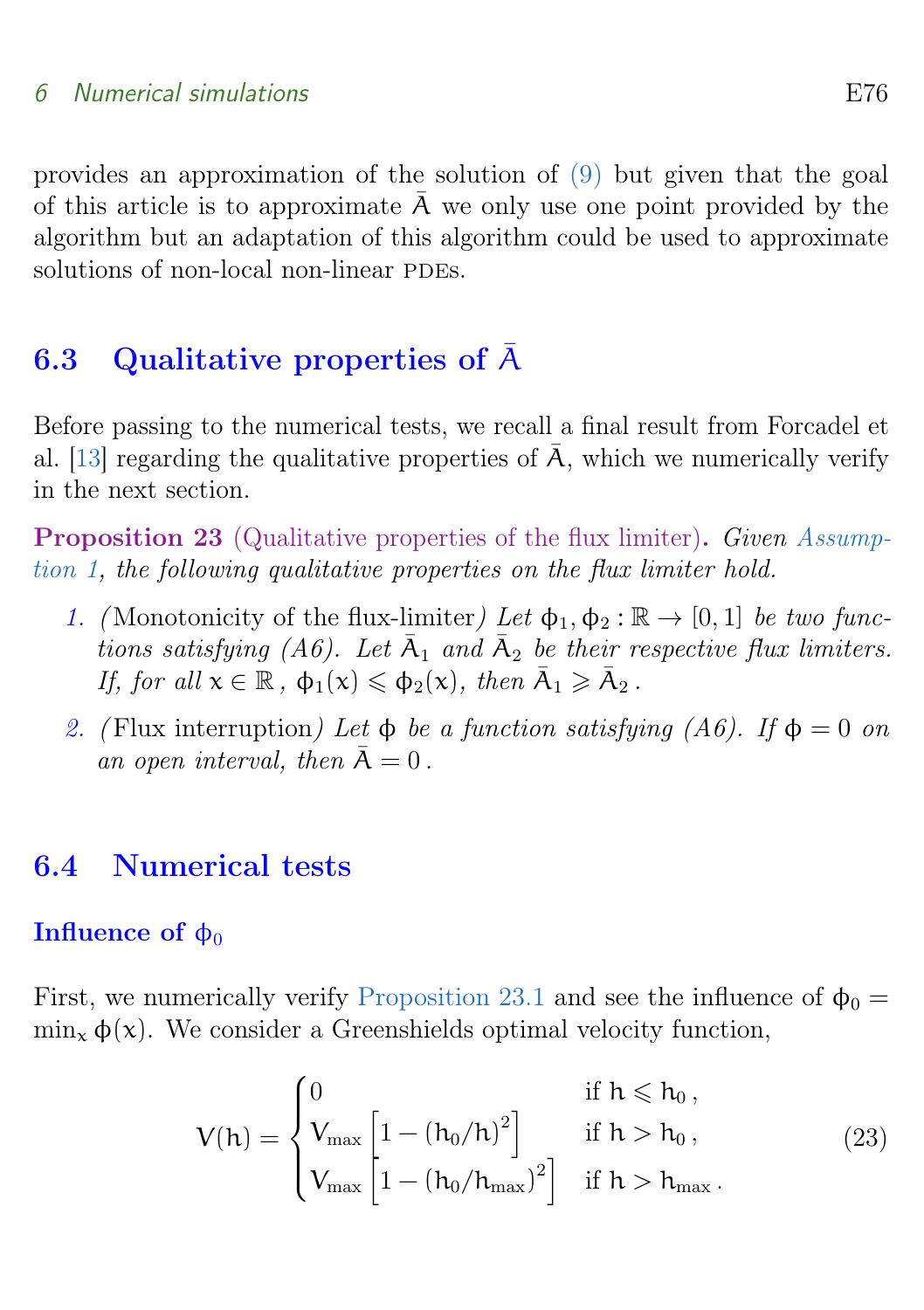For the perturbation, we consider a function

<span id="page-27-0"></span>
$$
\varphi(\mathbf{x}) = \begin{cases}\n1 & \text{if } |\mathbf{x}| \geq r, \\
\Phi_0 & \text{if } |\mathbf{x}| \leq r/8, \\
\frac{-8\mathbf{x}(1-\Phi_0)}{7r} + \frac{8\Phi_0 - 1}{7} & \text{if } \mathbf{x} \in (-r, -r/8), \\
\frac{8\mathbf{x}(1-\Phi_0)}{7r} + \frac{8\Phi_0 - 1}{7} & \text{if } \mathbf{x} \in (r/8, r).\n\end{cases}
$$
\n(24)

For the values of the different parameters for the optimal velocity function, we take

<span id="page-27-1"></span>
$$
\begin{cases}\nV_{\text{max}} = 58 \text{ km/h}, \\
h_0 = 2 \text{ m}, \\
h_{\text{max}} = 25 \text{ m}.\n\end{cases}
$$
\n(25)

For the local perturbation, we consider the radius of the perturbation  $r = 45$  m. [Figure 3](#page-28-0) shows an example of the local perturbation for two different values of  $\phi_0$ . Notice that given the definition [\(24\),](#page-27-0) if we consider two functions  $\phi^1$ ,  $\phi^2$  with their respective minima  $\phi_0^1 < \phi_0^2$ , then  $\phi^1(x) \leq \phi^2(x)$  for all  $x \in \mathbb{R}$ .

In order to see the influence of  $\phi_0 \in [0,1]$  on  $\overline{A}$ , we discretize the interval  $[0, 1] \ni \phi_0$  in 21 points (a step of 0.05) and we compute our estimate of  $\overline{A}$  for each of those  $\phi_0$ . For each  $\phi_0$ , we plot two points, since we have an interval that approximates  $\bar{A}$ .

[Figure 4](#page-29-0) shows that the approximation is decreasing with  $\phi_0$ , which numeri-cally confirms [Proposition 23.1](#page-26-2) and notice that for  $\phi_0 = 0$ ,  $\overline{A}$  is close to 0 which numerically confirms [Proposition 23.2.](#page-26-3)

In the case  $\phi_0 = 1$ , the model is equivalent to a model without a perturbation. Therefore, we should not have a flux-limiting condition. Given the defini-tion [\(6\)](#page-8-3) of  $F_{\bar{A}}$  this can only happen if  $\bar{A} = \min_{p} H(p)$ . In our computational setting  $H_0 \approx -11.16$  and the approximation of the flux–limiter  $\bar{A}$  is of -11.11 which is not very far and which also validates our numerical approach.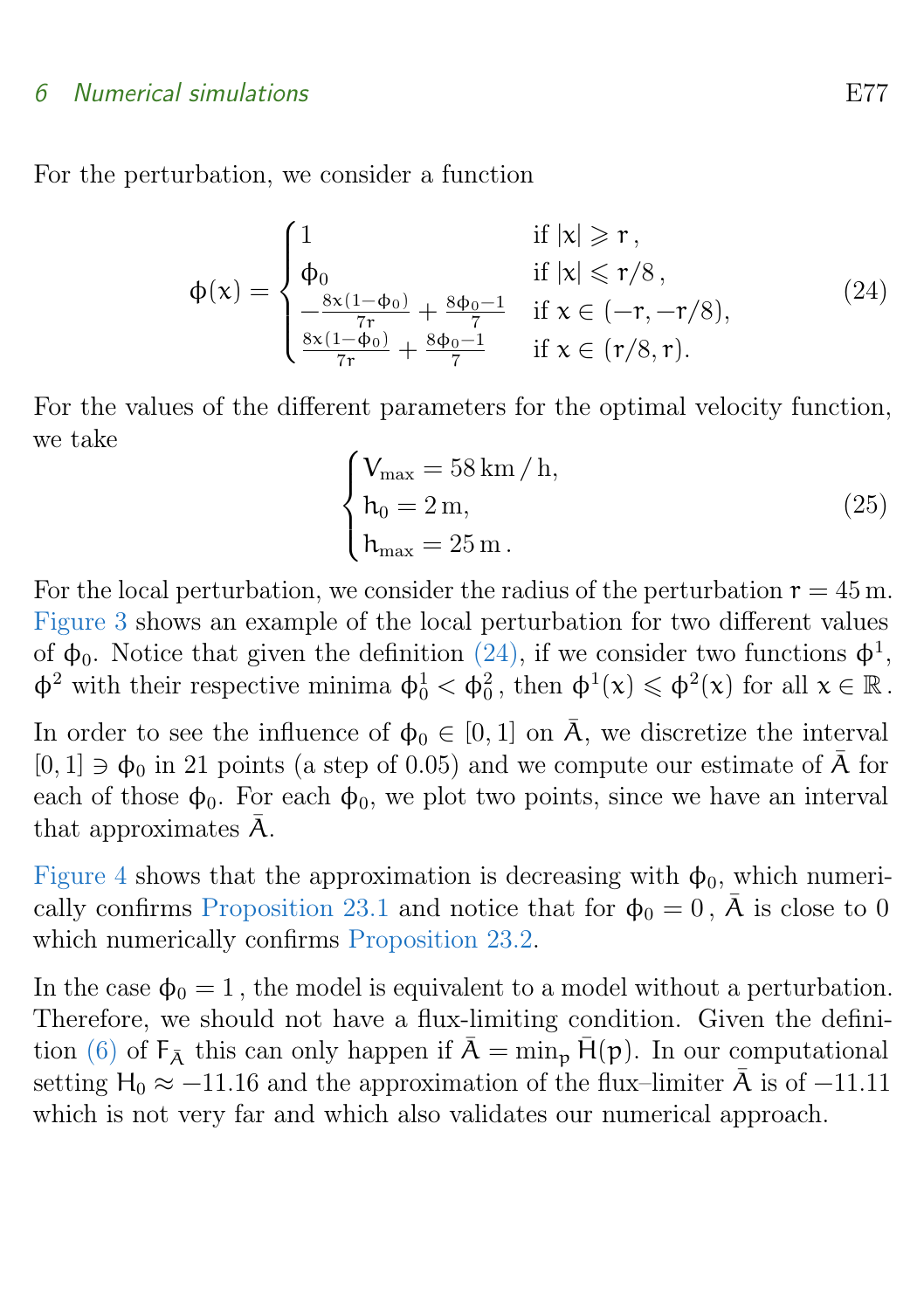

<span id="page-28-0"></span>Figure 3: Example of  $\phi$  with  $r = 45$  m: (red)  $\phi_0 = 0.25$ ; and (green)  $\phi_0 = 0.5$ .

#### Influence of the radius of influence of the perturbation

We consider the same optimal velocity function as in the previous simulation and the same perturbation and we make the radius of influence of the pertur-bation vary in the interval [25, 75]. [Figure 5](#page-30-0) contains the approximation of  $\bar{A}$ for  $\phi_0 = 0.25$  and for different values of  $r \in [25, 75]$ .

[Figure 5](#page-30-0) shows that in this case the approximation of  $\overline{A}$  increases with the radius of the perturbation. However, for  $r \geq 40$  m the approximation remains the same which could imply that for r big enough, the radius of the perturbation does not influence the value of  $\overline{A}$ . Moreover, for smaller values of  $r$ ,  $\bar{A}$  is smaller (meaning that the flux is less limited) which is logical, since for a radius  $r = 0$ , we expect to have  $\bar{A} = H_0$  (there is no perturbation).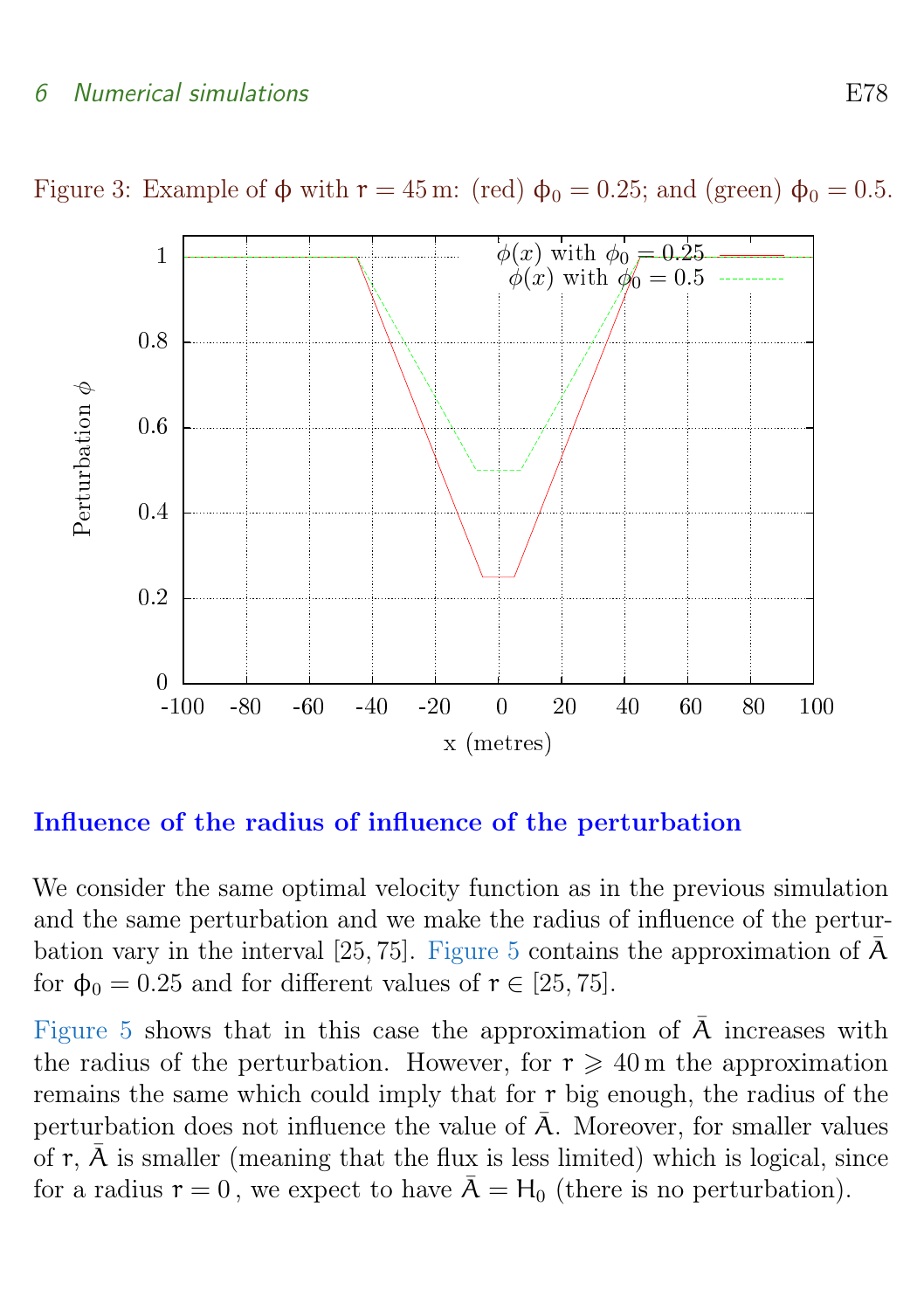<span id="page-29-0"></span>Figure 4: Approximation of  $\bar{A} \in [-\delta v_0^+, -\delta u_0^-]$  plotted versus different values of  $\phi_0$ . The curves  $-\delta \nu_0^+$  (in red) and  $-\delta u_0^-$  (in green) were computed using [Section 6.1](#page-23-1) for different values of  $\phi_0$ .



#### Two different perturbations

Now we take into account two different perturbations and see how does our approximation of  $\overline{A}$  changes with each perturbation. We consider the same perturbation as in the previous simulation and we introduce the following perturbation

$$
\tilde{\varphi}(x)=\begin{cases}1 & \text{ if } |x|\geqslant r\,,\\ \frac{(1-\varphi_0)x^2}{r^2}+\varphi_0 & \text{ if } |x|\leqslant r\,. \end{cases}
$$

We consider the same radius of influence  $r = 45$  m. [Figure 6](#page-31-0) plots the two perturbations  $\phi$  and  $\phi$  with  $\phi_0 = 0.25$ .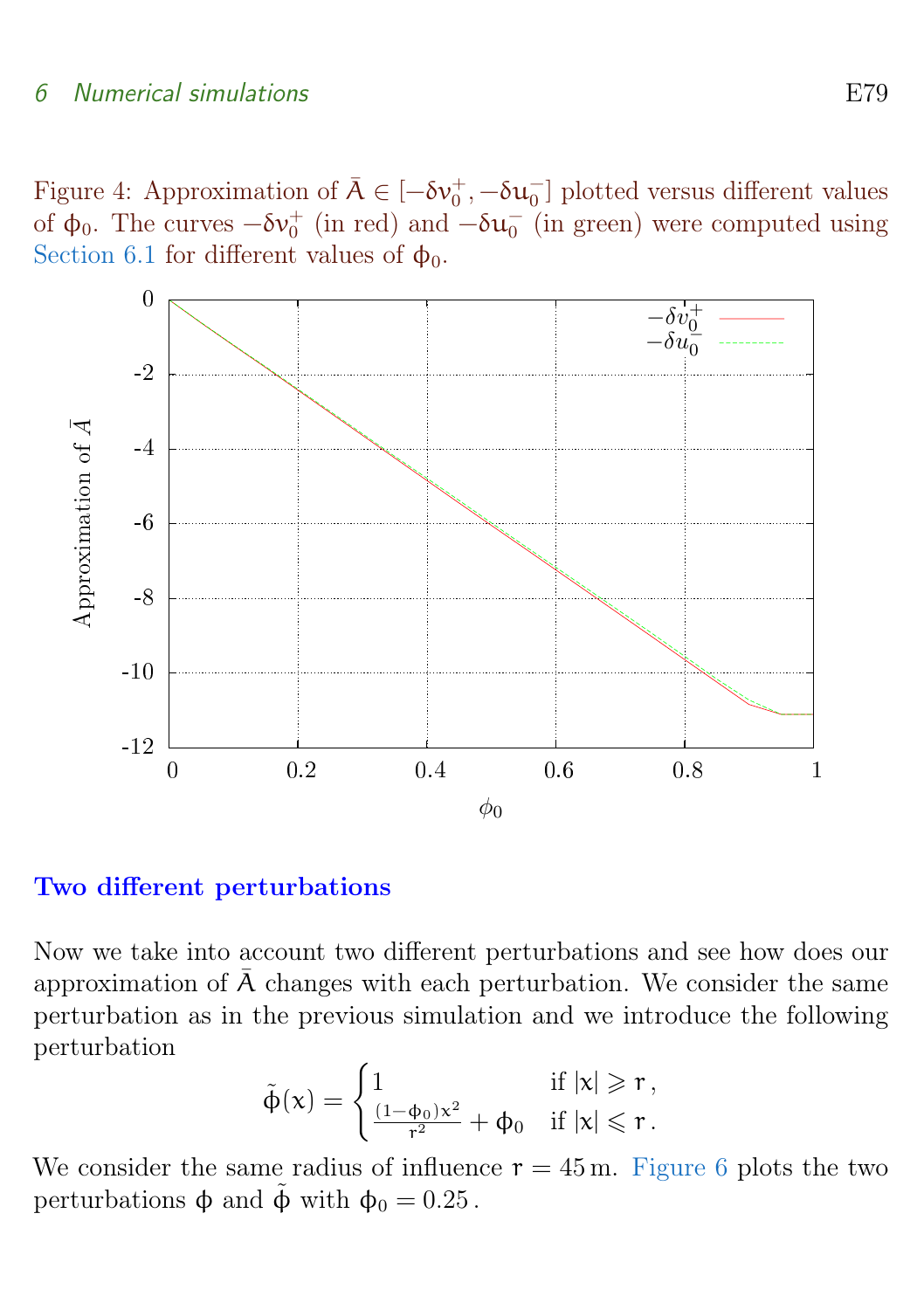<span id="page-30-0"></span>Figure 5: Approximation of  $\overline{A} \in [-\delta v_0^+, -\delta u_0^-]$  plotted versus different values of r and  $\phi_0 = 0.25$ . The curves  $-\delta \nu_0^+$  (in red) and  $-\delta u_0^-$  (in green) were computed using [Section 6.1](#page-23-1) for different values of r.



As before, we make  $\phi_0$  vary inside the interval [0, 1]. [Figure 7](#page-32-0) compares the upper and lower bound of the approximation of  $\overline{A}$  for different values of  $\phi_0$ .

[Figure 7](#page-32-0) shows that the approximation of  $\overline{A}$  for  $\tilde{\Phi}$  numerically verifies [Propo](#page-26-4)[sition 23.](#page-26-4) Moreover, notice that the values for both perturbations are very similar. This could imply that the form of the perturbation does not influence the result but it is only  $\phi_0$  that determines the value of the flux limiter. [Figure 8](#page-33-0) plots the absolute difference between the two approximations and we notice the difference is very small.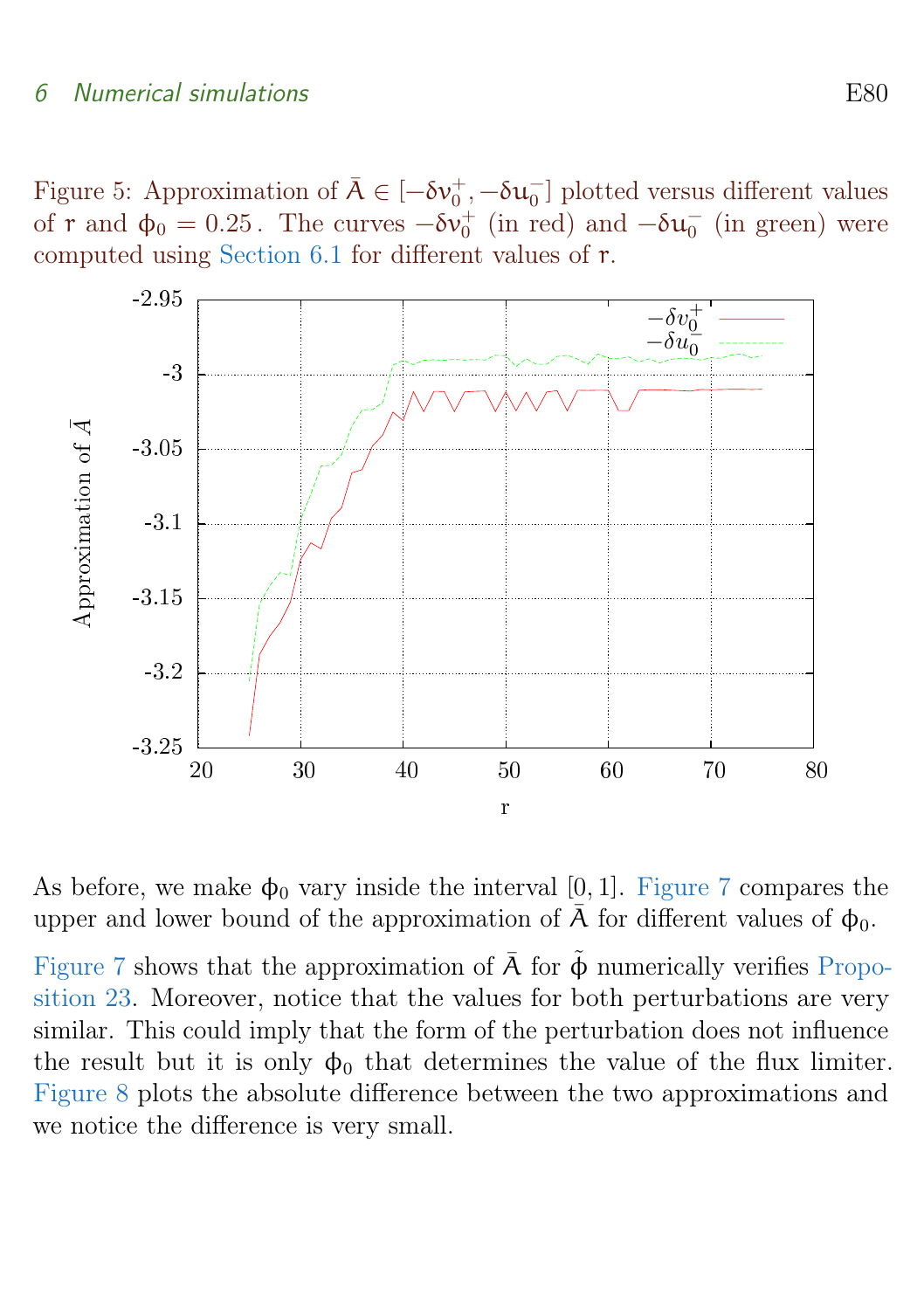

<span id="page-31-0"></span>Figure 6: The functions  $\phi$  and  $\tilde{\phi}$ , with  $r = 45$  m and  $\phi_0 = 0.25$ .

#### Influence of δ

We consider the optimal velocity function  $(23)$  with  $(25)$  and the perturba-tion [\(24\),](#page-27-0) with  $r = 45$  m and  $\phi_0 = 0.25$ . To see the influence of  $\delta$  on the approximation of  $\overline{A}$ , we fix l and R to the values of [\(22\)](#page-25-0) and we make  $\delta$  vary in [0.001, 0.1] with a step of 0.001.

[Figure 9](#page-34-0) shows that there is a lot of oscillations on the behaviour of the estimates of  $\overline{A}$ . However, the upper and lower bound remain close to each other. Given that the difference between the estimates is small, we can assume that considering  $\delta = 0.001$  gives a good enough approximation of the flux-limiter.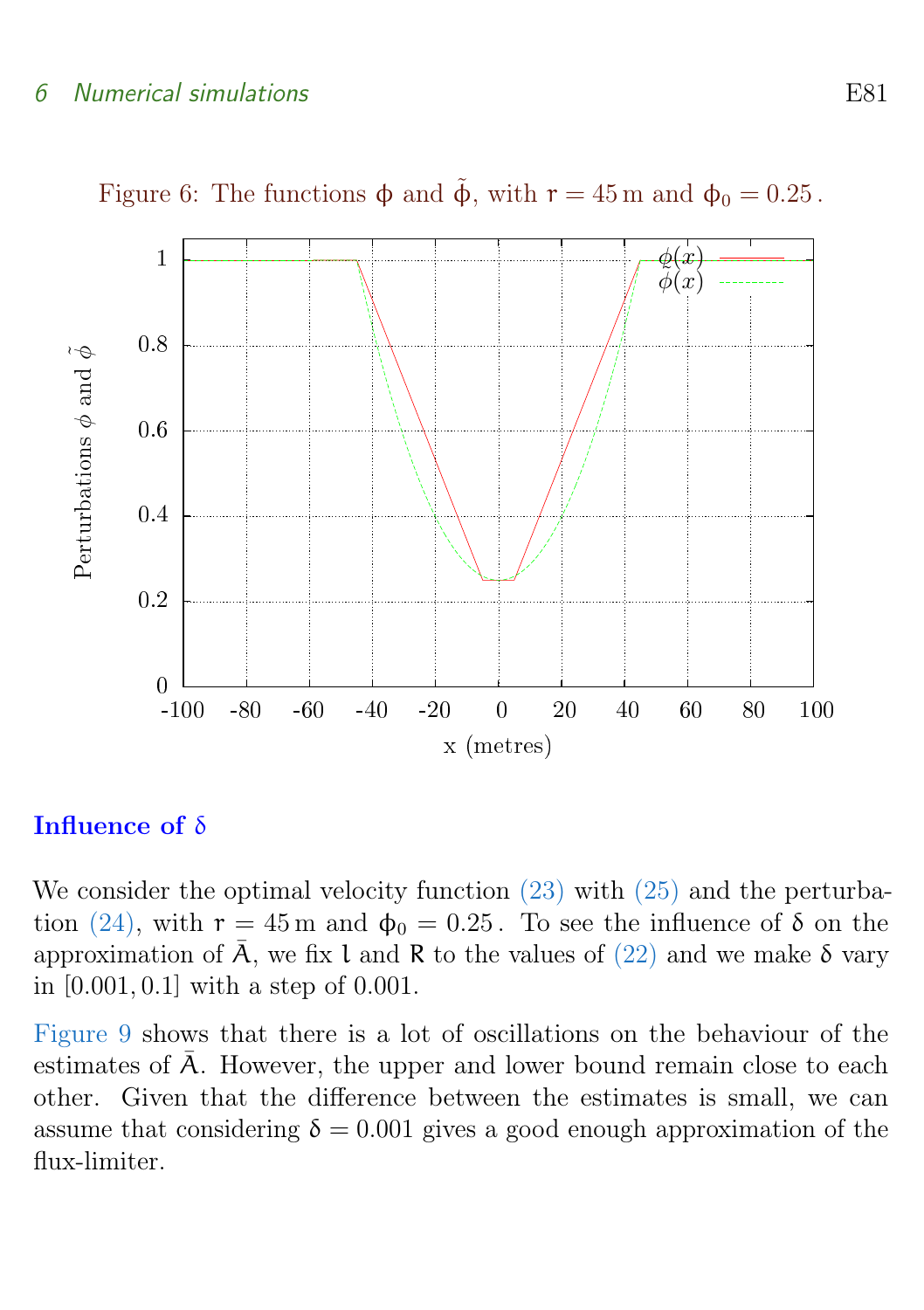<span id="page-32-0"></span>Figure 7: Lower bound for the approximation of  $\overline{A}$  for  $\phi$  and  $\tilde{\phi}$  versus different values of  $\phi_0$  (left) upper bound for the approximation of  $\bar{A}$  for  $\phi$  and  $\tilde{\phi}$  versus different values of  $\phi_0$  (right).

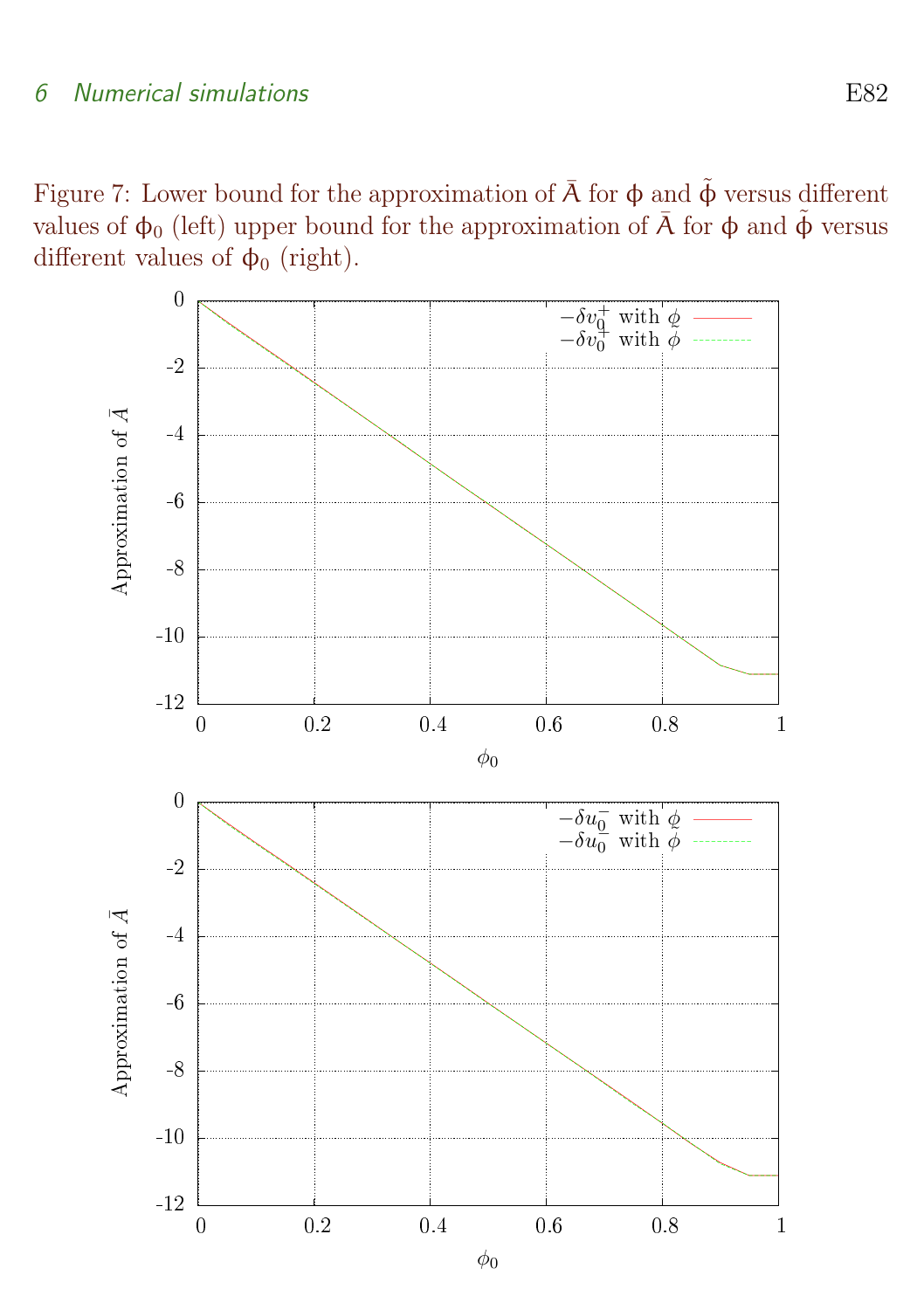<span id="page-33-0"></span>Figure 8: Absolute difference of the lower bound for the approximation of  $\bar{A}$ for φ and  $\tilde{\phi}$  versus different values of φ<sub>0</sub> (left). Absolute difference of the upper bound for the approximation of  $\overline{A}$  for  $\phi$  and  $\tilde{\phi}$  versus different values of  $φ_0$  (right).

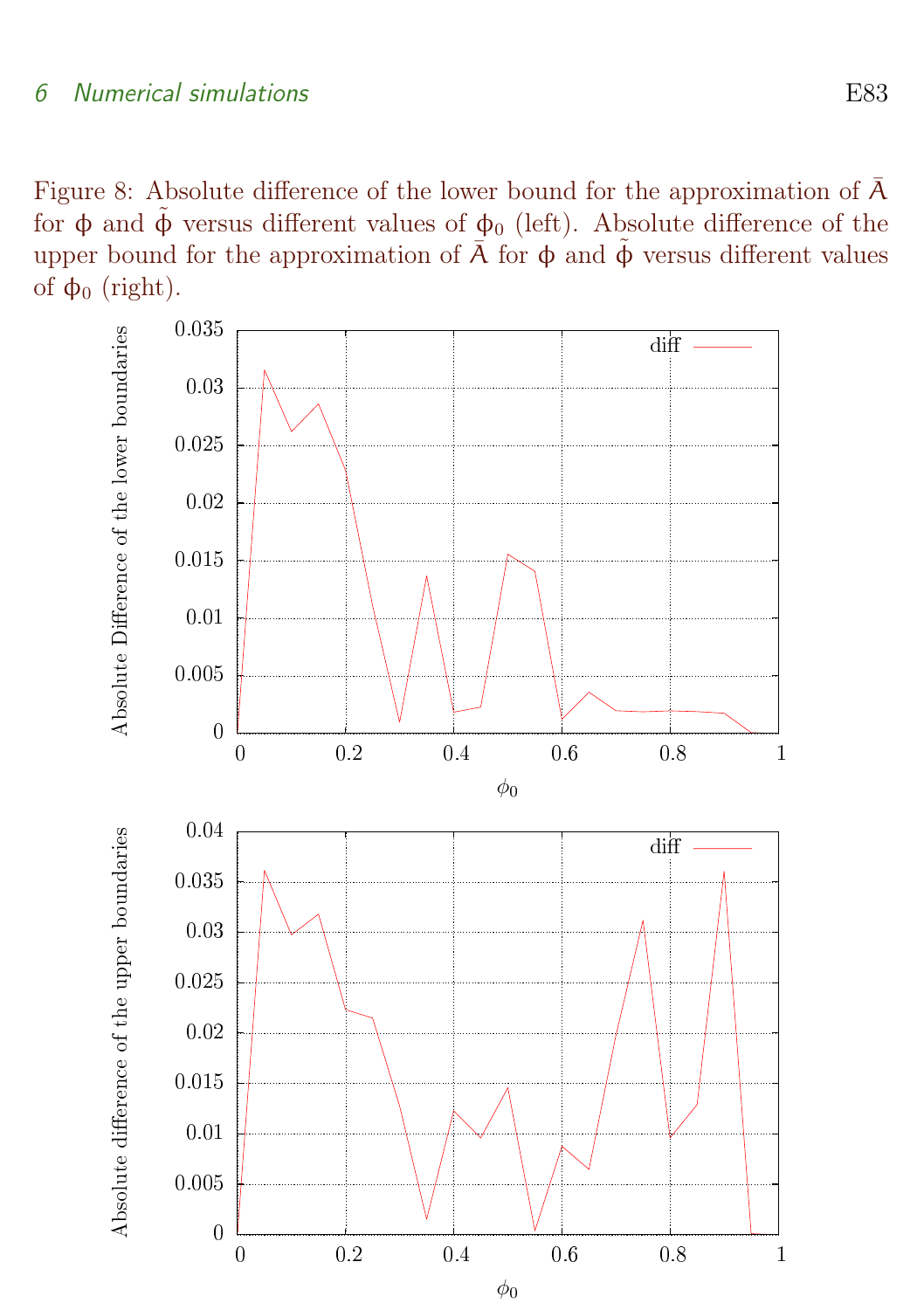<span id="page-34-0"></span>Figure 9: Approximation of  $\bar{A} \in [-\delta v_0^+, -\delta u_0^-]$  versus different values of  $\delta$ . The curves  $-\delta\nu_0^+$  (in red) and  $-\delta u_0^-$  (in green) were computed using [Sec](#page-23-1)[tion 6.1](#page-23-1) for different values of δ.



Influence of R (transition between the non-local and local operators)

We consider the same optimal velocity function and perturbation as in the previous simulation, with the same parameters. To see the influence of R on the approximation of  $\overline{A}$ , we fix l and  $\delta$  to the values of [\(22\)](#page-25-0) and we make R vary in [80, 150] with a step of 1.

[Figure 10](#page-35-0) shows a lot a oscillation on the behaviour of the estimates for  $\overline{A}$ when we make R vary. However, notice that for  $R > 80$  the difference between the upper and lower estimate is very small (less than 0.4). This suggest that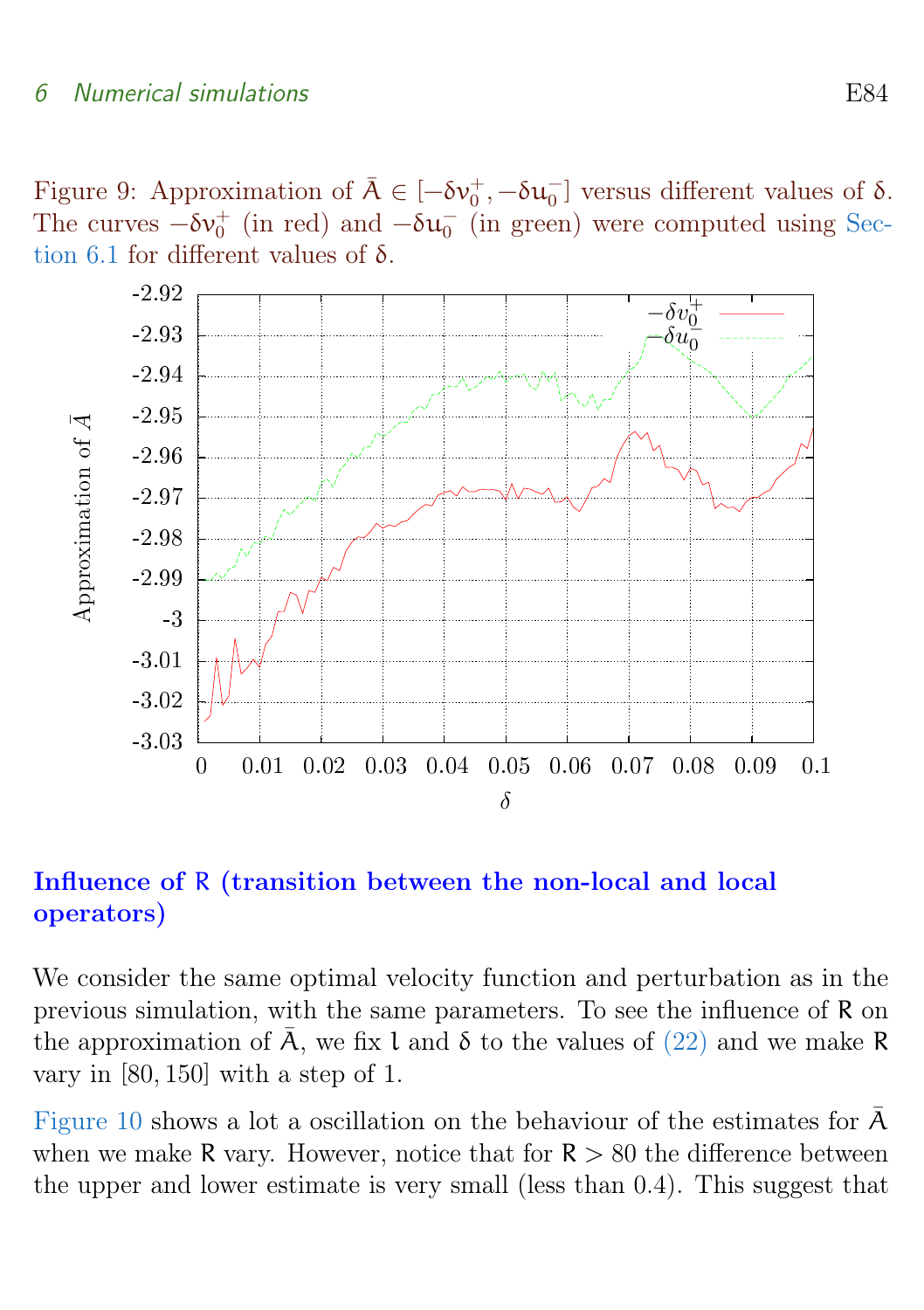<span id="page-35-0"></span>Figure 10: Approximation of  $\overline{A} \in [-\delta v_0^+, -\delta u_0^-]$  versus different values of R. The curves  $-\delta v_0^+$  (in red) and  $-\delta u_0^-$  (in green) were computed using [Section 6.1](#page-23-1) for different values of R.



considering  $R > 80$  is enough for a good approximation of  $\overline{A}$ .

#### Influence of l

We consider the same optimal velocity function and perturbation as in the previous simulation, with the same parameters. To see the influence of l on the approximation of  $\overline{A}$ , we fix R and  $\delta$  to the values of [\(22\)](#page-25-0) and we make l vary in [180, 300] with a step of 1.

[Figure 11](#page-36-1) shows that for  $l \in [180, 220]$  the approximation of  $\overline{A}$  remains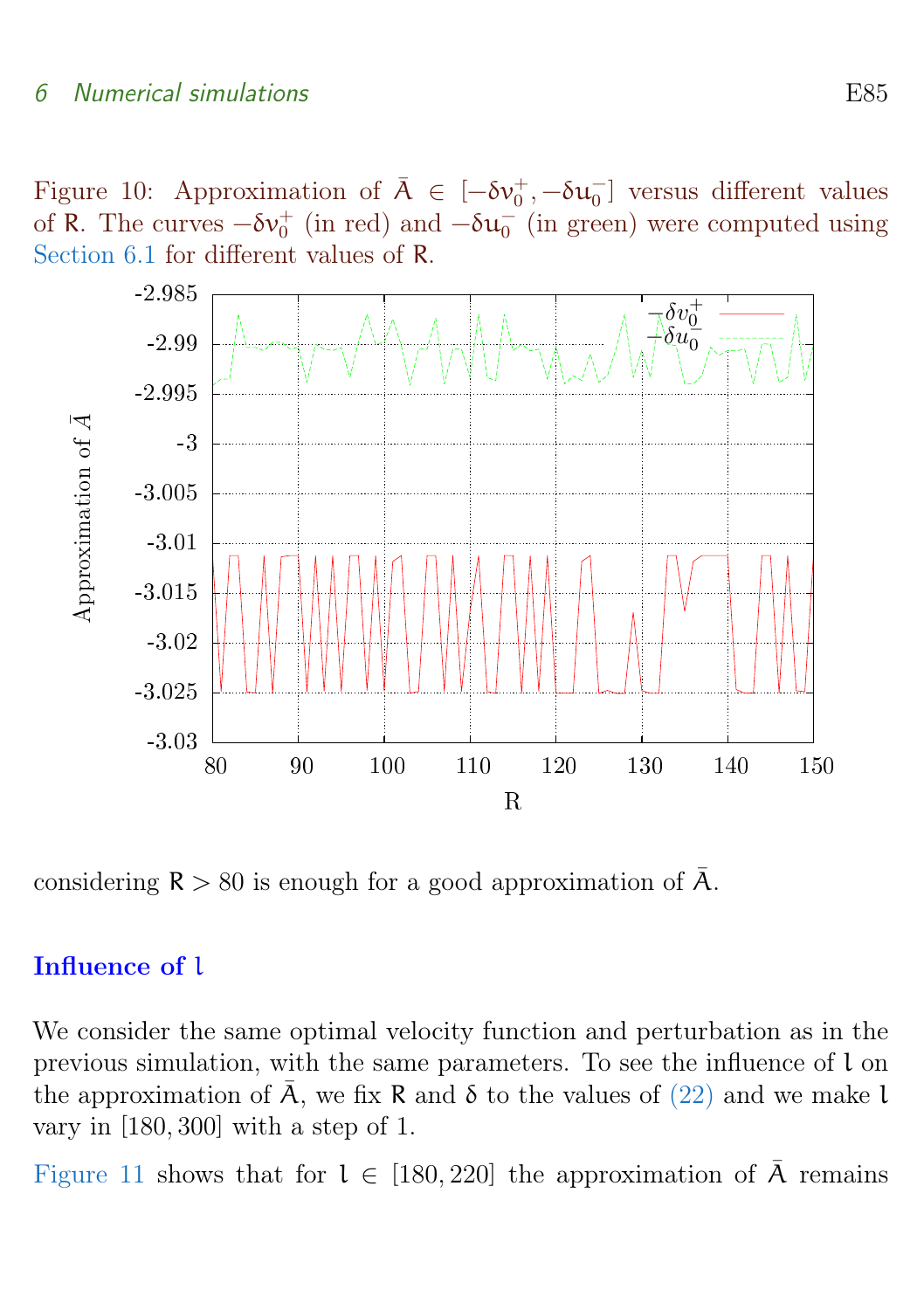<span id="page-36-2"></span><span id="page-36-1"></span>Figure 11: Approximation of  $\overline{A} \in [-\delta v_0^+, -\delta u_0^-]$  versus different values of l. The curves  $-\delta v_0^+$  (in red) and  $-\delta u_0^-$  (in green) were computed using [Section 6.1](#page-23-1) for different values of l.



constant. The behaviour of the approximation for bigger values of l can be explain by the fact that first  $\delta$  should go to 0 before passing to the limit as l goes to infinity. Therefore, there is a compromise to be made between l and δ. However, for  $\delta = 0.001$  taking  $l = 200$  seems to give a reasonable approximation.

#### <span id="page-36-0"></span>6.5 Conclusion

We have completed the result previously presented by Forcadel, Salazar and Zaydan [\[13\]](#page-45-0) by providing a numerical approximation of the constant called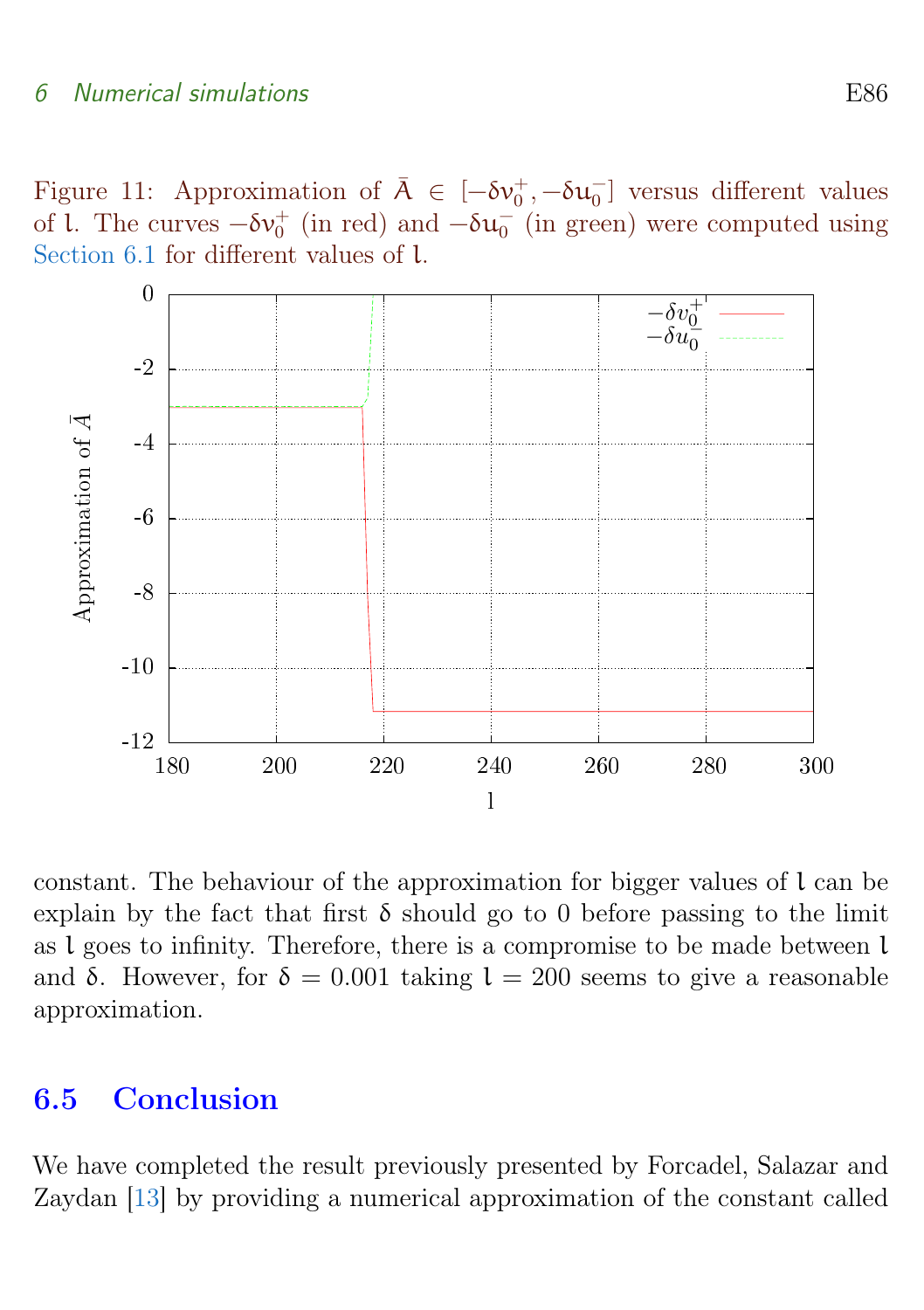<span id="page-37-0"></span>flux limiter  $\overline{A}$ . We recall that this constant contains at the macroscopic scale the memory of a local perturbation that slows down vehicles at the microscopic scale. In order to obtain such an approximation we were forced to use equation [\(9\)](#page-10-1) that was obtain by Forcadel et al. [\[13\]](#page-45-0) while proving the homogenisation result in that article for the microscopic model  $(1)$ .

Equation [\(9\)](#page-10-1) is a non-local non-linear equation which solution we needed in order to approximate the flux limiter  $\overline{A}$ . However, the form of this PDE allowed us to use very interesting numerical analysis techniques. We used a numerical scheme inspired by the ones of Cacace et al. [\[6\]](#page-45-1), Costeseque et al. [\[7\]](#page-45-2) and Forcadel [\[11\]](#page-45-3) (used for traffic flow and dislocations dynamics). The techniques we use can be used to discretise non-local operators and non-linear terms. Moreover, we provided a convergence result to justify our numerical scheme. The proof of convergence is an adaptation for non-local pdes of the proof for numerical scheme for non-linear pdes done by Barles and Souganidis [\[4\]](#page-44-4).

Moreover, we presented an algorithm to compute an interval that contains an approximation of  $v^{\delta}(x)$  solution of [\(9\)](#page-10-1) at the point x. This approximation allows us to compute the approximation of the flux limiter. This algorithm inspired by the one by Cacace et al. [\[6\]](#page-45-1) (used for dislocations dynamics) and justified by the results in [Appendix A](#page-38-0) can be adapted for other PDEs given that the numerical scheme satisfies similar conditions to the ones we have in our scenario.

In the last section, the numerical results allowed us to numerically verify some of the qualitative properties of  $\overline{A}$  proven by Forcadel et al. [\[13\]](#page-45-0) which justifies our choice of numerical scheme. These results also allowed us to see the influence of the different parameters of [\(9\)](#page-10-1) on the approximation of the flux limiter.

Obtaining macroscopic models for traffic flow like [\(5\)](#page-8-1) from microscopic models is very important because it allows us to see at the macroscopic scale the influence of microscopic details. This allows us to rigorously obtain more precise macroscopic models.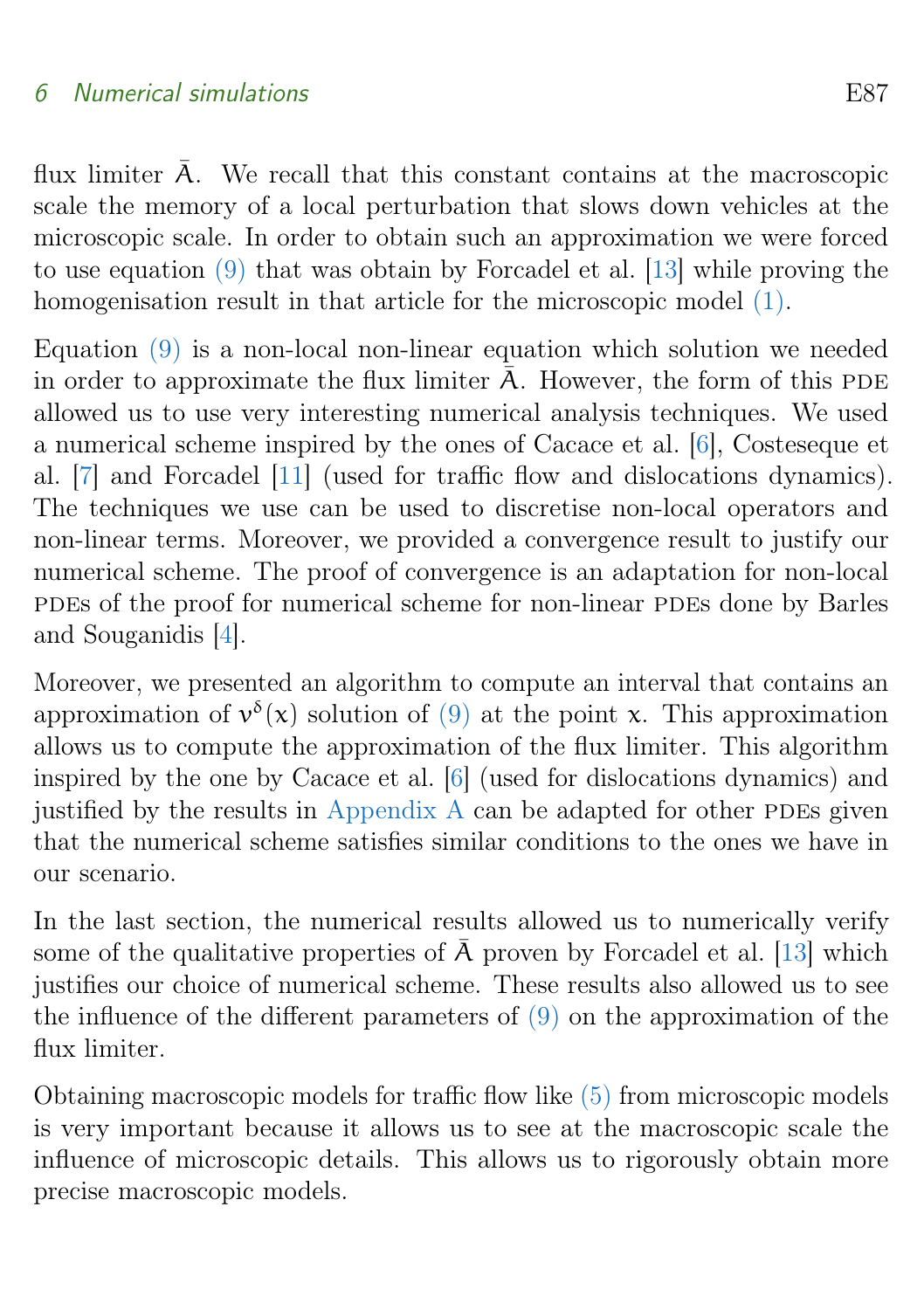## <span id="page-38-3"></span><span id="page-38-0"></span>A Discrete approximated cell problem

The following results are similar to the ones by Cacace et al. [\[6\]](#page-45-1), for the readers convenience, we recall them and adapt them to our problem. The idea is to obtain some results on the numerical scheme to construct a solution to [\(12\).](#page-12-0)

#### <span id="page-38-1"></span>A.1 Comparisons for the numerical scheme

In this section, we prove the existence of solutions for the numerical scheme [\(12\).](#page-12-0) We use the following notations, for every  $s \in \mathbb{R}$  and every discrete function  $v$ , we define

<span id="page-38-2"></span>
$$
D_{\nu_i}^+(s) = \frac{\nu_{i+1} - s}{\Delta x}\,, \quad D_{\nu_i}^-(s) = \frac{s - \nu_{i-1}}{\Delta x}\,, \quad D_{\nu_i}(s) = \left( D_{\nu_i}^-(s), D_{\nu_i}^+(s) \right).
$$

For every  $i \in \{-n, \ldots, n\}$ , we set

$$
M_{i}^{d}[v](s) = \int_{h_{0}}^{h_{\max}} J(z)E(v_{\sharp}(x_{i}+z)-s) dz - \frac{3}{2}V_{\max},
$$
  

$$
\tilde{M}_{i}^{d}[v](s) = \int_{h_{0}}^{h_{\max}} J(z)\tilde{E}(v_{\sharp}(x_{i}+z)-s) dz - \frac{3}{2}V_{\max},
$$
  

$$
\mathcal{R}_{i}[v](s) = \psi_{R}(x_{i}) \cdot \phi(x_{i}) \cdot M_{i}^{d}[v](s) \cdot G^{+}(D_{v_{i}}(s)) + (1 - \psi_{R}(x_{i})) \cdot \bar{H}^{d}(D_{v_{i}}(s)).
$$

We define similarly  $\tilde{\mathcal{R}}_i$  by replacing  $M_i^d$  with  $\tilde{M}_i^d$ . Finally, we define for all  $i \in \{-n, \ldots, n\},\$ 

$$
F_i[\nu](s) = \begin{cases} \mathcal{R}_i[\nu](s) & \text{ if } i \in \{-n+1, \ldots, n-1\}, \\ \bar{H}^-(D_{\nu_i}^+(s)) & \text{ if } i = -n\,, \\ \bar{H}^+(D_{\nu_i}^-(s)) & \text{ if } i = n\,. \end{cases}
$$

Similarly we define  $\tilde{F}_i$  by replacing  $\mathcal{R}_i$  by  $\tilde{\mathcal{R}}_i$ .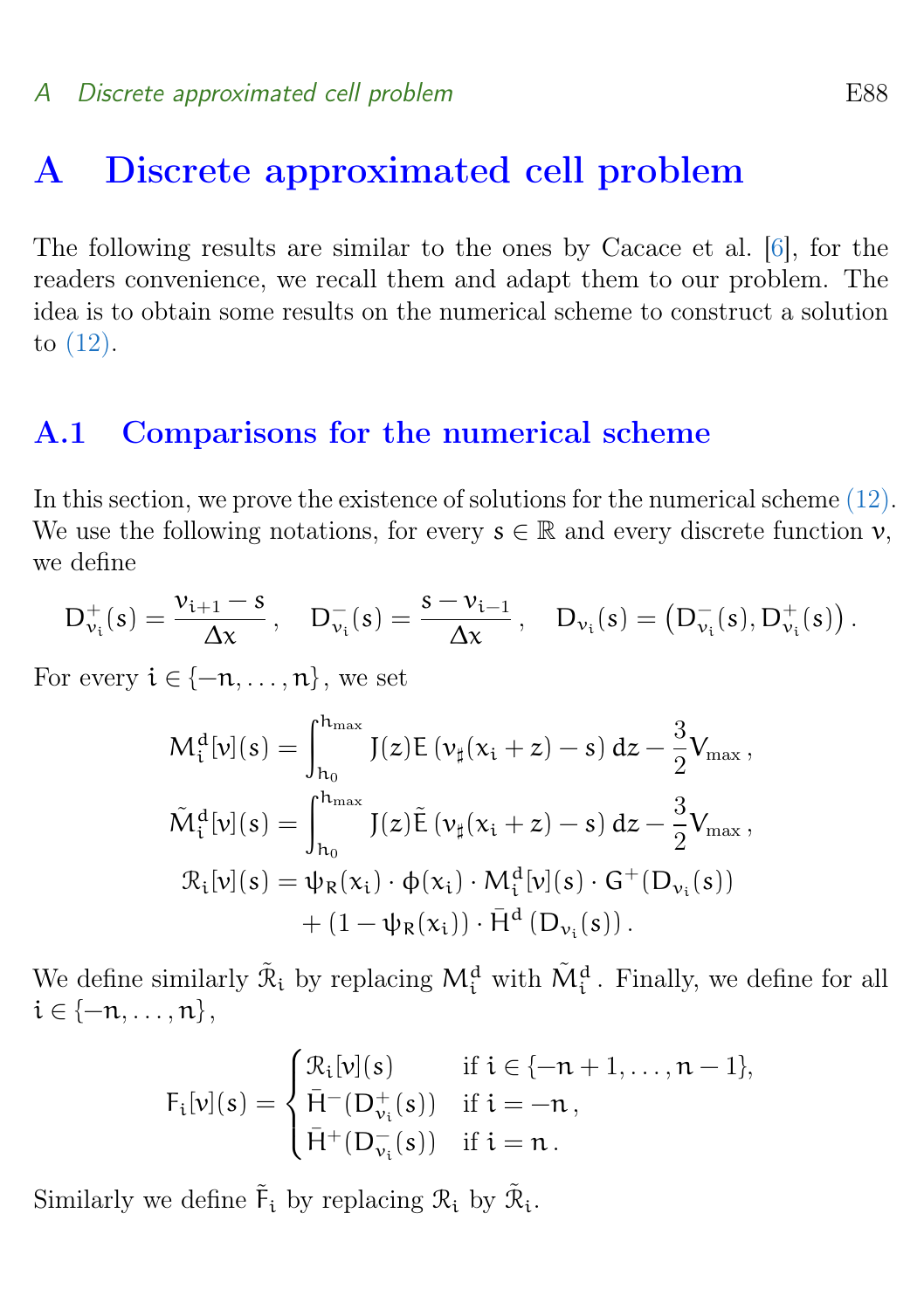*Remark* 24 (Monotonicity of the numerical scheme). By the definition of  $F_i$ and  $\tilde{F}_i$  and by [Lemma 18,](#page-19-3) for all  $i \in \{-n, \ldots, n\}$ :

- <span id="page-39-4"></span>1.  $F_i[v](s)$  and  $\tilde{F}_i[v](s)$  are non-decreasing with respect to s;
- <span id="page-39-2"></span>2.  $F_i[v](s)$  and  $\tilde{F}_i[v](s)$  are non-increasing with respect to v;
- 3.  $F_i[v](v_i) = F_i([v], Dv_i)$  and  $\tilde{F}_i[v](v_i) = \tilde{F}_i([v], Dv_i);$
- <span id="page-39-0"></span>4.  $\tilde{F}_i[v](s) \leq F_i[v](t)$  for all  $s < t$ .

<span id="page-39-7"></span>**Lemma 25** (Comparison). Let v be a discrete function and let  $i \in \{-n, \ldots, n\}$ . There exists a unique  $s_i \in \mathbb{R}$  such that

$$
-\tilde{F}_i[\nu](s_i) \leq \delta s_i \leq -F_i[\nu](s_i). \tag{26}
$$

<span id="page-39-1"></span>Moreover, let w be a discrete function. Then the following implications hold:

- 1.  $\delta w_i + F_i[w](w_i) \leq 0$  and  $w \leq v \Rightarrow w_i \leq s_i$ ;
- <span id="page-39-3"></span>2.  $\delta w_i + F_i[w](w_i) > 0$  and  $w \geq v \Rightarrow w_i > s_i$ ;
- <span id="page-39-5"></span>3.  $\delta w_i + \tilde{F}_i[w](w_i) \geq 0$  and  $w \geq v \Rightarrow w_i \geq s_i$ ;
- <span id="page-39-6"></span>4.  $\delta w_i + \tilde{F}_i[w](w_i) < 0$  and  $w \leq v \Rightarrow w_i < s_i$ .

**Proof:** The existence of a  $s_i \in \mathbb{R}$  satisfying [\(26\)](#page-38-2) comes from  $-F_i[v](s)$ and  $-\tilde{F}_i[v](s)$  are non-increasing in s and that  $\delta s$  is strictly increasing in s. As for the uniqueness of  $s_i$ , let us argue by contradiction and assume there exists  $s_i^1$  and  $s_i^2$  with  $s_i^1 < s_i^2$  such that  $-\tilde{F}_i[\nu](s_i^1) \leq \delta s_i^1 \leq -F_i[\nu](s_i^1)$  and  $-\tilde{F}_i[\nu](s_i^2) \leqslant \delta s_i^2 \leqslant -F_i[\nu](s_i^2)$ . However, using [Remark 24.4,](#page-39-0)  $-F_i[\nu](s_i^2) \leqslant$  $-\tilde{F}_i[v](s_i^{\bar{i}})$ , using this and combining the previous inequalities we obtain

$$
F_{i}[\nu](s_{i}^{1}) - \tilde{F}_{i}[\nu](s_{i}^{2}) \leq \delta(s_{i}^{2} - s_{i}^{1}) \leq \tilde{F}_{i}[\nu](s_{i}^{1}) - F_{i}[\nu](s_{i}^{2}) \leq 0.
$$
 (27)

This gives us that  $s_2 - s_1 \leq 0$  which is a contradiction.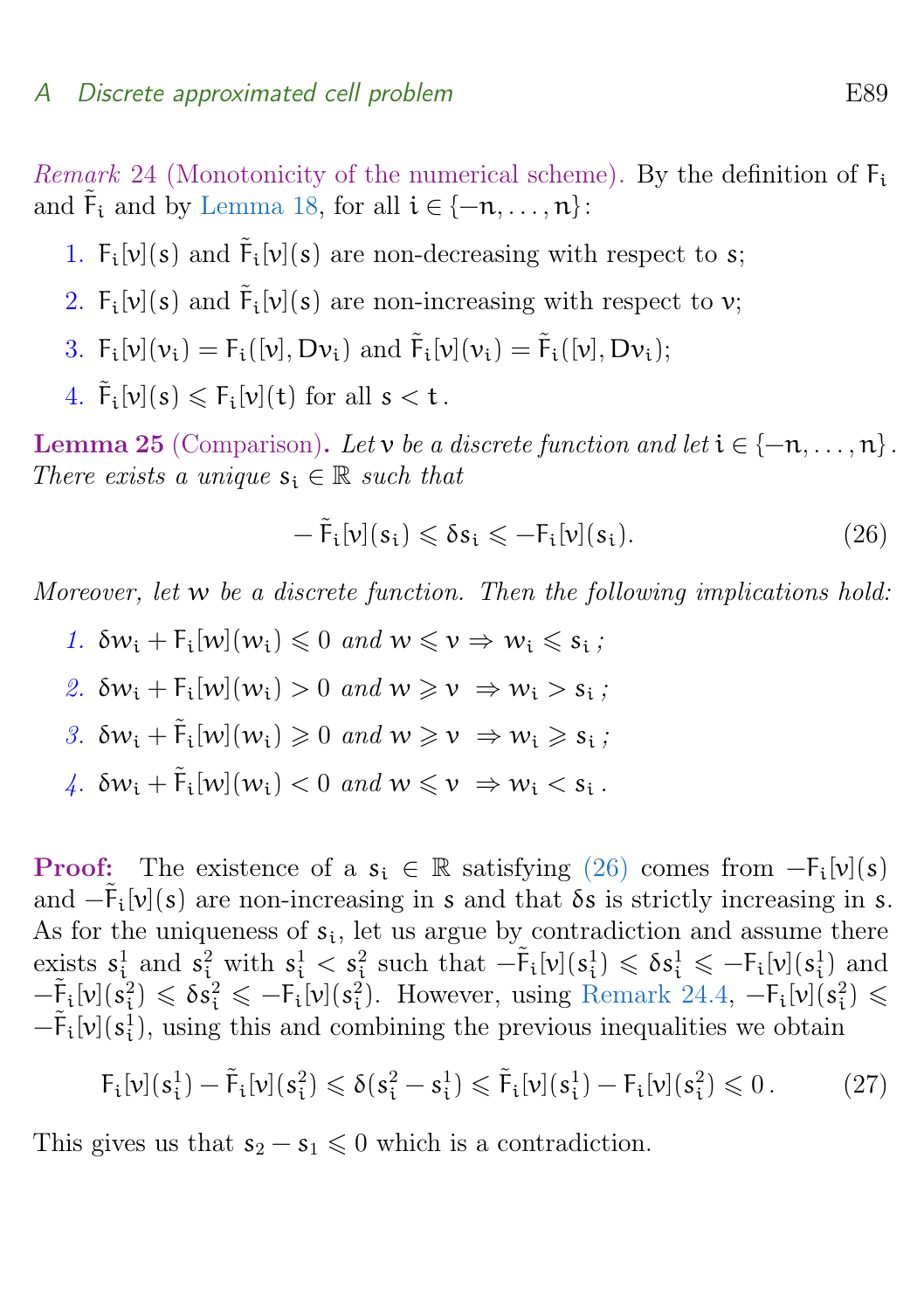We now prove [Lemma 25.1,](#page-39-1) again we argue by contradiction and assume that  $w_i > s_i$ . Then using  $(26)$ ,

<span id="page-40-3"></span>
$$
\delta w_i > \delta s_i \geqslant -\tilde{F}_i[\nu](s_i) \geqslant -\tilde{F}_i[\nu](s_i) \geqslant -F_i[\nu](w_i) \geqslant \delta w_i,
$$

where we have used for the third and fourth inequality respectively [Re](#page-39-2)[mark 24.2](#page-39-2) and [Remark 24.4.](#page-39-0) The previous inequality gives us the desired contradiction.

We now prove [Lemma 25.2.](#page-39-3) We argue by contradiction and assume that  $w_i \leqslant s_i$ , using  $(26)$ ,

$$
\delta w_i \leqslant \delta s_i \leqslant - F_i[\nu](s_i) \leqslant - F_i[\nu](s_i) \leqslant - F_i[\nu](w_i) < \delta w_i,
$$

where we have used for the third and fourth inequality respectivel[yRemark 24.1](#page-39-4) and [Remark 24.2.](#page-39-2) The previous inequality gives us the desired contradiction. The proofs of [Lemma 25.3](#page-39-5) and [Lemma 25.4](#page-39-6) are similar and we skip them.

#### <span id="page-40-0"></span>A.2 Construction of minimal and maximal solutions

This section is devoted to the proof of existence and to the construction of minimal and maximal solutions. In order to prove the existence of discrete solution for [\(12\),](#page-12-0) we provide a constructive method that provides us with the minimal and maximal solutions.

<span id="page-40-2"></span>**Proposition 26** (Definition of the map  $\Phi$ ). There exists a map  $\Phi : \mathbb{R}^{2n+1} \to$  $\mathbb{R}^{2n+1}$  satisfying the following properties.

- <span id="page-40-1"></span>1. Let  $\mathfrak{u}^-$  be a sub-solution of [\(12\)](#page-12-0), that is,  $\delta \mathfrak{u}^-_i + F_i[\mathfrak{u}^-](\mathfrak{u}^-_i)$  $\binom{-}{i} \leqslant 0$  for all  $i \in \{-n, \ldots, n\}$ . Then
	- (a)  $u^- \le \Phi[u^-]$  (with  $u^- = \Phi[u^-]$  if and only if  $u^-$  is a solution);
	- (b)  $\Phi[\mathfrak{u}^-]$  is a sub-solution of [\(12\)](#page-12-0).

♠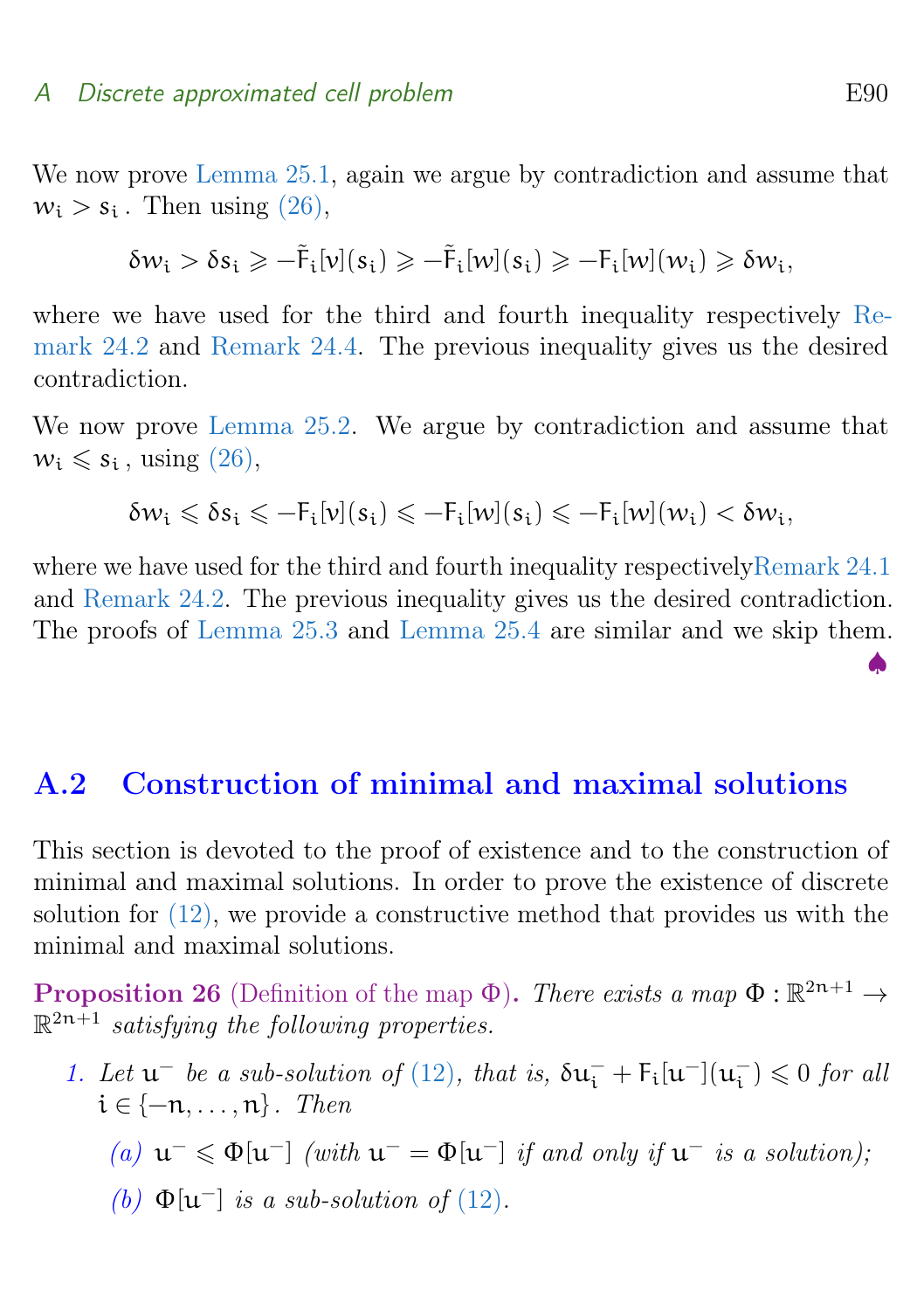<span id="page-41-0"></span>2. Let  $\mathfrak{u}^+$  be a super-solution of [\(12\)](#page-12-0), that is,  $\delta \mathfrak{u}^-_i + \tilde{F}_i[\mathfrak{u}^-](\mathfrak{u}^-_i)$  $\binom{-}{i} \geqslant 0$  for all  $i \in \{-n, \ldots, n\}$ . Then (a)  $u^+ \geq \Phi[u^+]$  (with  $u^+ = \Phi[u^+]$  if and only if  $u^+$  is a solution);

(b) 
$$
\Phi[\mathbf{u}^+]
$$
 is a super-solution of (12).

Proof: Let us prove the result for the sub-solutions [Proposition 26.1.](#page-40-1) Using [Lemma 25,](#page-39-7) for every  $i \in \{-n, \ldots, n\}$  there exists a unique  $s_i^- \in \mathbb{R}$  such that

$$
-\tilde{F}_t[u^-](s_i^-) \leqslant \delta s_i^- \leqslant -F_t[u^-](s_i^-) \quad \mathrm{and} \quad u_i^- \leqslant s_i^-,
$$

the second inequality comes from [Lemma 25.1](#page-39-1) considering  $w = u^{-}$ . Using the real numbers  $s_i^-$  we construct the map  $\Phi[\mathfrak{u}^-]_i = s_i^ \overline{i}$  for all  $i \in \{-n, \ldots, n\}$ . By construction  $u^{-} \leq \Phi[u^{-}]$ , with the equality if and only if  $u^{-}$  is a solution of [\(12\)](#page-12-0) (which proves (i) in (a)). Let us now prove that  $\Phi[\mathfrak{u}^-]$  is a sub-solution of [\(12\).](#page-12-0) For all  $i \in \{-n, \ldots, n\}$ , by the definition of  $s_i^ \frac{1}{i}$ ,

$$
\begin{aligned} 0 \geqslant \delta s_i^- + F_i[u^-](s_i^-) \geqslant \delta s_i^- + F_i\left[\Phi[u^-]\right](s_i^-) \\ = \delta \Phi[u^-]_i + F_i\left[\Phi[u^-]\right](\Phi[u^-]_i), \end{aligned}
$$

where we use the second inequality that  $F_i[\cdot](s)$  is non-increasing and that  $u^{-} \leq \Phi[u^{-}]$ . Therefore,  $\Phi[u^{-}]$  is a sub-solution of [\(12\).](#page-12-0)

In the case of the super-solutions, [Proposition 26.2,](#page-41-0) we define the map  $\Phi$ in the same way. Using [Lemma 25,](#page-39-7) for every  $i \in \{-n, \ldots, n\}$  there exists a unique  $s_i^+ \in \mathbb{R}$  such that

$$
-\tilde{F}_t[u^+](s_i^+) \leqslant \delta s_i^+ \leqslant -F_t[u^+](s_i^+) \quad \mathrm{and} \quad u_i^+ \geqslant s_i^+.
$$

<span id="page-41-1"></span>As before, the map  $\Phi$  is constructed using the real numbers  $s_i^+$  $_{i}^{+}$ :  $\Phi[\mathfrak{u}^{+}]_{i} = s_{i}^{+}$ i for all  $i \in \{-n, \ldots, n\}$ . Proceeding as in the first part of the proof we can prove the rest of [Proposition 26.2.](#page-41-0) We skip the rest of the proof and this ends the proof of [Proposition 26.](#page-40-2)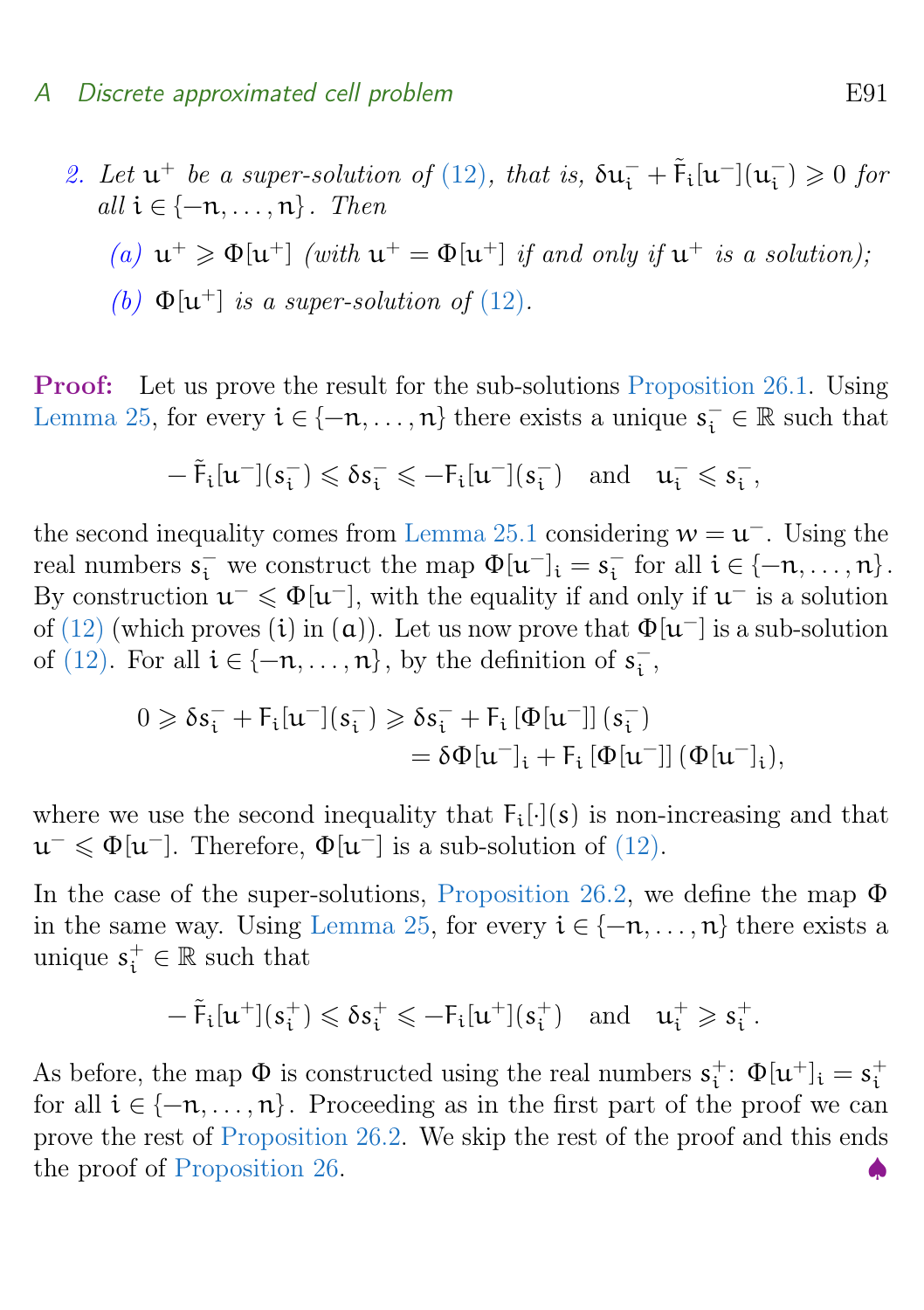**Proposition 27** (Partial comparison principle). Let  $u^-$  and  $u^+$  be re-spectively a sub and a super-solution of [\(12\)](#page-12-0) such that  $u^{-} \leq u^{+}$  then  $\Phi[\mathfrak{u}^-] \leqslant \Phi[\mathfrak{u}^+]$ .

**Proof:** We argue by contradiction and assume that there exists a  $i_0 \in$  $\{-n,\ldots,n\}$  such that  $\Phi[u^-]_i = s_i^- > s_i^+ = \Phi[u^+]_i$ . By definition of  $s_i^+$  $\frac{+}{\mathrm{i}}$  ,

$$
0 \leqslant \delta s_i^+ + \tilde{F}_i[u^+](s_i^+) < \delta s_i^- + \tilde{F}_i[u^+](s_i^+) \\ \leqslant \delta s_i^- + F_i[u^+](s_i^-) \leqslant \delta s_i^- + F_i[u^-](s_i^-),
$$

where we use that  $s_i^{-} > s_i^{+}$  for the second inequality, and [Remark 24.1](#page-39-4) and [Remark 24.2](#page-39-2) for the third and fourth inequalities respectively. This inequality gives us the desired contradiction because of the definition of  $s_{i}^{-}$ i .

<span id="page-42-0"></span>**Proposition 28** (Construction of solutions). Let  $\mathbf{u}^-$  and  $\mathbf{u}^+$  be respectively a sub and a super-solution of [\(12\)](#page-12-0) such that  $u^- \leq u^+$ . We consider for every  $k \in \mathbb{N}$ ,  $u^{-,k+1} = \Phi[u^{-,k}]$ , with  $u^{-,0} = u^{-}$ , and  $v^{+,k+1} = \Phi[v^{+,k}]$ , with  $v^{+,0} = u^+$ . There exist two discrete functions u and v such that  $u^{-,k} \to u$ and  $v^{+,k} \to v$  as  $k \to +\infty$ . Moreover, **u** and **v** are two solutions of [\(12\)](#page-12-0). We  $define \Psi[\mathfrak{u}^-] := \mathfrak{u} \text{ and } \Psi[\mathfrak{v}^+] := \mathfrak{v}. \text{ Then}$ 

$$
u^-\leqslant \Psi[u^-]\leqslant \Psi[u^+]\leqslant u^+,
$$

and  $\Psi[u] = u$  if and only if  $u$  is a solution of [\(12\)](#page-12-0).

Proof: Using [Proposition 27](#page-41-1) we get the following inequalities

$$
\mathfrak{u}^- \leqslant \Phi[\mathfrak{u}^{-,k}] \leqslant \Phi[\mathfrak{u}^{-,k+1}] \leqslant \cdots \leqslant \Phi[\mathfrak{v}^{+,k+1}] \leqslant \Phi[\mathfrak{v}^{+,k}] \leqslant \mathfrak{v}^+.
$$

Therefore, the sequence  $(u^{-k})_k$  is non-decreasing and bounded from above by  $v^+$ , and the sequence  $(v^{+,k})_k$  is non-increasing and bounded from below

♠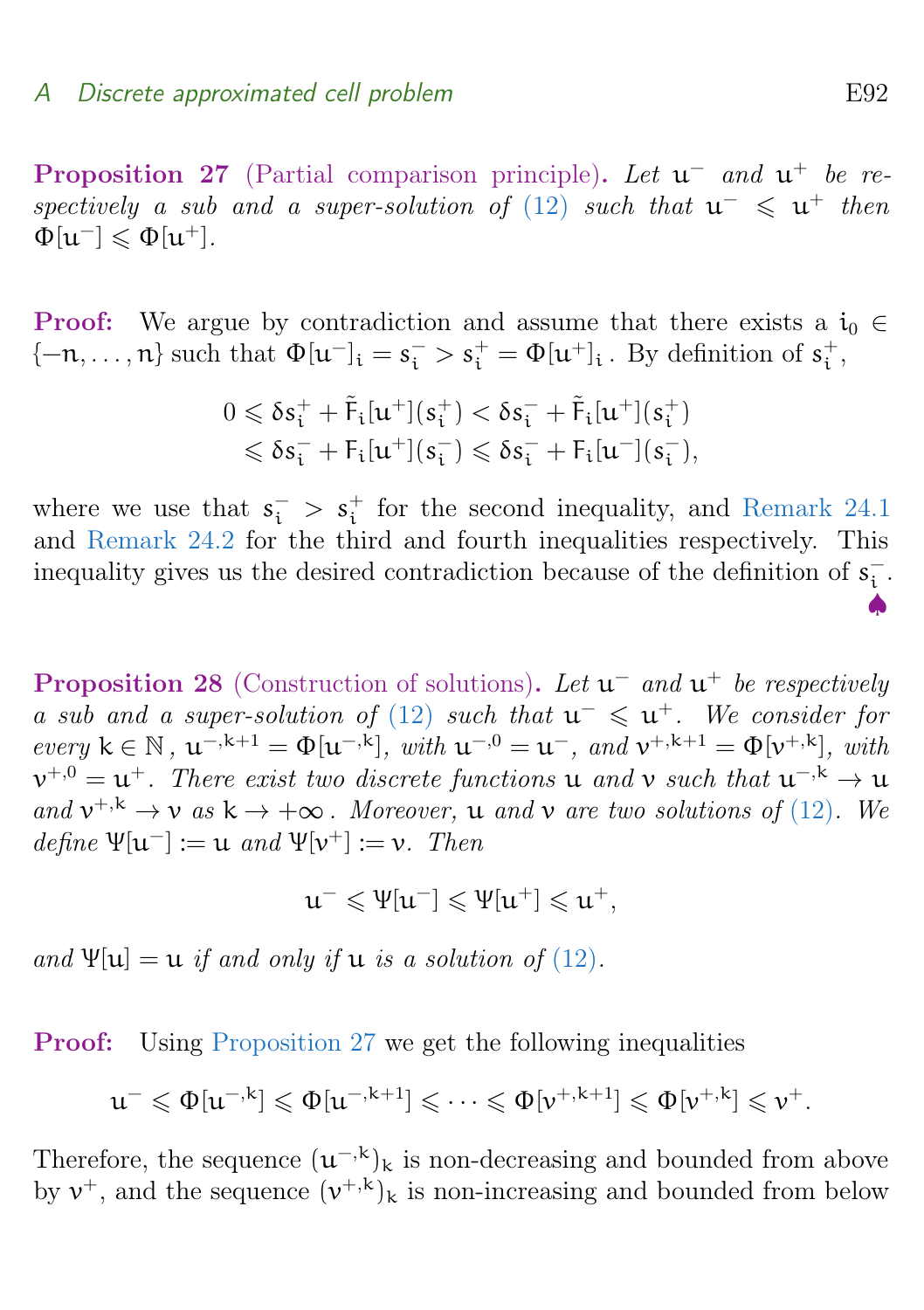by  $u^-$ . Passing to the limit as k goes to infinity in the previous inequalities, we obtain

$$
\mathfrak{u}^- \leqslant \lim_{k \to +\infty} \mathfrak{u}^{-,k} =: \mathfrak{u} =: \Psi[\mathfrak{u}^-] \leqslant \Psi[\mathfrak{v}^+] := \mathfrak{v} := \lim_{k \to +\infty} \mathfrak{v}^{+,k} \leqslant \mathfrak{v}^+.
$$

Let us now prove that  $\mu$  is a solution of [\(12\)](#page-12-0) (the proof for  $\nu$  is similar and we skip it). By definition of the sequence  $(u^{-k})_k$ , for all  $k \in \mathbb{N}$  and for all  $i \in \{-n, \ldots, n\},$ 

$$
-\tilde{F}_{i}[u^{-,k}](u_{i}^{-,k+1}) \leq \delta u_{i}^{-,k+1} \leq -F_{i}[u^{-,k}](u_{i}^{-,k+1}).
$$
\n(28)

We recall that  $E$  and  $\tilde{E}$  are respectively lower and upper semi-continuous, which implies that  $\overline{R}$  and  $\overline{R}$  are also lower and upper semi-continuous and in particular that  $-R$  and  $-\tilde{R}$  are respectively upper and lower semi-continuous. Adding this to the continuity of the discrete gradient and of the functions  $\overline{H}$ ,  $\bar{H}^+$  and  $\bar{H}^-$ , passing to the limit as k goes to  $+\infty$  in [\(28\)](#page-40-3) implies  $-\tilde{F}_i[u](u_i) \leq$  $\delta u_i \leq -F_i[u](u_i)$ , which means that  $u$  is a solution of [\(12\).](#page-12-0) Finally,  $\Psi[u] = u$ if and only if  $\mu$  is a solution comes from the properties of  $\Phi$  [\(Proposition 26\)](#page-40-2).

<span id="page-43-1"></span>**Proposition 29** (Extremal solutions in the interval  $(u^-, v^+)$ ). Let  $u^-$  and  $v^+$ be respectively a sub and super-solution of [\(12\)](#page-12-0) such that  $u^- \leq v^+$ . Let  $\Psi[u^-]$ and  $\Psi[\mathbf{v}^+]$  be the two solutions provided by [Proposition 28.](#page-42-0) Then every solution  $\nu$  of [\(12\)](#page-12-0) such that  $u^- \leq \nu \leq v^+$  satisfies

$$
u^-\leqslant \Psi[u^-]\leqslant \nu\leqslant \Psi[\nu^+]\leqslant \nu^+.
$$

**Proof:** Considering  $\nu$  as a super-solution of  $(12)$ , and using [Proposition 28,](#page-42-0)  $u^{-} \leqslant \Psi[u^{-}] \leqslant \Psi[v] = v$ . Similarly, considering v as a sub-solution of [\(12\),](#page-12-0) using [Proposition 28,](#page-42-0)  $v = \Psi[v] \leq \Psi[v^+] \leq v$  $+$ .  $\bullet$ 

<span id="page-43-0"></span>Combining [Lemma 19](#page-20-2) and [Propositions 20](#page-21-1) and [29](#page-43-1) we obtain the following corollary.

♠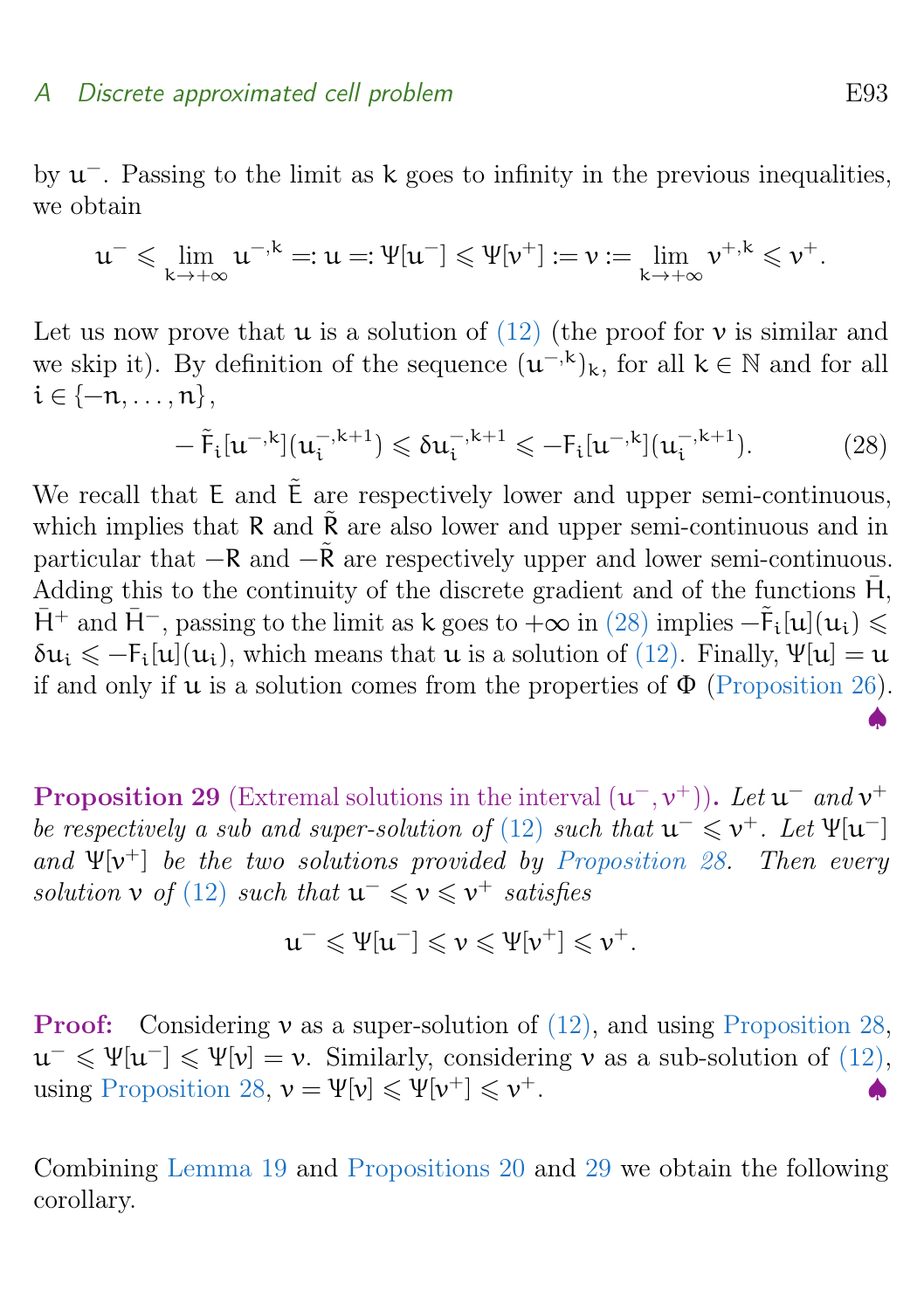Corollary 30. Let  $u_i^- = 0$  and  $v_i^+ = C_0/\delta$  for all  $i \in \{-n, \ldots, n\}$ . Let  $\Psi[u^-]$ and  $\Psi[\mathbf{v}^+]$  be the solutions provided by [Proposition 28,](#page-42-0) then every solution  $\mathbf{v}$ of [\(12\)](#page-12-0) satisfies  $\Psi[\mathbf{u}^-] \leqslant \mathbf{v} \leqslant \Psi[\mathbf{v}^+]$ .

Acknowledgements This project was co-financed by the European Union with the European regional development fund (ERDF, HN0002137) and by the Normandie Regional Council via the M2NUM project and by ANR HJNet (ANR-12-BS01-0008-01). This research used resources of the High-Performance Computing Centre of Normandy (CRIANN).

## **References**

- <span id="page-44-2"></span>[1] Yves Achdou and Nicoletta Tchou. "Hamilton-Jacobi equations on networks as limits of singularly perturbed problems in optimal control: dimension reduction". In: Communications in Partial Differential Equations 40.4 (2015), pp. 652–693 (cit. on p. [E59\)](#page-9-1).
- <span id="page-44-0"></span>[2] Masako Bando et al. "Dynamical model of traffic congestion and numerical simulation". In: Physical Review E 51.2 (1995), p. 1035 (cit. on p. [E52\)](#page-2-1).
- <span id="page-44-3"></span>[3] Guy Barles. Solutions de viscosité des équations de Hamilton-Jacobi. Springer Verlag, 1994 (cit. on p. [E64\)](#page-14-4).
- <span id="page-44-4"></span>[4] Guy Barles and Panagiotis E Souganidis. "Convergence of approximation schemes for fully nonlinear second order equations". In: Asymptotic analysis 4.3 (1991), pp. 271–283 (cit. on pp. [E69,](#page-19-4) [E87\)](#page-37-0).
- <span id="page-44-1"></span>[5] Milan Batista and Elen Twrdy. "Optimal velocity functions for car-following models". In: Journal of Zhejiang University SCIENCE A 11.7 (2010), pp. 520–529 (cit. on pp. [E52,](#page-2-1) [E55\)](#page-5-3).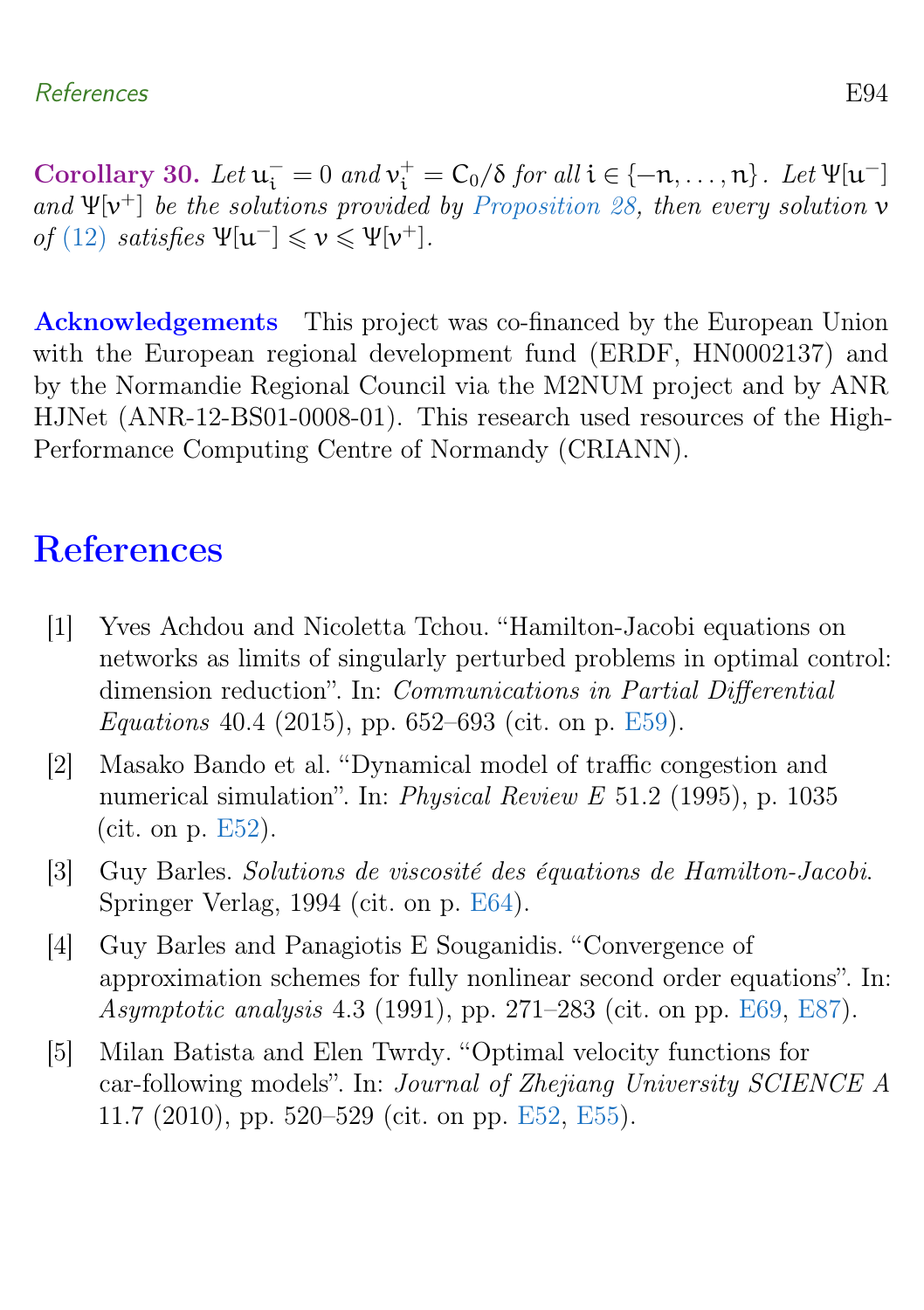#### References E95

- <span id="page-45-1"></span>[6] Simone Cacace, Antonin Chambolle, and Régis Monneau. "A posteriori error estimates for the effective Hamiltonian of dislocation dynamics". In: Numerische Mathematik 121.2 (2012), pp. 281–335 (cit. on pp. [E53,](#page-3-1) [E60,](#page-10-3) [E62,](#page-12-2) [E73,](#page-23-2) [E87,](#page-37-0) [E88\)](#page-38-3).
- <span id="page-45-2"></span>[7] Guillaume Costeseque, Jean-Patrick Lebacque, and Régis Monneau. "A convergent scheme for Hamilton–Jacobi equations on a junction: application to traffic". In: Numerische Mathematik 129.3 (2015), pp. 405–447 (cit. on pp. [E53,](#page-3-1) [E60,](#page-10-3) [E62,](#page-12-2) [E87\)](#page-37-0).
- <span id="page-45-6"></span>[8] Michael G Crandall, Hitoshi Ishii, and Pierre-Louis Lions. "User's guide to viscosity solutions of second order partial differential equations". In: Bulletin of the American Mathematical Society 27.1 (1992), pp. 1–67 (cit. on p. [E64\)](#page-14-4).
- <span id="page-45-7"></span>[9] Francesca Da Lio, Nicolas Forcadel, and Régis Monneau. "Convergence of a non-local eikonal equation to anisotropic mean curvature motion. Application to dislocations dynamics." In: Journal of the European Mathematical Society 10.4 (2008), pp. 1105–1119 (cit. on p. [E66\)](#page-16-2).
- <span id="page-45-4"></span>[10] Leslie C Edie. "Car-following and steady-state theory for noncongested traffic". In: Operations Research 9.1 (1961), pp. 66–76 (cit. on p. [E55\)](#page-5-3).
- <span id="page-45-3"></span>[11] Nicolas Forcadel. "An error estimate for a new scheme for mean curvature motion". In: SIAM journal on numerical analysis 46.5 (2008), pp. 2715–2741 (cit. on pp. [E53,](#page-3-1) [E60,](#page-10-3) [E87\)](#page-37-0).
- <span id="page-45-5"></span>[12] Nicolas Forcadel, Cyril Imbert, and Régis Monneau. "Homogenization of some particle systems with two-body interactions and of the dislocation dynamics". In: Discrete Contin. Dyn. Syst. 23.3 (2009), pp. 785–826. ISSN: 1078-0947. DOI: [10.3934/dcds.2009.23.785](https://doi.org/10.3934/dcds.2009.23.785). (Cit. on pp. [E55,](#page-5-3) [E68\)](#page-18-0).
- <span id="page-45-0"></span>[13] Nicolas Forcadel, Wilfredo Salazar, and M Zaydan. "A junction condition by specified homogenization of a discrete model with a local perturbation and application to traffic flow". In:  $\langle hal-01618395\rangle$ (2017) (cit. on pp. [E52,](#page-2-1) [E53,](#page-3-1) [E55,](#page-5-3) [E56,](#page-6-3) [E57,](#page-7-2) [E59,](#page-9-1) [E60,](#page-10-3) [E66,](#page-16-2) [E69,](#page-19-4) [E76,](#page-26-6) [E86,](#page-36-2) [E87\)](#page-37-0).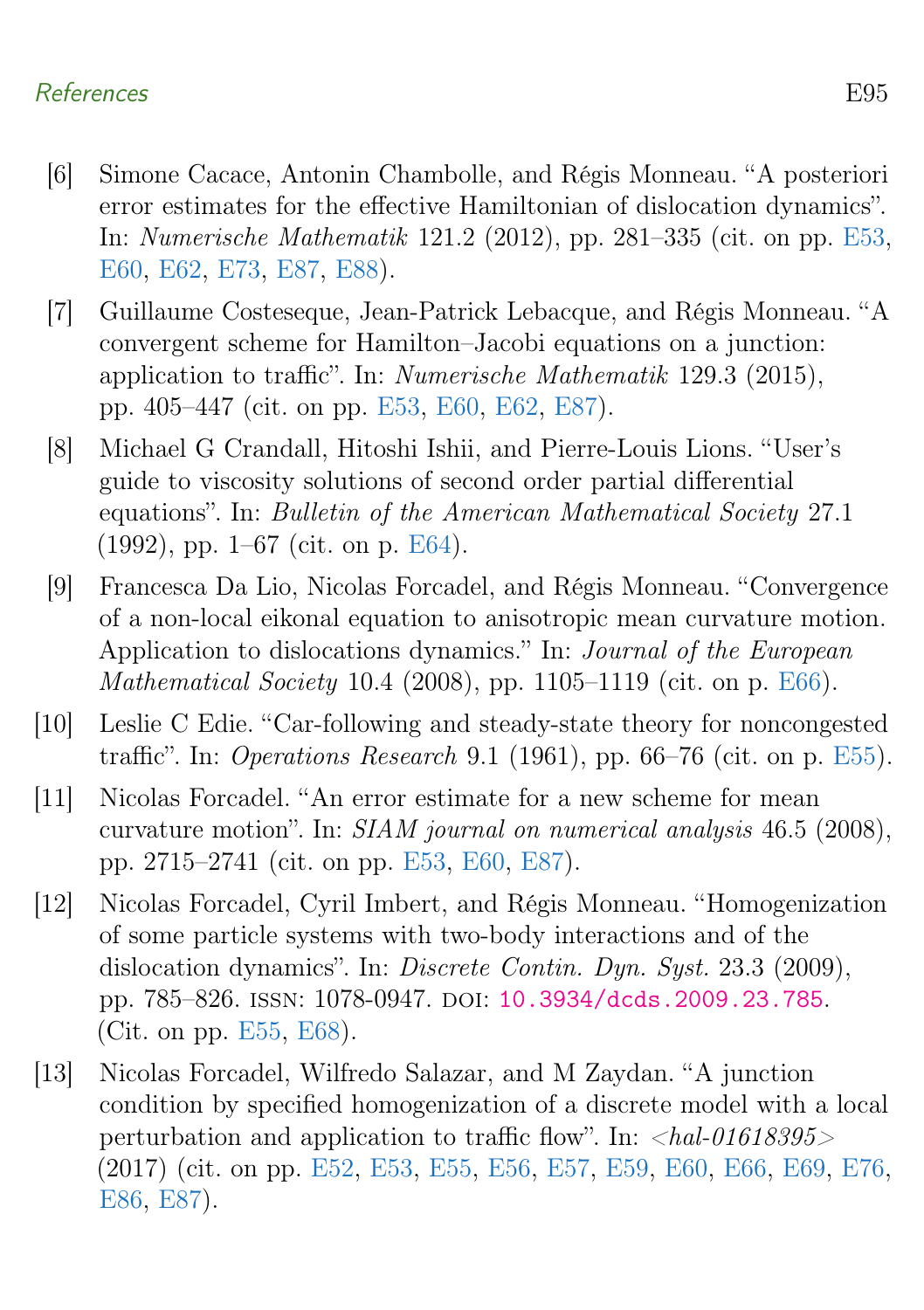#### References E96

- <span id="page-46-5"></span>[14] Giulio Galise, Cyril Imbert, and Régis Monneau. "A junction condition by specified homogenization and application to traffic lights". In: Anal. PDE 8.8 (2015), pp. 1891–1929. ISSN: 2157-5045. DOI: [10.2140/apde.2015.8.1891](https://doi.org/10.2140/apde.2015.8.1891). (Cit. on pp. [E59,](#page-9-1) [E68\)](#page-18-0).
- <span id="page-46-2"></span>[15] Mauro Garavello and Benedetto Piccoli. Traffic flow on networks. American institute of mathematical sciences Springfield, MO, USA, 2006 (cit. on pp. [E55,](#page-5-3) [E58\)](#page-8-4).
- <span id="page-46-0"></span>[16] BD Greenshields, Ws Channing, Hh Miller, et al. "A study of traffic capacity". In: Highway research board proceedings. Vol. 1935. National Research Council (USA), Highway Research Board. 1935 (cit. on p. [E54\)](#page-4-5).
- <span id="page-46-8"></span>[17] Cyril Imbert and Régis Monneau. "Flux-limited solutions for quasi-convex Hamilton-Jacobi equations on networks". In:  $\langle$ hal-00832545> (2014) (cit. on p. [E68\)](#page-18-0).
- <span id="page-46-3"></span>[18] Michael J Lighthill and Gerald Beresford Whitham. "On kinematic waves. II. A theory of traffic flow on long crowded roads". In: Proceedings of the Royal Society of London. Series A. Mathematical and Physical Sciences 229.1178 (1955), pp. 317–345 (cit. on p. [E58\)](#page-8-4).
- <span id="page-46-6"></span>[19] Pierre Louis Lions. Lectures at Collège de France. 2013–2014 (cit. on p. [E59\)](#page-9-1).
- <span id="page-46-1"></span>[20] Gordon Frank Newell. "Nonlinear effects in the dynamics of car following". In: Operations Research 9.2 (1961), pp. 209–229 (cit. on p. [E55\)](#page-5-3).
- <span id="page-46-7"></span>[21] Stanley Osher and James A Sethian. "Fronts propagating with curvature-dependent speed: algorithms based on Hamilton-Jacobi formulations". In: Journal of computational physics 79.1 (1988), pp. 12–49 (cit. on p. [E62\)](#page-12-2).
- <span id="page-46-4"></span>[22] Paul I Richards. "Shock waves on the highway". In: Operations research 4.1 (1956), pp. 42–51 (cit. on p. [E58\)](#page-8-4).